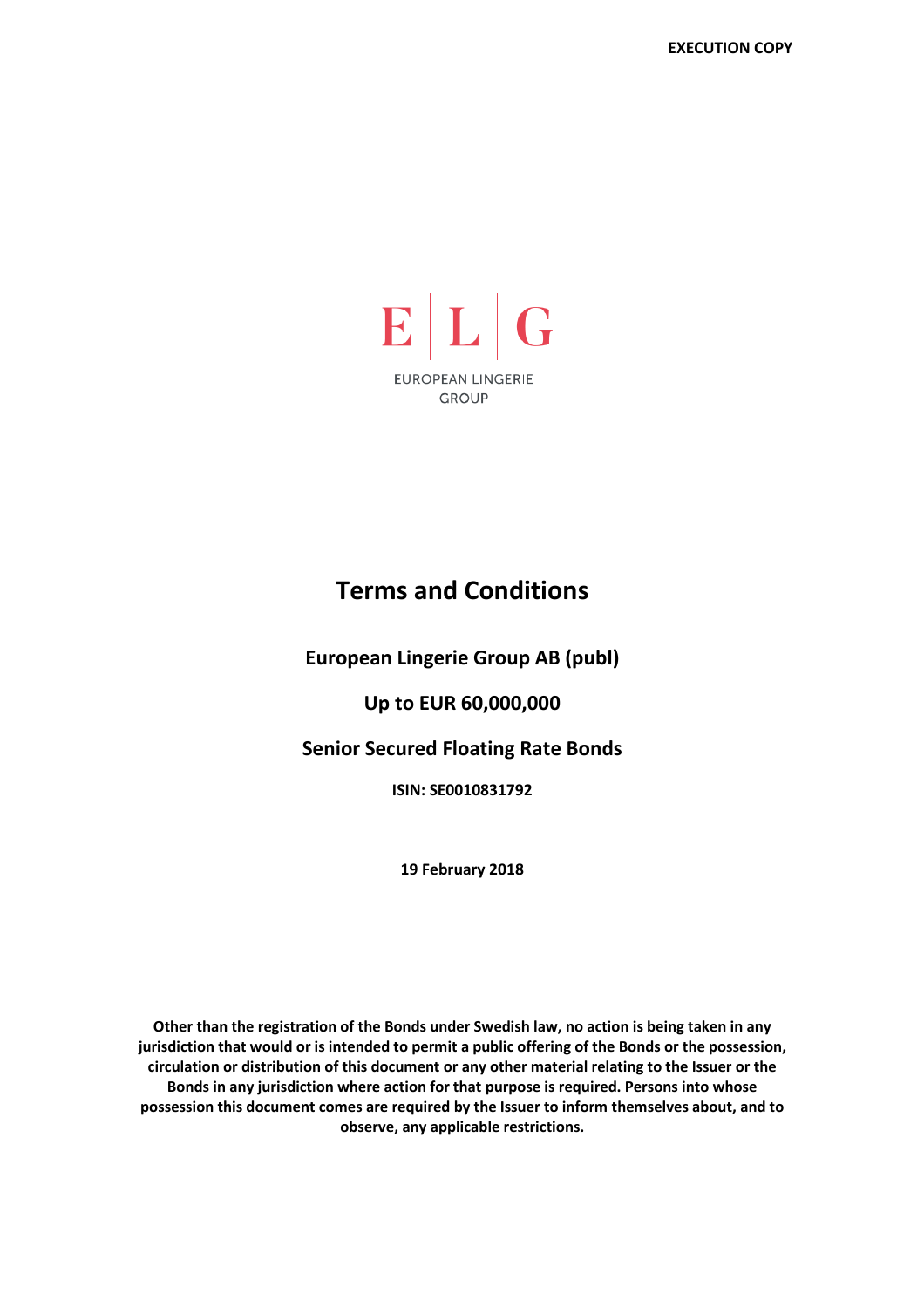# **Table of Contents**

| $\mathbf{1}$ . |                                                                   |
|----------------|-------------------------------------------------------------------|
| 2.             |                                                                   |
| 3.             |                                                                   |
| 4.             |                                                                   |
| 5.             |                                                                   |
| 6.             |                                                                   |
| 7.             |                                                                   |
| 8.             |                                                                   |
| 9.             |                                                                   |
| 10.            |                                                                   |
| 11.            |                                                                   |
| 12.            |                                                                   |
| 13.            |                                                                   |
| 14.            |                                                                   |
| 15.            |                                                                   |
| 16.            |                                                                   |
| 17.            |                                                                   |
| 18.            |                                                                   |
| 19.            |                                                                   |
| 20.            |                                                                   |
| 21.            | Appointment and Replacement of the Agent and the Security Agent37 |
| 22.            |                                                                   |
| 23.            |                                                                   |
| 24.            |                                                                   |
| 25.            | Prescription<br>.43                                               |
| 26.            |                                                                   |
| 27.            |                                                                   |
| 28.            |                                                                   |
|                |                                                                   |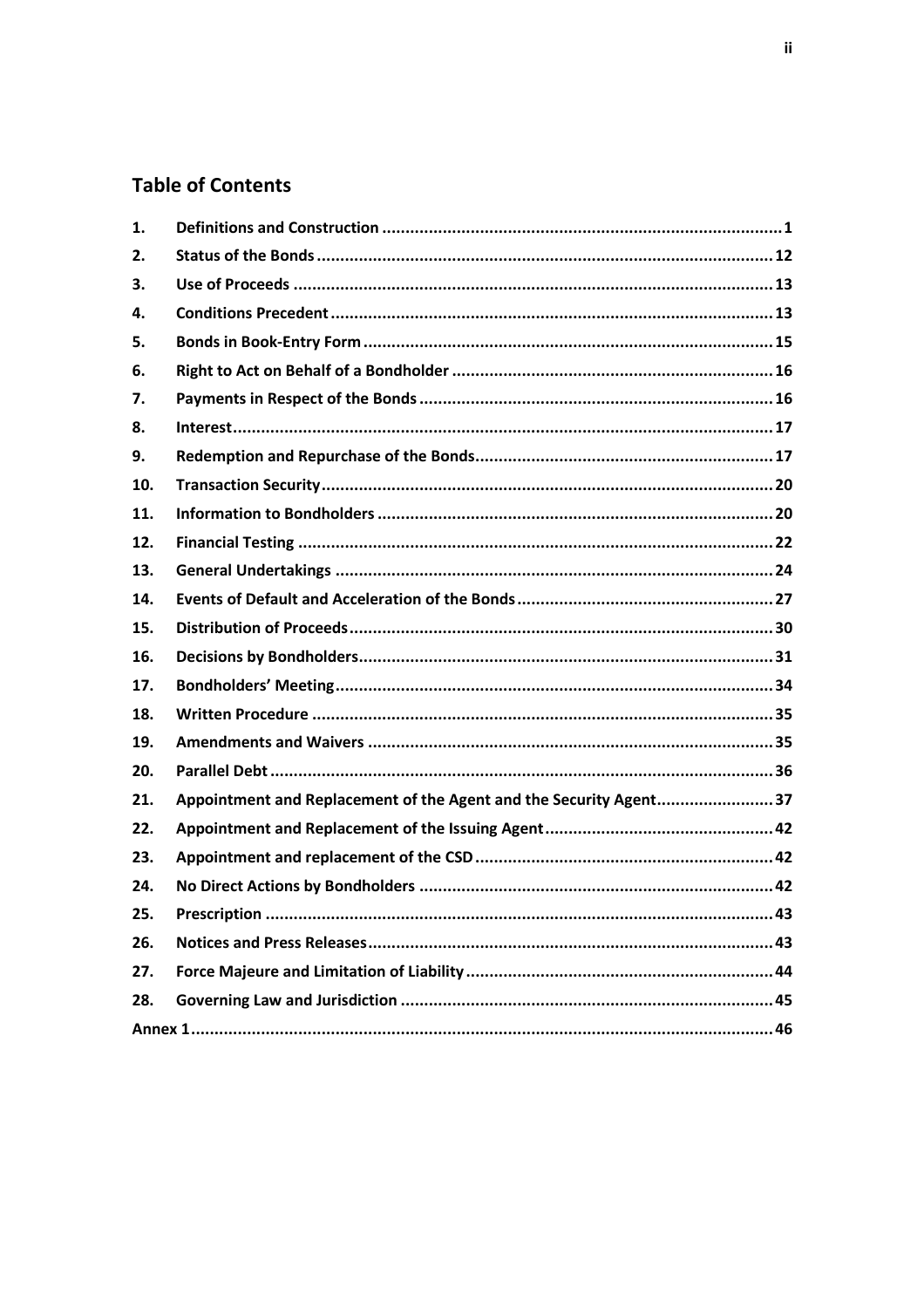## **1. Definitions and Construction**

#### **1.1 Definitions**

In these terms and conditions (the "**Terms and Conditions**"):

"**Account Operator**" means a bank or other party duly authorised to operate as an account operator pursuant to the Financial Instruments Accounts Act and through which a Bondholder has opened a Securities Account in respect of its Bonds.

"**Adjusted Nominal Amount**" means the Total Nominal Amount less the Nominal Amount of all Bonds owned by a Group Company or an Affiliate of a Group Company, irrespective of whether such Person is directly registered as owner of such Bonds.

"**Advance Purchase Agreement**" means (a) an advance or deferred purchase agreement if the agreement is in respect of the supply of assets or services and payment in the normal course of business with credit periods which are normal for the relevant type of project contracts, or (b) any other trade credit incurred in the ordinary course of business.

"**Affiliate**" means any Person, directly or indirectly, controlling or controlled by or under direct or indirect common control with such specified Person. For the purpose of this definition, "**control**" when used with respect to any Person means the power to direct the management and policies of such Person, directly or indirectly, whether through the ownership of voting securities, by contract or otherwise; and the terms "**controlling**" and "**controlled**" have meanings correlative to the foregoing.

"**Agency Agreement**" means the agency agreement entered into on or before the First Issue Date, between the Issuer and the Agent, or any replacement agency agreement entered into after the First Issue Date between the Issuer and an agent.

"**Agent**" means Intertrust (Sweden) AB, Swedish Reg. No. 556625-5476 or another party replacing it, as Agent, in accordance with these Terms and Conditions.

#### "**Applicable Margin**" means:

- (a) prior to an Equity Listing Event, the Initial Margin; and
- (b) following an Equity Listing Event:
	- (i) if the Incurrence Test is not met, the Initial Margin; and
	- (ii) if the Incurrence Test is met, the Step-down Margin.

The Applicable Margin shall apply from (but excluding the first Interest Payment Date occurring after the testing of the Incurrence Test.

"**Bondholder**" means the Person who is registered on a Securities Account as direct registered owner (*ägare*) or nominee (*förvaltare*) with respect to a Bond.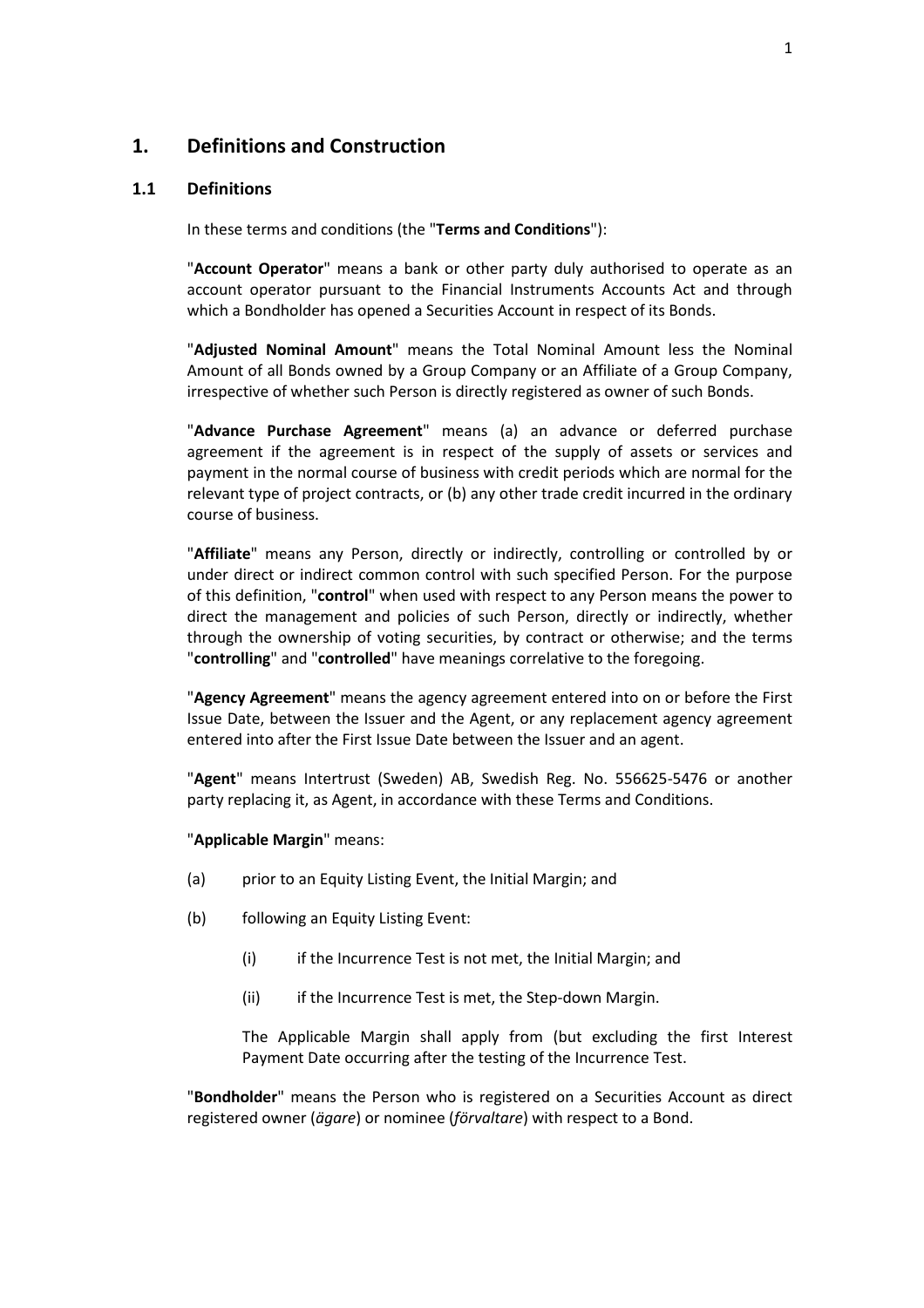"**Bondholders' Meeting**" means a meeting among the Bondholders held in accordance with Clause 17 (*Bondholders' Meeting*).

"**Bond**" means a debt instrument (*skuldförbindelse*) for the Nominal Amount and of the type set forth in Chapter 1 Section 3 of the Financial Instruments Accounts Act and which are governed by and issued under these Terms and Conditions, including the Initial Bonds and any Subsequent Bonds.

"**Business Day**" means a day in Sweden other than a Sunday or other public holiday. Saturdays, Midsummer Eve (*midsommarafton*), Christmas Eve (*julafton*) and New Year's Eve (*nyårsafton*) shall for the purpose of this definition be deemed to be public holidays.

"**Business Day Convention**" means the first following day that is a Business Day unless that day falls in the next calendar month, in which case that date will be the first preceding day that is a Business Day.

"**Change of Control Event**" means the occurrence of an event or series of events whereby one or more Persons, not being an Ultimate Shareholder (or an Affiliate thereof), acting in concert, acquire control, directly or indirectly, over more than 50 per cent. of the voting shares of the Issuer, or the right to, directly or indirectly, appoint or remove the whole or a majority of the directors of the board of directors of the Issuer.

"**Compliance Certificate**" means a certificate, in the agreed form between the Agent and the Issuer, signed by the Issuer certifying that so far as it is aware no Event of Default is continuing or, if it is aware that such event is continuing, specifying the event and steps, if any, being taken to remedy it. If the Compliance Certificate is provided in connection with an Incurrence Test and/or Maintenance Test, the certificate shall confirm satisfaction of the Incurrence Test and/or Maintenance Test (as applicable) and include calculations and figures in respect of the Incurrence Test and/or Maintenance Test (as applicable).

"**CSD**" means the Issuer's central securities depository and registrar in respect of the Bonds, from time to time, initially Euroclear Sweden AB, Swedish Reg. No. 556112- 8074, P.O. Box 191, 101 23 Stockholm, Sweden.

"**CSD Regulations**" means the CSD's rules and regulations applicable to the Issuer, the Agent and the Bonds from time to time.

"**EBITDA**" means, in respect of the Reference Period, the consolidated profit of the Group from ordinary activities according to the latest Financial Report(s):

- (a) before deducting any amount of tax on profits, gains or income paid or payable by any member of the Group;
- (b) before deducting any Net Finance Charges;
- (c) before taking into account any extraordinary items which are not in line with the ordinary course of business, provided that such items are not in excess of an amount equal to 15 per cent. of EBITDA in the Reference Period;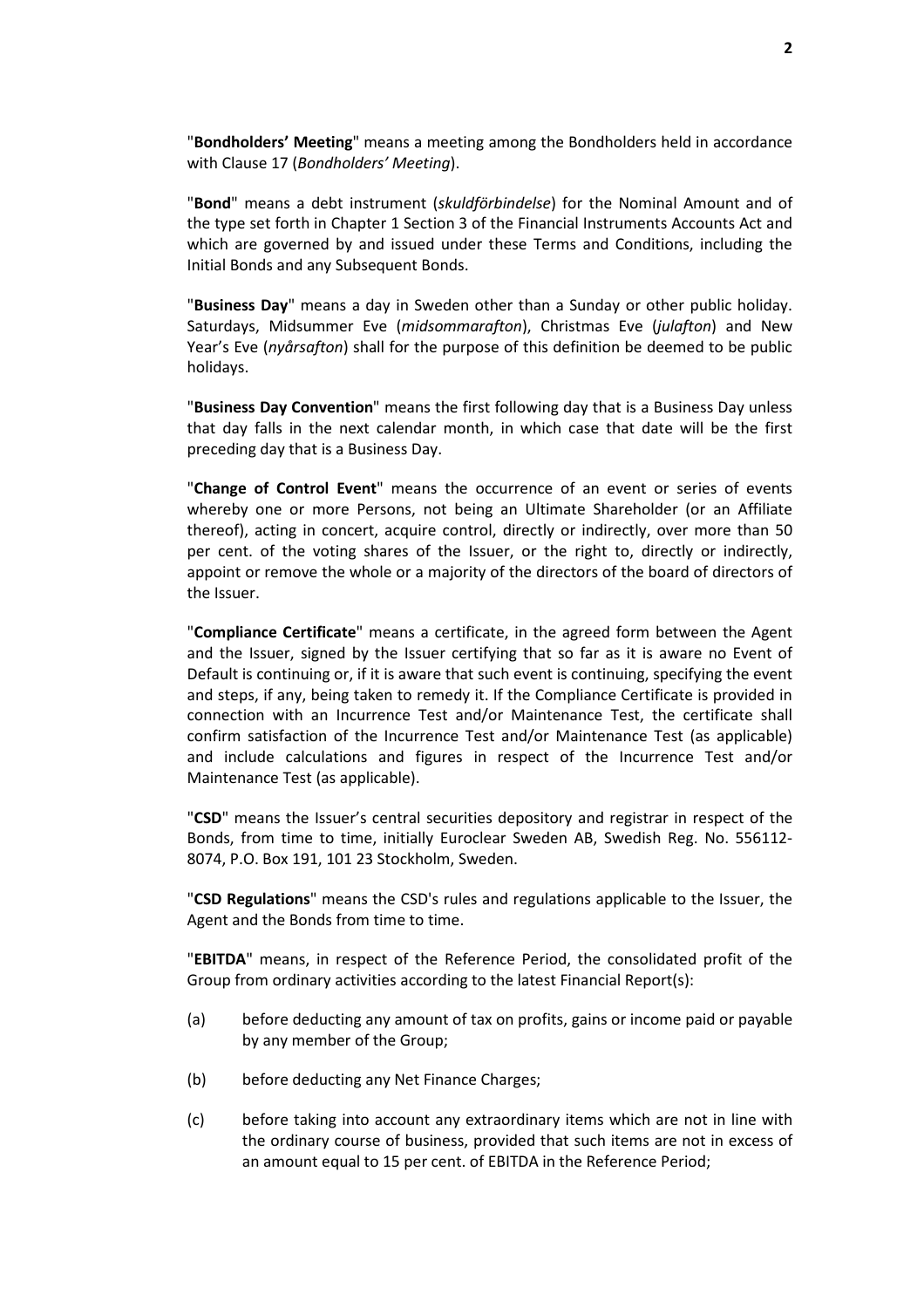- (d) before taking into account any Transaction Costs and any transaction costs relating to any acquisition of any additional target company;
- (e) not including any accrued interest owing to any member of the Group;
- (f) before taking into account any unrealised gains or losses on any derivative instrument (other than any derivative instruments which are accounted for on a hedge account basis);
- (g) after adding back or deducting, as the case may be, the amount of any loss or gain against book value arising on a disposal of any asset (other than in the ordinary course of trading) and any loss or gain arising from an upward or downward revaluation of any asset;
- (h) after deducting the amount of any profit (or adding back the amount of any loss) of any member of the Group which is attributable to minority interests;
- (i) plus or minus the Group's share of the profits or losses of entities which are not part of the Group; and
- (j) after adding back any amount attributable to the amortisation, depreciation or depletion of assets of members of the Group.

"**Equity Cure**" shall have the meaning given to such term in Clause 12.1.3 (*Equity Cure*).

"**Equity Listing Event**" means the admission of all shares in the Issuer to trading on NASDAQ Stockholm or other Regulated Market.

"**Euro**" and "**EUR**" means the single currency of the participating member states in accordance with the legislation of the European Community relating to Economic and Monetary Union.

#### "**EURIBOR**" means:

- (a) the applicable percentage rate per annum displayed on Reuters screen EURIBOR01 (or through another system or website replacing it) as of or around 11.00 a.m. (Brussels time) on the Quotation Day for the offering of deposits in Euro and for a period comparable to the relevant Interest Period; or
- (b) if no screen rate is available for the relevant Interest Period, the arithmetic mean of the rates (rounded upwards to four decimal places), as supplied to the Issuing Agent at its request quoted by banks reasonably selected by the Issuing Agent, for deposits of EUR 10,000,000 for the relevant period; or
- (c) if no quotation is available pursuant to paragraph (b), the interest rate which according to the reasonable assessment of the Issuing Agent best reflects the interest rate for deposits in Euro offered for the relevant period; and

if any such rate is below zero, EURIBOR will be deemed to be zero.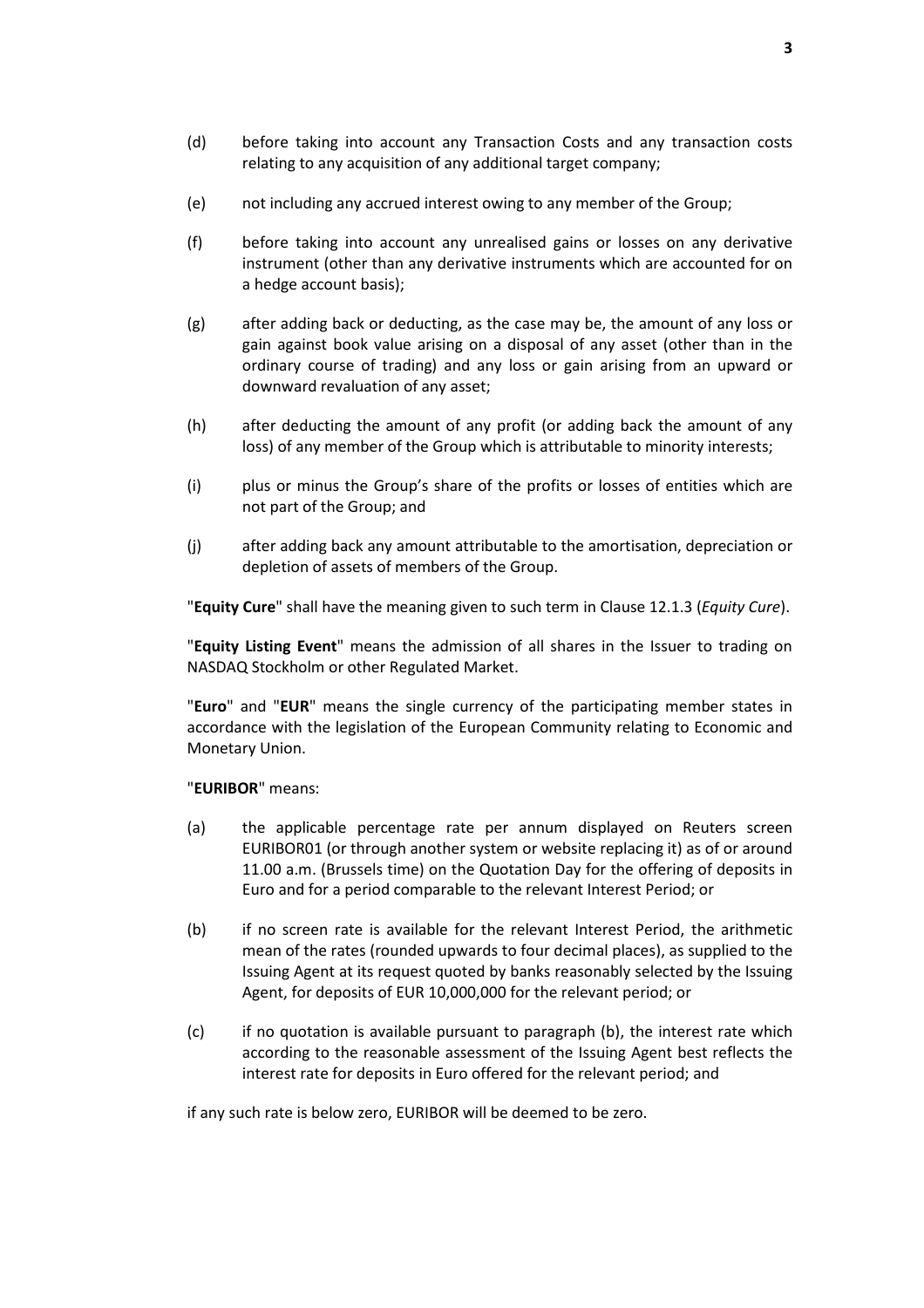"**Event of Default**" means an event or circumstance specified in any of Clause 14.1 (*Non-Payment*) to Clause 14.9 (*Continuation of the Business*).

"**Existing Debt**" means: (i) a syndicated long-term loan in the amount of EUR 19,700,000, entered into between LSEZ Lauma Fabrics SIA as borrower and Citadele Banka and Baltikums Bank as lenders and (ii) convertible notes, in the aggregate nominal amount of EUR 11,000,000, issued by AS European Lingerie Group (formerly AS Lauma International).

"**Existing ELG Group**" means AS European Lingerie Group and its Subsidiaries from time to time.

"**Final Maturity Date**" means 22 February 2021.

"**Finance Charges**" means, for the Reference Period, the aggregate amount of the accrued interest, commission, fees, discounts, payment fees, premiums or charges and other finance payments in respect of Financial Indebtedness whether paid, payable or capitalised by any member of the Group according to the latest Financial Report(s) (calculated on a consolidated basis) other than Transaction Costs, capitalised interest in respect of any Subordinated Loans, interest on any loan owing to any member of the Group and taking no account of any unrealised gains or losses on any derivative instruments other than any derivative instrument which are accounted for on a hedge accounting basis.

"**Finance Documents**" means the Terms and Conditions, the Subordination Agreement, the Agency Agreement, the Security Documents, the Promissory Note, the Proceeds Account Pledge Agreement and any other document designated to be a Finance Document by the Issuer and the Agent.

"**Finance Lease**" means any finance leases, to the extent the arrangement is or would have been treated as a finance lease in accordance with the accounting principles applicable on the First Issue Date (a lease which in the accounts of the Group is treated as an asset and a corresponding liability), and for the avoidance of doubt, any leases treated as operating leases under the accounting principles as applicable on the First Issue Date shall not, regardless of any subsequent changes or amendments of the accounting principles, be considered as finance or capital leases.

"**Financial Indebtedness**" means any indebtedness in respect of:

- (a) moneys borrowed or raised, including Market Loans;
- (b) the amount of any liability in respect of any Finance Leases;
- (c) receivables sold or discounted (other than receivables sold on a non-recourse basis);
- (d) any amount raised under any other transaction (including any forward sale or purchase agreement) having the commercial effect of a borrowing;
- (e) any derivative transaction entered into in connection with protection against or benefit from fluctuation in any rate or price (and, when calculating the value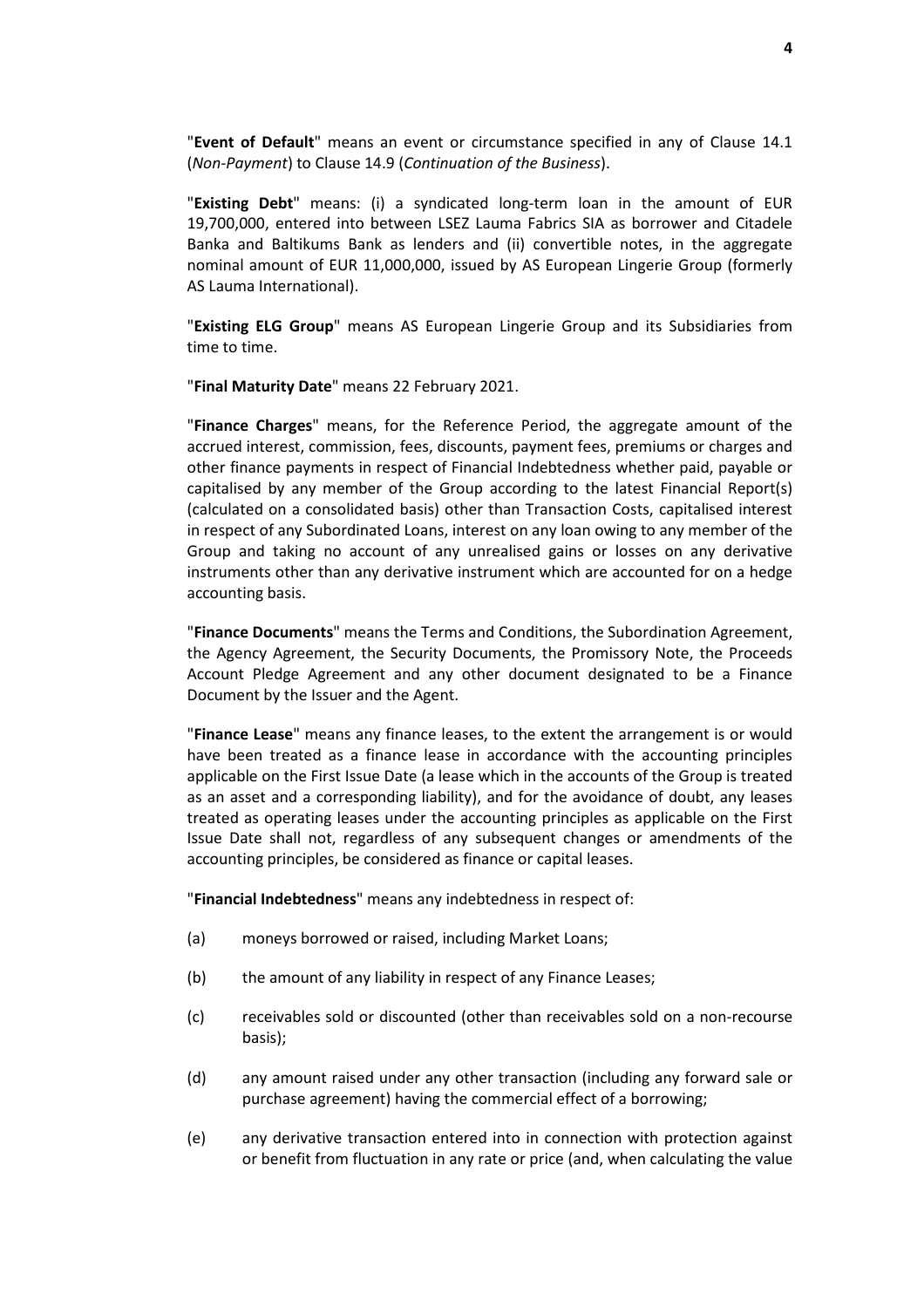of any derivative transaction, only the mark to market value shall be taken into account, provided that if any actual amount is due as a result of a termination or a close-out, such amount shall be used instead);

- (f) any counter indemnity obligation in respect of a guarantee, indemnity, bond, standby or documentary letter of credit or any other instrument issued by a bank or financial institution; and
- (g) (without double counting) any guarantee or other assurance against financial loss in respect of a type referred to in the above items (a)-(f).

"**Financial Instruments Accounts Act**" means the Swedish Financial Instruments Accounts Act (*lag (1998:1479) om kontoföring av finansiella instrument*).

"**Financial Report**" means the Group's annual audited consolidated financial statements or quarterly interim unaudited reports of the Group, which shall be prepared and made available according to Clause 11.1(a)(i) and Clause 11.1(a)(ii).

"**First Call Date**" means the date falling 12 months after the First Issue Date.

"**First Issue Date**" means 22 February 2018.

"**First Margin Test Date**" has the meaning set forth in Clause 12.2.3 (*Testing of the Incurrence Test – Applicable Margin*)

"**Force Majeure Event**" has the meaning set forth in Clause 27(a).

"**Group**" means the Issuer and its Subsidiaries from time to time (including the Existing ELG Group) and "**Group Company**" means any of them.

"**Holding Company**" means, in relation to a person, any other person in respect of which it is a Subsidiary.

"**Incurrence Test**" means the test as set out in Clause 12.2 (*Incurrence Test*).

"**Initial Nominal Amount**" has the meaning set forth in Clause 2(c).

"**Initial Bonds**" means the Bonds issued on the First Issue Date.

"**Initial Margin**" means 7.75 per cent. per annum.

"**Insolvent**" means, in respect of a relevant Person, that it is deemed to be insolvent, or admits inability to pay its debts as they fall due, in each case within the meaning of Chapter 2, Sections 7-9 of the Swedish Bankruptcy Act (*konkurslagen (1987:672)*) (or its equivalent in any other jurisdiction), suspends making payments on any of its debts or by reason of actual financial difficulties commences negotiations with its creditors with a view to rescheduling any of its indebtedness (including company reorganisation under the Swedish Company Reorganisation Act (*lag (1996:764) om företagsrekonstruktion*) (or its equivalent in any other jurisdiction)) or is subject to involuntary winding-up, dissolution or liquidation.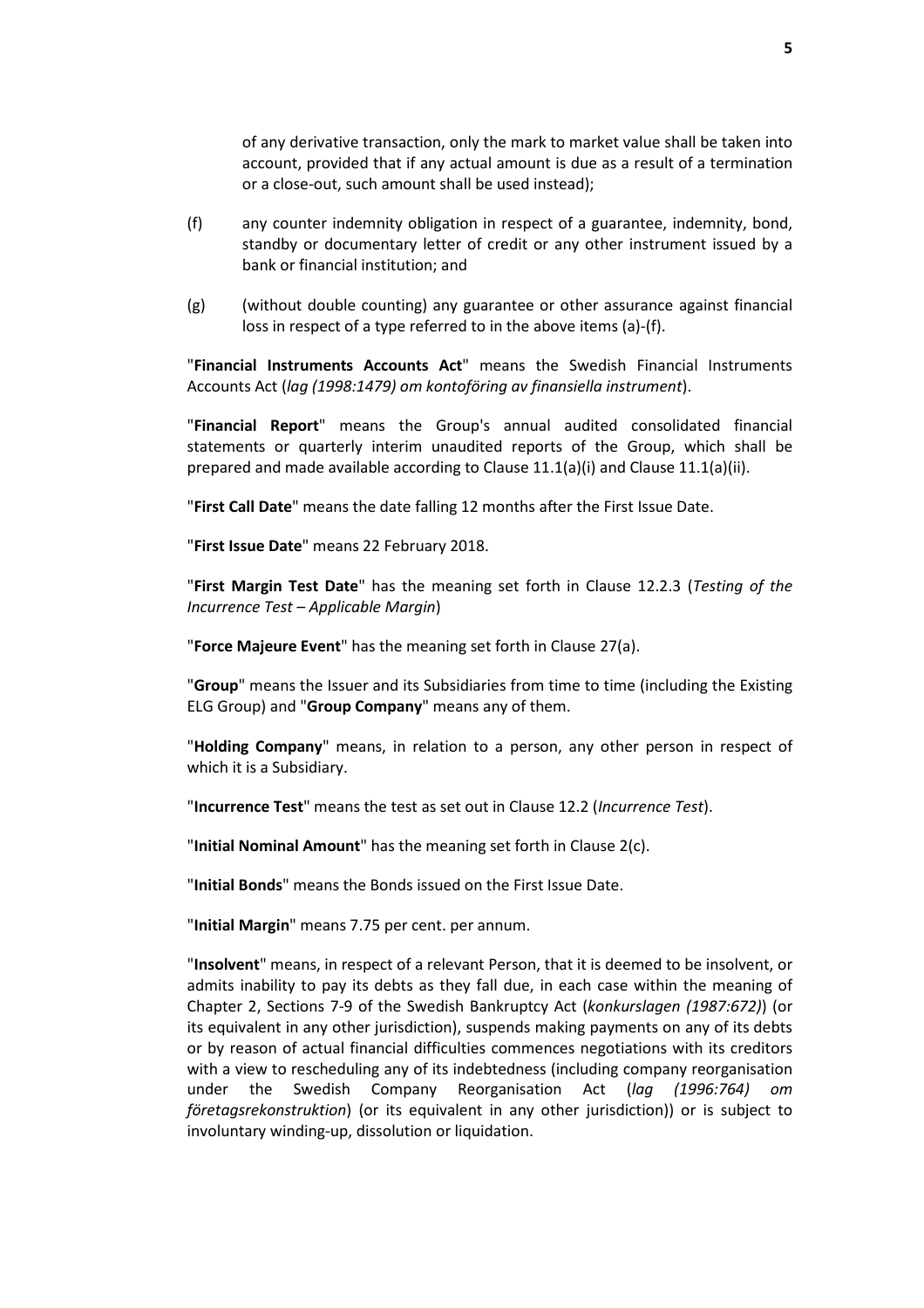"**Interest**" means the interest on the Bonds calculated in accordance with Clauses 8(a) to 8(c).

"**Interest Payment Date**" means 22 February, 22 May, 22 August and 22 November each year or, to the extent such day is not a Business Day, the Business Day following from an application of the Business Day Convention. The first Interest Payment Date for the Bonds shall be 22 May 2018 and the last Interest Payment Date shall be the relevant Redemption Date.

"**Interest Period**" means (i) in respect of the first Interest Period, the period from (but excluding) the First Issue Date to (and including) the first Interest Payment Date, and (ii) in respect of subsequent Interest Periods, the period from (but excluding) an Interest Payment Date to (and including) the next succeeding Interest Payment Date (or a shorter period if relevant).

"**Interest Rate**" means EURIBOR plus the Applicable Margin.

"**Issuer**" means European Lingerie Group AB (publ), a public limited liability company incorporated under the laws of Sweden with Swedish Reg. No. 559135-0136.

"**Issuing Agent**" means Pareto Securities AB, or another party replacing it, as Issuing Agent, in accordance with these Terms and Conditions.

"**Latvian Security Documents**" means the security documents set out in paragraph (a), (b), (c) and (e) of the definition of "Security Documents".

"**Maintenance Test**" means the test as set out in Clause 12.1 (*Maintenance Test*).

"**Market Loan**" means any loan or other indebtedness where an entity issues commercial paper, certificates, subordinated debentures, bonds or any other debt securities (including, for the avoidance of doubt, medium term note programmes and other market funding programmes), provided in each case that such instruments and securities are or can be subject to trade on Nasdaq Stockholm or any other regulated or unregulated recognised market place.

"**Material Adverse Effect**" means a material adverse effect on (a) the business, financial condition or operations of the Group taken as a whole, (b) the Group's ability to perform and comply with the Finance Documents, or (c) the validity or enforceability of the Finance Documents.

"**Material Intra-Group Loan**" means any intra-group loans provided by the Issuer to any of its Subsidiaries in an amount exceeding EUR 5,000,000, (initially being a loan in the amount of EUR 15,300,000 from the Issuer to E|L|B GmbH, made on or about the date of disbursement of the funds from the Proceeds Account).

"**Net Finance Charges**" means, for the Reference Period, the Finance Charges according to the latest Financial Report(s), after deducting any interest payable for that Reference Period to any member of the Group and any interest income relating to cash or cash equivalent investment (and excluding any interest capitalised on Subordinated Loans).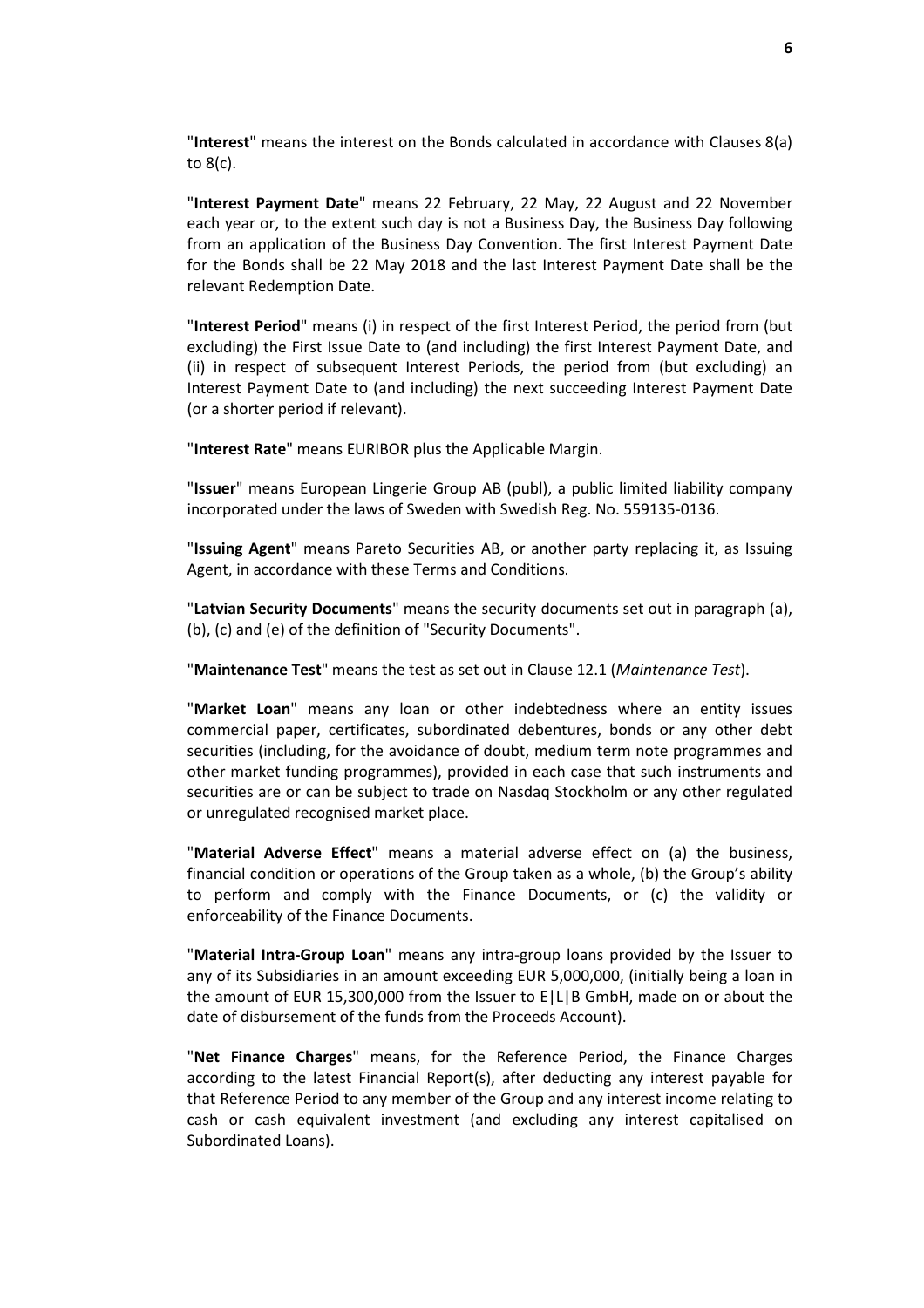"**Net Interest Bearing Debt**" means the aggregate interest bearing debt (including Finance Leases, but no other leases) less cash and cash equivalents of the Group in accordance with the applicable accounting principles of the Group from time to time (for the avoidance of doubt, excluding guarantees, counter indemnities in respect of bank guarantees, Subordinated Loans and interest bearing debt borrowed from any Group Company).

"**Net Proceeds**" means the proceeds from a Bond issue after deduction has been made for the Transaction Costs payable by the Issuer to the Sole Bookrunner (if the Sole Bookrunner has requested that its fees and costs shall be deducted) and the Issuing Agent for the services provided in relation to the placement and issuance of the Bonds.

"**Nominal Amount**" means in respect of each Bond the Initial Nominal Amount, less the aggregate amount by which that Bond has been redeemed in part pursuant to Clause 9.4 (*Voluntary partial redemption*).

"**Parallel Debt**" means a payment undertaking and the obligations and liabilities resulting from it by the Issuer to the Security Agent set forth in Clause 20 (*Parallel Debt*).

"**Permitted Debt**" means any Financial Indebtedness:

- (a) incurred under the Bonds (except for any Subsequent Bonds);
- (b) the amount of any liability in respect of any Finance Leases in a maximum aggregate amount not exceeding EUR 1,000,000;
- (c) under any guarantee issued by a Group Company or pursuant to a counterindemnity provided to a bank or other third party provider of a guarantee, in each case incurred in the ordinary course of business;
- (d) arising under a foreign exchange transaction or a commodity transaction for spot or forward delivery entered into in connection with protection against fluctuation in currency rates or prices where the exposure arises in the ordinary course of business or in respect of payments to be made under these Terms and Conditions and/or any Working Capital Facility, but not any transaction for investment or speculative purposes;
- (e) arising under any interest rate hedging transactions in respect of payments to be made under these Terms and Conditions and/or any Working Capital Facility, but not any transaction for investment or speculative purposes;
- (f) incurred under Advance Purchase Agreements;
- (g) any pension debt, in the ordinary course of business;
- (h) incurred under any Subordinated Loans;
- (i) incurred by the Issuer if such Financial Indebtedness (i) is incurred as a result of a Subsequent Bond issue and meets the Incurrence Test on a pro forma basis, or (ii) ranks pari passu or is subordinated to the obligations of the Issuer under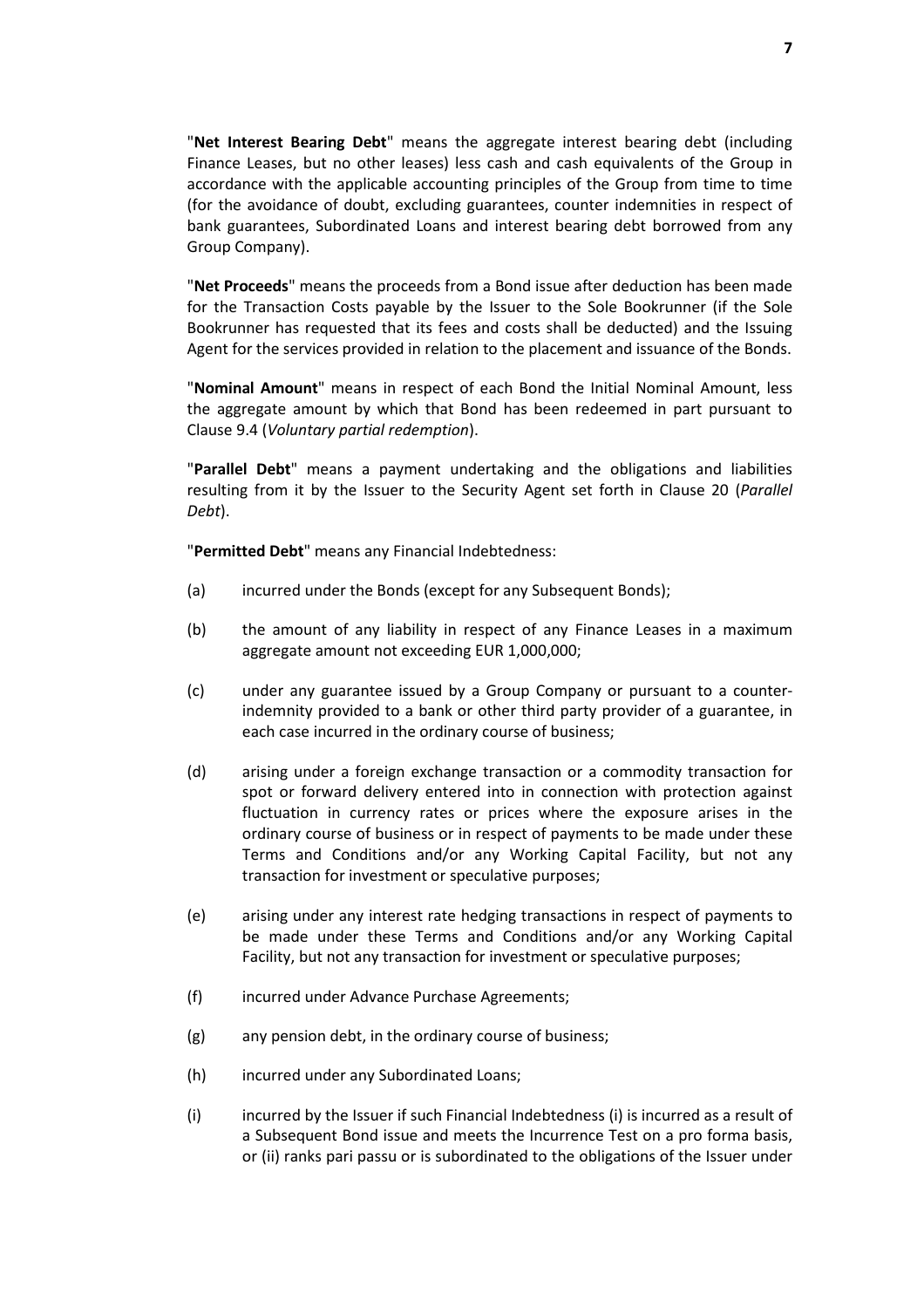the Finance Documents, and (A) meets the Incurrence Test on a pro forma basis (B) has a final maturity date or a final redemption date; and (C) when applicable, early redemption dates or instalment dates, in each case (B) and (C) which occur after the Final Maturity Date;

- (j) incurred by any member of the Group under any working capital facility provided for the general corporate purposes of the Group in the maximum amount of EUR 4,000,000 (the "**Working Capital Facility**");
- (k) taken up from a Group Company;
- (l) incurred in connection with the redemption of the Bonds in order to fully refinance the Bonds and provided further that such Financial Indebtedness is subject to an escrow or similar arrangement up until the redemption of the Bonds (taking into account the rules and regulations of the CSD), for the purpose of securing, inter alia, the redemption of the Bonds;
- (m) until repaid in full, the Existing Debt;
- (n) incurred as deferred consideration in connection with the acquisition of OAO Avangard (the Russian distributor of the "Lauma Medical" brand), for the amount not exceeding EUR 1,730,000; and
- (o) any other Financial Indebtedness incurred by Group Companies not in aggregate exceeding an outstanding amount of EUR 1,000,000.

"**Permitted Security**" means any security:

- (a) provided under the Finance Documents;
- (b) over the Proceeds Account;
- (c) arising by operation of law or in the ordinary course of business (including collateral or retention of title arrangements in connection with Advance Purchase Agreements but, for the avoidance of doubt, not including guarantees or security in respect of any monies borrowed or raised);
- (d) provided in relation to any lease agreement entered into by a Group Company;
- (e) provided over any assets being subject to a Financial Lease, permitted pursuant to paragraph (b) of the definition of Permitted Debt above;
- (f) arising under any netting or set off arrangements under financial derivatives transactions or bank account arrangements, including group cash pool arrangements;
- (g) any guarantee or security provided by or over a Group Company to secure any Permitted Debt referred to in paragraphs (d), (e), (g), (i), (j), (l), (m) and (o) of Permitted Debt; and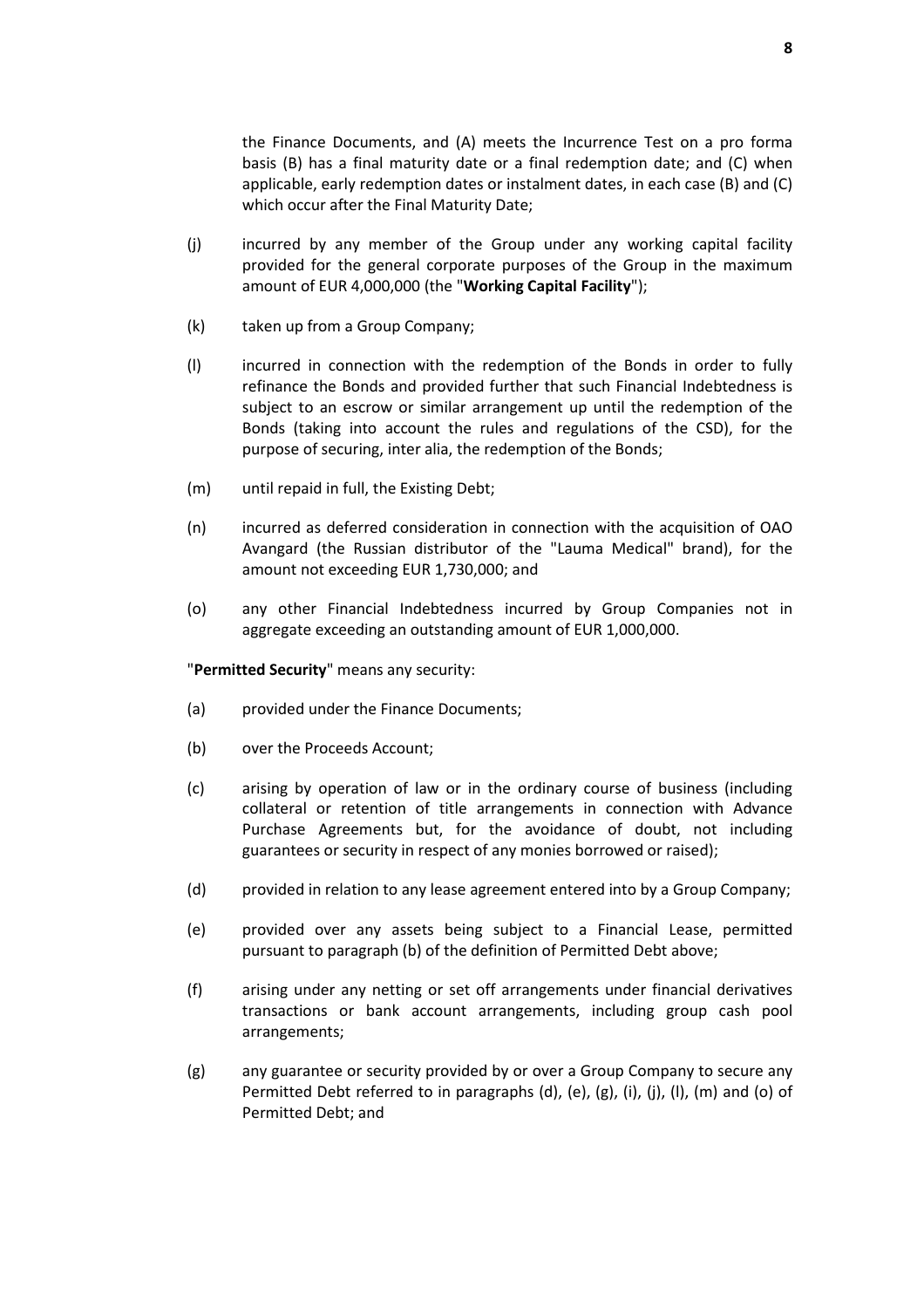(h) provided for any guarantees issued by a Group Company in the ordinary course of business.

"**Person**" means any individual, corporation, partnership, limited liability company, joint venture, association, joint-stock company, trust, unincorporated organisation, government, or any agency or political subdivision thereof or any other entity, whether or not having a separate legal personality.

"**Proceeds Account**" means a bank account of the Issuer held with a reputable bank, into which the Net Proceeds from the Initial Bonds will be transferred and which has been pledged in favour of the Agent and the Bondholders (represented by the Agent) under the Proceeds Account Pledge Agreement.

"**Proceeds Account Pledge Agreement**" means the pledge agreement entered into between the Issuer and the Agent on or about the First Issue Date in respect of a first priority pledge over the Proceeds Account and all funds held on the Proceeds Account from time to time, granted in favour of the Agent and the Bondholders (represented by the Agent).

"**Quotation Day**" means, in relation to any period for which an interest rate is to be determined, two (2) Business Days before the first day of that period.

"**Record Date**" means the fifth (5) Business Day prior to (i) an Interest Payment Date, (ii) a Redemption Date, (iii) a date on which a payment to the Bondholders is to be made under Clause 15 (*Distribution of Proceeds*), (iv) the date of a Bondholders' Meeting, and (iv) another relevant date, or in each case such other Business Day falling prior to a relevant date as generally applicable on the Swedish bond market.

"**Redemption Date**" means the date on which the relevant Bonds are to be redeemed or repurchased in accordance with Clause 9 (*Redemption and Repurchase of the Bonds*).

"**Reference Date**" means 31 March, 30 June, 30 September and 31 December in each year for as long as any Bonds are outstanding.

"**Reference Period**" means each period of 12 consecutive calendar months.

"**Regulated Market**" means any regulated market (as defined in Directive 2004/39/EC on markets in financial instruments).

"**Restricted Payment**" has the meaning set forth in Clause 13.2(a).

"**Secured Obligations**" means all present and future obligations and liabilities of the Issuer to the Secured Parties under the Finance Documents.

"**Secured Parties**" means the Security Agent, the Bondholders and the Agent (including in its capacity as Agent under the Agency Agreement).

"**Securities Account**" means the account for dematerialised securities maintained by the CSD pursuant to the Financial Instruments Accounts Act in which (i) an owner of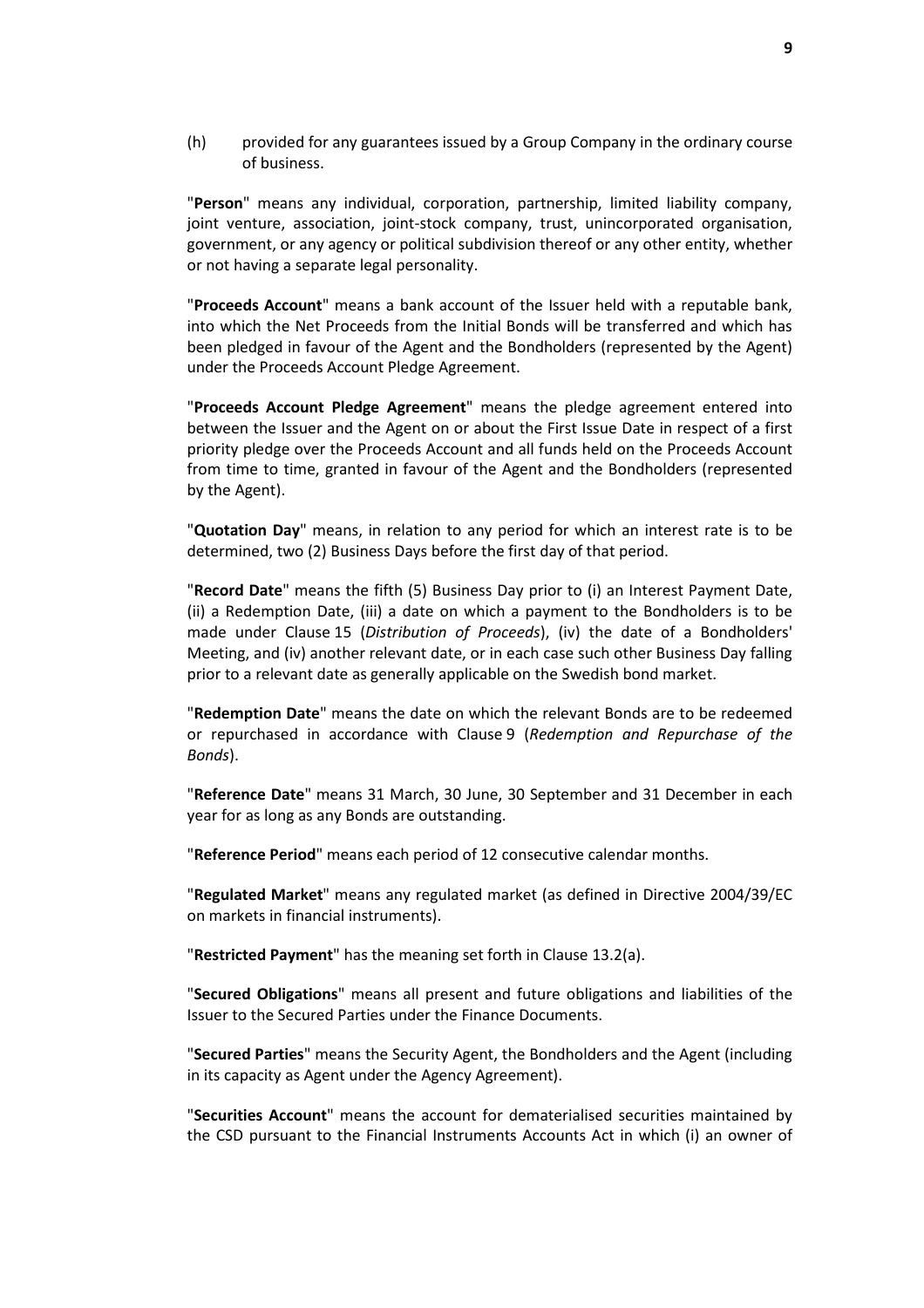such security is directly registered or (ii) an owner's holding of securities is registered in the name of a nominee.

"**Security**" means a mortgage, charge, pledge, lien, security assignment or other security interest securing any obligation of any Person, or any other agreement or arrangement having a similar effect.

"**Security Agent**" means the security agent holding the Transaction Security on behalf of the Secured Parties, being Intertrust (Sweden) AB on the First Issue Date.

#### "**Security Documents**" means:

- (a) the share pledge agreement in respect of all of the shares in AS European Lingerie Group granted by the Issuer;
- (b) the share pledge agreement in respect of all of the shares in AS European Lingerie Brands granted by AS European Lingerie Group;
- (c) the share pledge agreement in respect of all of the shares in LSEZ Lauma Fabrics SIA granted by AS European Lingerie Brands;
- (d) the share pledge agreement in respect of all of the shares in Felina GmbH granted by Felina International AG;
- (e) the mortgage agreement in respect of:
	- (i) certain land at Ziemelu Street 19, Liepaja, Latvia; and
	- (ii) certain buildings at Ziemelu Street 19 and Ziemelu Street 19A Liepaja, Latvia;
- (f) the pledge or security assignment agreement in respect of any Material Intra-Group Loans; and
- (g) any other security document entered into pursuant to Clause 13.11 (*Further Transaction Security).*

"**Sole Bookrunner**" means Pareto Securities AB.

"**Step-down Margin**" means 6.25 per cent. per annum.

"**Subordinated Loans**" means any loan made to the Issuer as the debtor, if such loan (a) according to its terms, is subordinated to the obligations of the Issuer under these Terms and Conditions pursuant to the Subordination Agreement, (b) according to its terms have a final redemption date or, when applicable, early redemption dates or instalment dates which occur after the Final Maturity Date, and (c) according to its terms yield only payment-in-kind interest and/or cash interest that is payable after the Final Maturity Date (unless a Restricted Payment is permitted under the Finance Documents).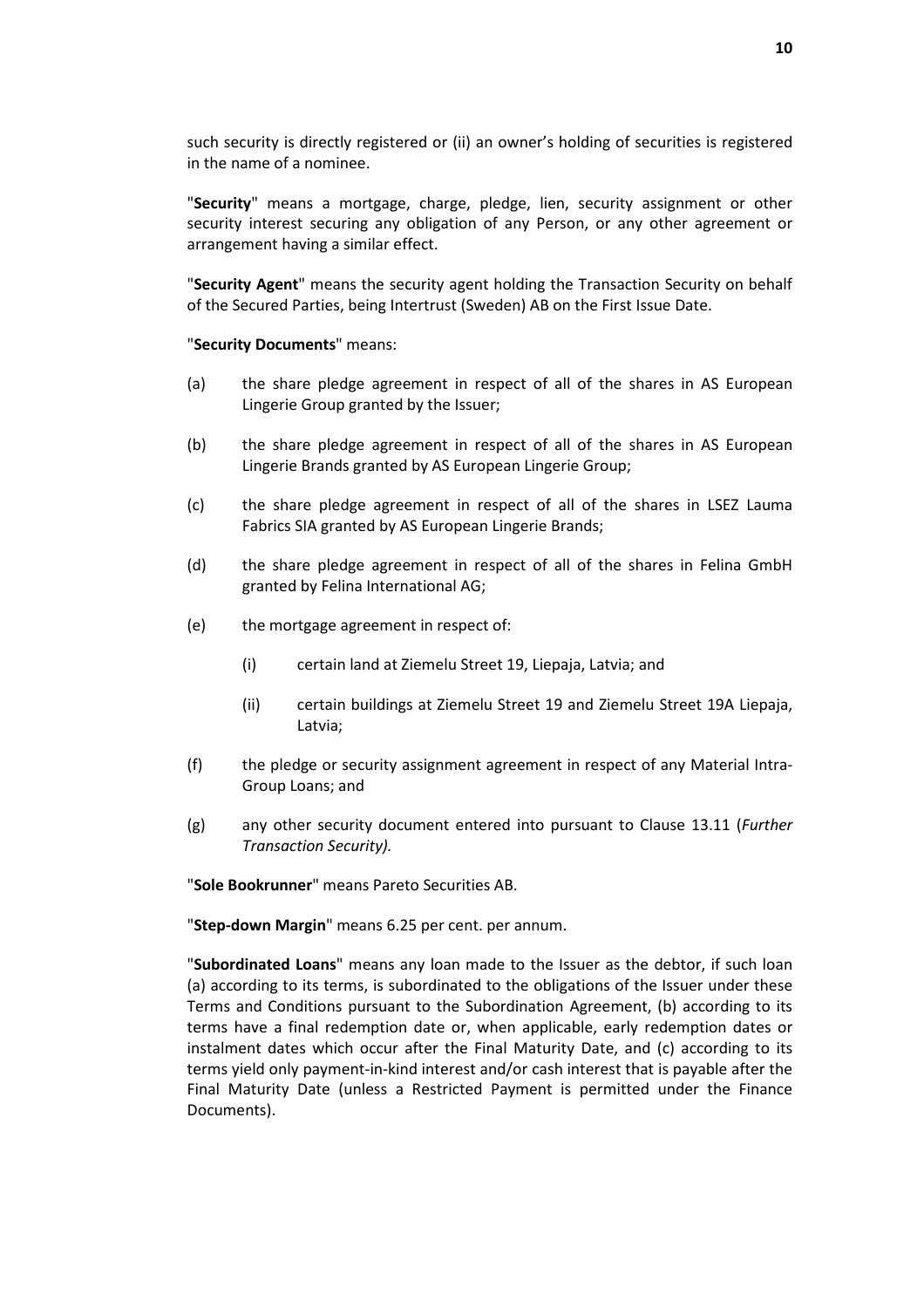"**Subordination Agreement**" means a subordination agreement between, among others, the Agent, the Issuer and any creditor with respect to Subordinated Loans.

"**Subsequent Bonds**" means any Bonds issued after the First Issue Date on one or more occasions.

"**Subsidiary**" means in relation to any Holding Company, a company or corporation:

- (a) which is controlled, directly or indirectly, by the Holding Company,
- (b) more than half the issued share capital of which is owned, directly or indirectly, by the Holding Company; or
- (c) which is a subsidiary of another Subsidiary of the Holding Company,

and, for this purpose, a company or corporation shall be treated as being controlled by another if that other company or corporation is able to determine the composition of the majority of its board of directors or equivalent body

"**Total Nominal Amount**" means the total aggregate Nominal Amount of the Bonds outstanding at the relevant time.

"**Transaction Costs**" means all fees, costs and expenses, stamp, registration and other taxes incurred by the Issuer or any other member of the Group in connection with (i) the Bond issue, (ii) any acquisition, (iii) any Working Capital Facility and (iv) the listing of the Bonds.

"**Transaction Security**" means the Security provided for the Secured Obligations pursuant to the Security Documents.

"**Ultimate Shareholders**" means Indrek Rahumaa and John Bonfield.

"**Working Capital Facility**" shall have the meaning given thereto in paragraph (j) of the definition of Permitted Debt.

"**Written Procedure**" means the written or electronic procedure for decision making among the Bondholders in accordance with Clause 18 (*Written Procedure*).

#### **1.2 Construction**

- (a) Unless a contrary indication appears, any reference in these Terms and Conditions to:
	- (i) "assets" includes present and future properties, revenues and rights of every description;
	- (ii) any agreement or instrument is a reference to that agreement or instrument as supplemented, amended, novated, extended, restated or replaced from time to time;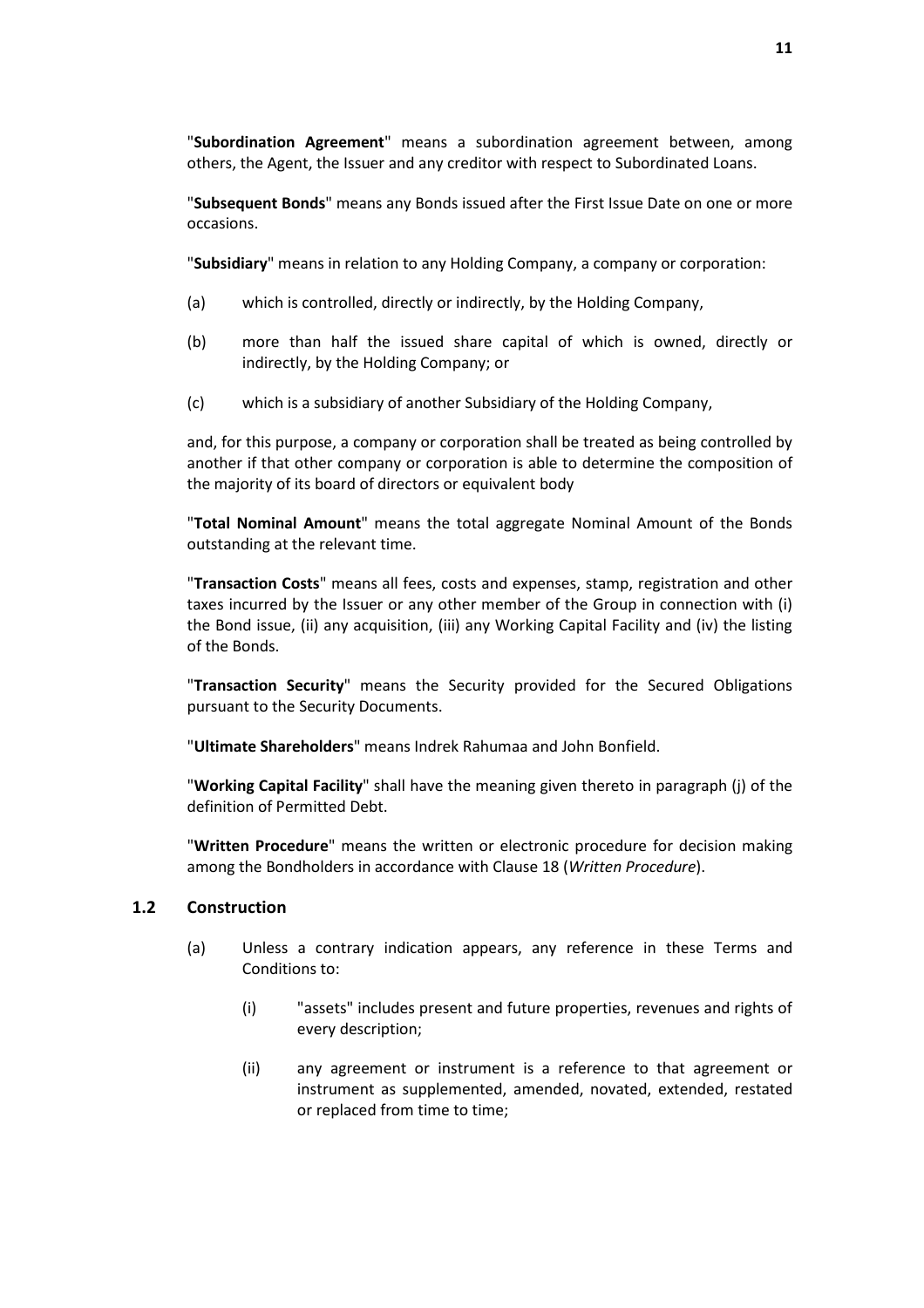- (iii) a "regulation" includes any regulation, rule or official directive, request or guideline (whether or not having the force of law) of any governmental, intergovernmental or supranational body, agency, department or regulatory, self-regulatory or other authority or organisation;
- (iv) an Event of Default is continuing if it has not been remedied or waived;
- (v) a provision of law is a reference to that provision as amended or reenacted; and
- (vi) a time of day is a reference to Stockholm time.
- (b) When ascertaining whether a limit or threshold specified in Swedish Kronor has been attained or broken, an amount in another currency shall be counted on the basis of the rate of exchange for such currency against Swedish Kronor for the previous Business Day, as published by the Swedish Central Bank (*Riksbanken*) on its website (riksbank.se). If no such rate is available, the most recently published rate shall be used instead.
- (c) A notice shall be deemed to be sent by way of press release if it is made available to the public within Sweden promptly and in a non-discriminatory manner.
- (d) No delay or omission of the Agent, the Security Agent or of any Bondholder to exercise any right or remedy under the Finance Documents shall impair or operate as a waiver of any such right or remedy.

## **2. Status of the Bonds**

- (a) The Bonds are denominated in Euro and each Bond is constituted by these Terms and Conditions. The Issuer undertakes to make payments in relation to the Bonds and to comply with these Terms and Conditions.
- (b) By subscribing for Bonds, each initial Bondholder agrees that the Bonds shall benefit from and be subject to the Finance Documents and by acquiring Bonds, each subsequent Bondholder confirms such agreement.
- (c) The initial nominal amount of each Initial Bond is EUR 100,000 (the "**Initial Nominal Amount**"). The maximum total nominal amount of the Initial Bonds is EUR 40,000,000. All Initial Bonds are issued on a fully paid basis at an issue price of 100 per cent. of the Initial Nominal Amount.
- (d) Provided that the Incurrence Test is met, the Issuer may, at one or several occasions, issue Subsequent Bonds. Subsequent Bonds shall benefit from and be subject to the Finance Documents, and, for the avoidance of doubt, the ISIN, the interest rate, the nominal amount and the final maturity applicable to the Initial Bonds shall apply to Subsequent Bonds. The price of the Subsequent Bonds may be set at a discount or at a premium compared to the Nominal Amount. The maximum total nominal amount of the Bonds (the Initial Bonds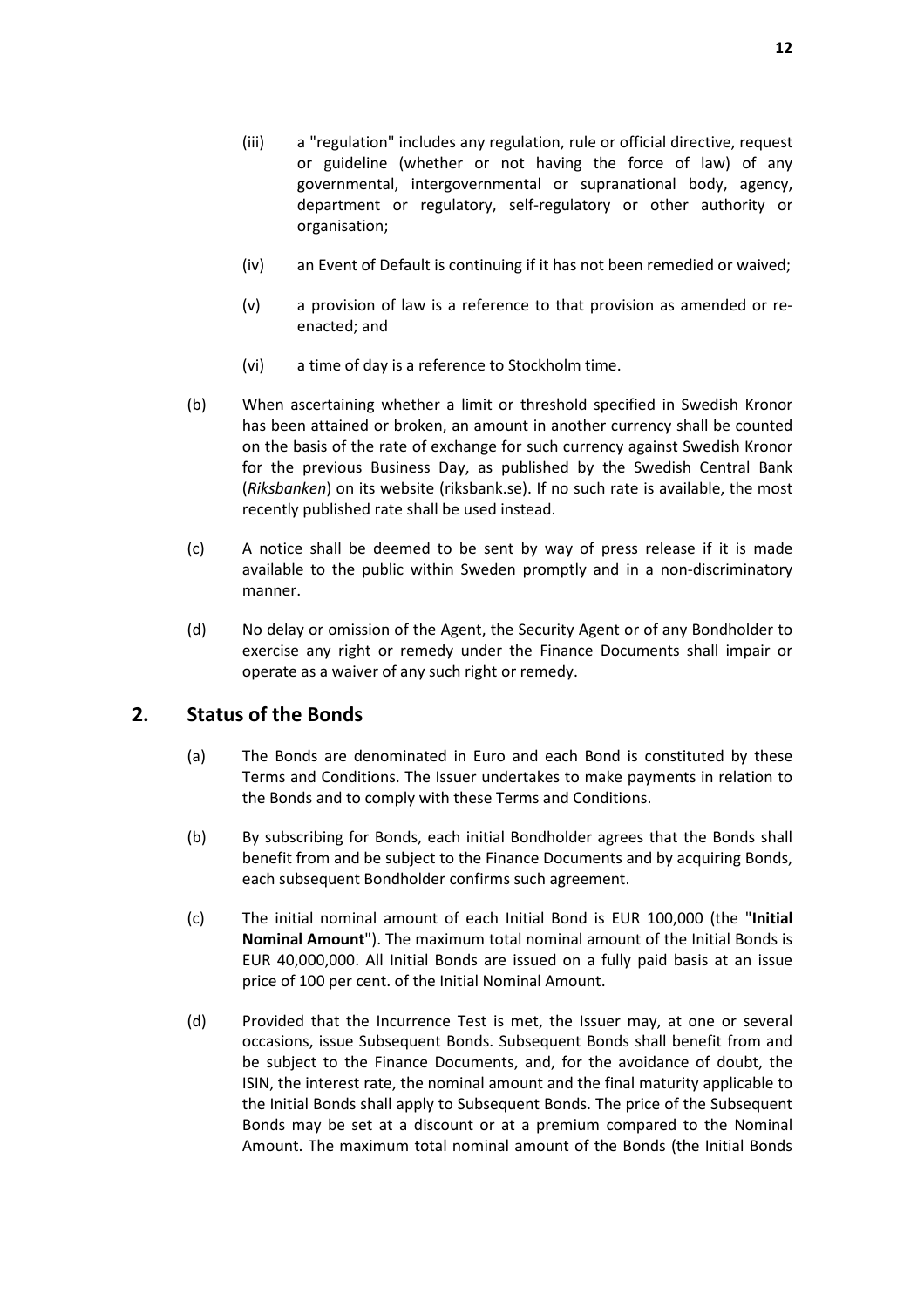and all Subsequent Bonds) may not exceed EUR 60,000,000 unless consent from the Bondholders is obtained in accordance with Clause 16(f)(i). Each Subsequent Bond shall entitle its holder to Interest in accordance with Clause 8(a), and otherwise have the same rights as the Initial Bonds.

- (e) The Bonds constitute direct, general, unconditional, unsubordinated and secured obligations of the Issuer and shall at all times rank at least *pari passu* with all direct, unconditional, unsubordinated and unsecured obligations of the Issuer, except those obligations which are mandatorily preferred by law, and without any preference among them.
- (f) The Bonds are freely transferable but the Bondholders may be subject to purchase or transfer restrictions with regard to the Bonds, as applicable, under local laws to which a Bondholder may be subject. Each Bondholder must ensure compliance with such restrictions at its own cost and expense.
- (g) No action is being taken in any jurisdiction that would or is intended to permit a public offering of the Bonds or the possession, circulation or distribution of any document or other material relating to the Issuer or the Bonds in any jurisdiction other than Sweden, where action for that purpose is required. Each Bondholder must inform itself about, and observe, any applicable restrictions to the transfer of material relating to the Issuer or the Bonds.

# **3. Use of Proceeds**

The Issuer shall use the proceeds from the issue of the Initial Bonds, less the costs and expenses incurred by the Issuer in connection with the issue of the Bonds, for (i) refinancing the Existing Debt, (ii) financing, directly or indirectly by way of intra-group loans, general corporate purposes or capital expenditures of the Group including addon acquisitions and (iii) financing Transaction Costs. The Net Proceeds from any Subsequent Bond issue shall be used to finance, directly or indirectly by way of intragroup loans, general corporate purposes of the Group, including add-on acquisitions.

## **4. Conditions Precedent**

## **4.1 Conditions Precedent Initial Bonds Issue**

- (a) The Issuer shall establish the Proceeds Account prior to the First Issue Date. On the First Issue Date, the Issuing Agent shall transfer the Net Proceeds from the Initial Bonds to the Proceeds Account. The payment of the Net Proceeds from the Initial Bonds to the Proceeds Account is subject to the Agent having received documents and evidence of the Proceeds Account Pledge Agreement being duly executed and that the documents and/or other evidences to be delivered pursuant to the Proceeds Account Pledge Agreement have been delivered.
- (b) The Issuer shall provide, or procure the provision of, to the Agent:
	- (i) constitutional documents and corporate resolutions (approving the relevant Finance Documents and authorising a signatory/-ies to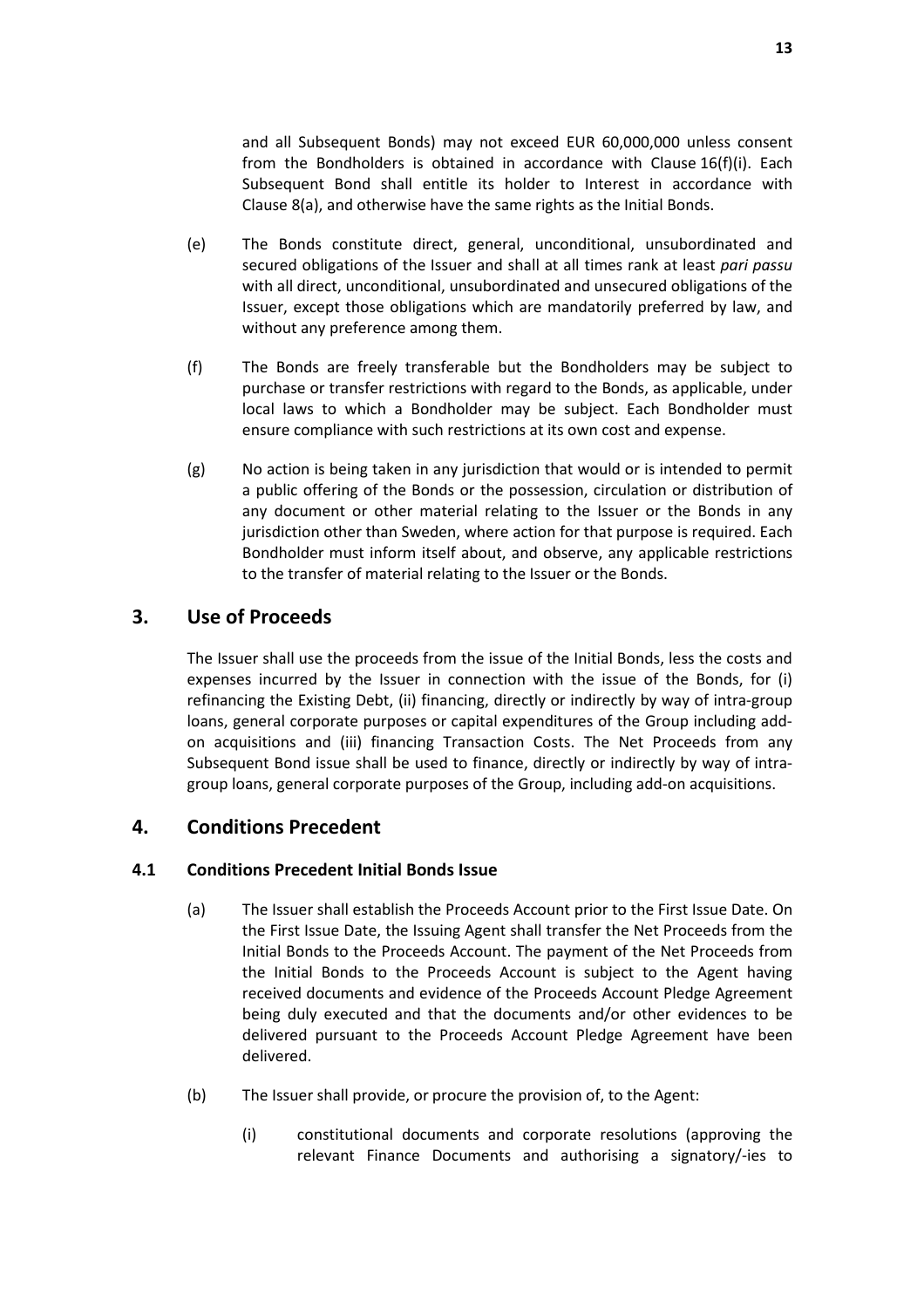execute the Finance Documents) for the Issuer and each other party to a Finance Document (other than the Agent), together constituting evidence that the Finance Documents have been duly executed;

- (ii) copies of the Finance Documents, duly executed;
- (iii) evidence that the security existing in favour of the Existing Debt will be released and discharged upon repayment of the Existing Debt;
- (iv) copies of the Security Documents, duly executed, and/or evidence that the Security Documents, other documents and other evidences to be delivered pursuant to the Security Documents will be delivered as soon as practicably possible following disbursement of the Net Proceeds from the Initial Bond Issue from the Proceeds Account;
- (v) evidence that the Issuer has acquired the Existing ELG Group;
- (vi) an agreed form Compliance Certificate;
- (vii) with the exception of the legal opinion set out in Clause 4.2(a)(ii), legal opinion(s) on the capacity and due execution, in respect of any non-Swedish entity being party to a Finance Document issued by a reputable law firm;
- (viii) with the exception of the legal opinion set out in Clause 4.2(a)(ii), legal opinion(s) on the validity and enforceability of any Finance Document not governed by Swedish law issued by a reputable law firm; and
- (ix) a legal opinion on the enforceability of the Parallel Debt governed by Dutch law.
- (c) The Agent may assume that the documentation and evidence delivered to it pursuant to Clause 4.1(b) is accurate, legally valid, enforceable, correct and true, and the Agent does not have to verify or assess the contents of any such documentation. The Agent does not have any obligation to review the documents referred to in Clause 4.1(b) from a legal or commercial perspective of the Bondholders.
- (d) When the Agent is satisfied that it has received the conditions precedent for disbursement set out in Clause 4.1(b), the Agent shall instruct the bank (with which the Issuer holds the Proceeds Account) to transfer the funds from the Proceeds Account in accordance with the payment instruction, and the Agent shall thereafter or in connection therewith release the pledge over the Proceeds Account.
- (e) If the conditions precedent for disbursement set out in Clause 4.1(b) have not been received by the Agent within thirty (30) Business Days from the First Issue Date, the Issuer shall redeem all Bonds at a price equal to 100 per cent. of the Nominal Amount together with any accrued but unpaid Interest. Any funds distributed by the Agent to the Bondholders in accordance with the Proceeds Account Pledge Agreement shall be deemed to be paid by the Issuer for the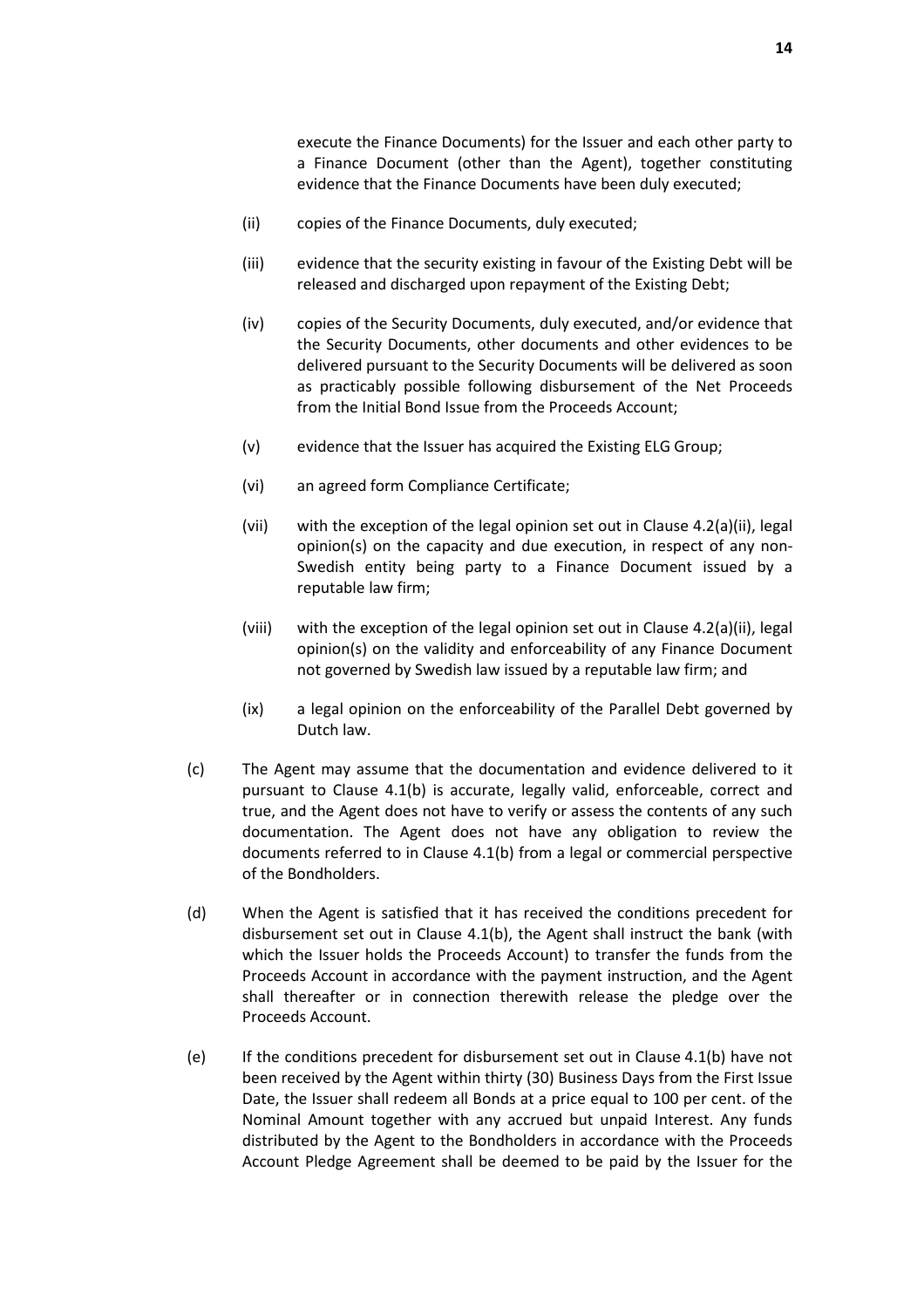redemption under this Clause 4.1(e) and any shortfall shall be covered by the Issuer. The redemption date shall fall no later than thirty (30) Business Days after the ending of the thirty (30) Business Days period referred to above.

#### **4.2 Conditions Subsequent Initial Bonds Issue**

- (a) The Issuer shall, no later than 15 Business Days following disbursement from the Proceeds Account in accordance with Clause 4.1(d) above, provide the Agent with the following:
	- (i) evidence that the security provided under the Latvian Security Documents has been registered with the Latvian Register of Commercial Pledges and corroborated with the Land Register of the Republic of Latvia; and
	- (ii) a legal opinion on the capacity, due execution, validity and enforceability in respect of any non-Swedish entity being party to the Latvian Security Documents issued by a reputable law firm.
- (b) The Agent may assume that the documentation and evidence delivered to it pursuant to Clause 4.2(a) is accurate, legally valid, enforceable, correct and true, and the Agent does not have to verify or assess the contents of any such documentation. The Agent does not have any obligation to review the documents referred to in Clause 4.2(a) from a legal or commercial perspective of the Bondholders.

# **5. Bonds in Book-Entry Form**

- (a) The Bonds will be registered for the Bondholders on their respective Securities Accounts and no physical notes will be issued. Accordingly, the Bonds will be registered in accordance with the Financial Instruments Accounts Act. Registration requests relating to the Bonds shall be directed to an Account Operator.
- (b) Those who according to assignment, Security, the provisions of the Swedish Children and Parents Code (*föräldrabalken (1949:381)*), conditions of will or deed of gift or otherwise have acquired a right to receive payments in respect of a Bond shall register their entitlements to receive payment in accordance with the Financial Instruments Accounts Act.
- (c) The Issuer (and the Agent when permitted under the CSD's applicable regulations) shall be entitled to obtain information from the debt register (*skuldbok*) kept by the CSD in respect of the Bonds. At the request of the Agent, the Issuer shall promptly obtain such information and provide it to the Agent.
- (d) For the purpose of or in connection with any Bondholders' Meeting or any Written Procedure, the Issuing Agent shall be entitled to obtain information from the debt register kept by the CSD in respect of the Bonds.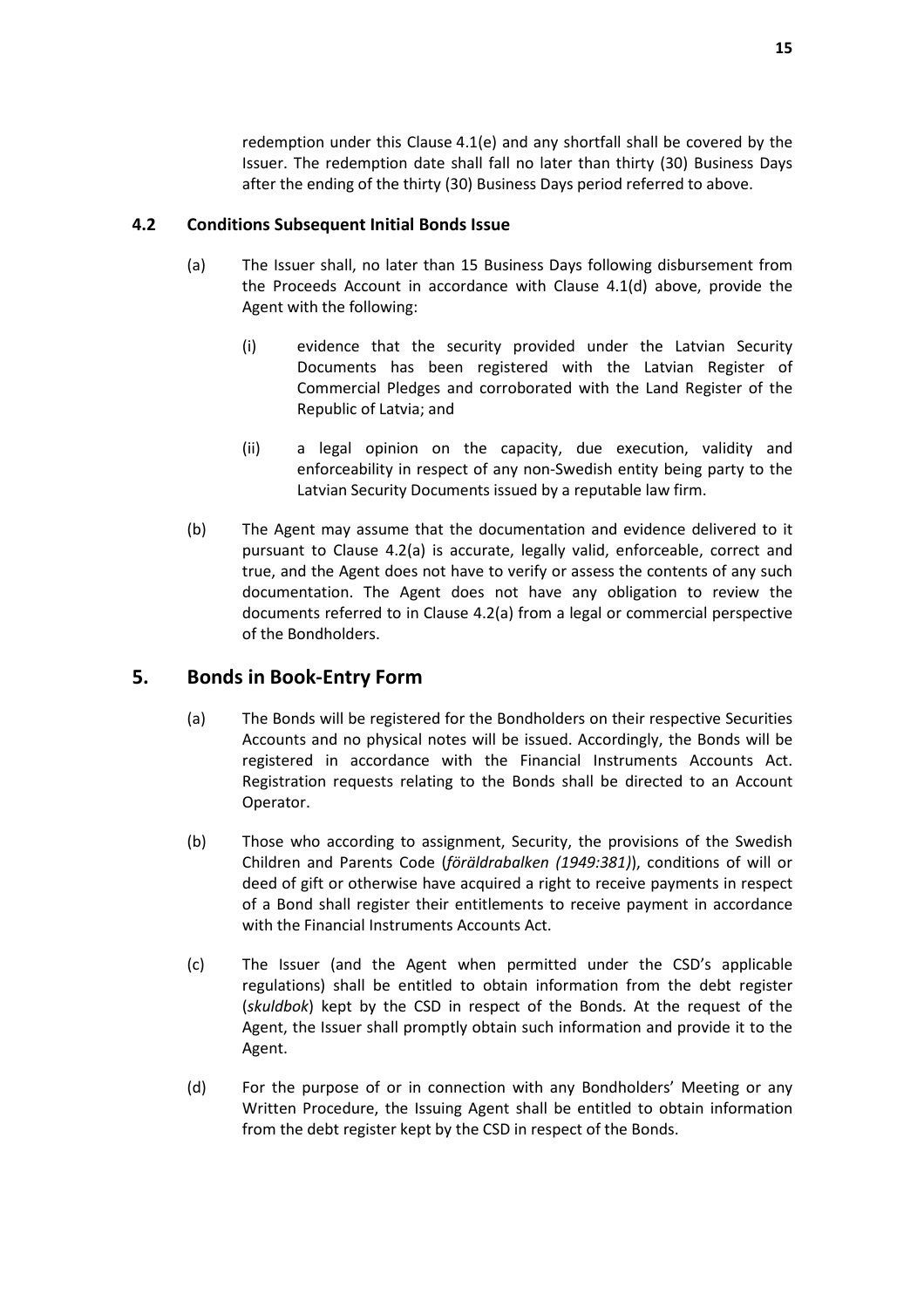(e) The Issuer shall issue any necessary power of attorney to such Persons employed by the Agent, as notified by the Agent, in order for such individuals to independently obtain information directly from the debt register kept by the CSD in respect of the Bonds. The Issuer may not revoke any such power of attorney unless directed by the Agent or unless consent thereto is given by the Bondholders.

# **6. Right to Act on Behalf of a Bondholder**

- (a) If any Person other than a Bondholder wishes to exercise any rights under the Finance Documents, it must obtain a power of attorney or other proof of authorisation from the Bondholder or a successive, coherent chain of powers of attorney or proofs of authorisation starting with the Bondholder and authorising such Person.
- (b) A Bondholder may issue one or several powers of attorney to third parties to represent it in relation to some or all of the Bonds held by it. Any such representative may act independently under the Finance Documents in relation to the Bonds for which such representative is entitled to represent the Bondholder and may further delegate its right to represent the Bondholder by way of a further power of attorney.
- (c) The Agent shall only have to examine the face of a power of attorney or other proof of authorisation that has been provided to it pursuant to Clause 6(b) and may assume that it has been duly authorised, is valid, has not been revoked or superseded and that it is in full force and effect, unless otherwise is apparent from its face.

# **7. Payments in Respect of the Bonds**

- (a) Any payment or repayment under the Finance Documents, or any amount due in respect of a repurchase of any Bonds, shall be made to such Person who is registered as a Bondholder on the Record Date prior to an Interest Payment Date or other relevant due date, or to such other Person who is registered with the CSD on such date as being entitled to receive the relevant payment, repayment or repurchase amount.
- (b) If a Bondholder has registered, through an Account Operator, that principal and interest shall be deposited in a certain bank account, such deposits will be effected by the CSD on the relevant payment date. In other cases, payments will be transferred by the CSD to the Bondholder at the address registered with the CSD on the Record Date. Should the CSD, due to a delay on behalf of the Issuer or some other obstacle, not be able to effect payments as aforesaid, the Issuer shall procure that such amounts are paid to the Persons who are registered as Bondholders on the relevant Record Date as soon as possible after such obstacle has been removed.
- (c) If, due to any obstacle for the CSD, the Issuer cannot make a payment or repayment, such payment or repayment may be postponed until the obstacle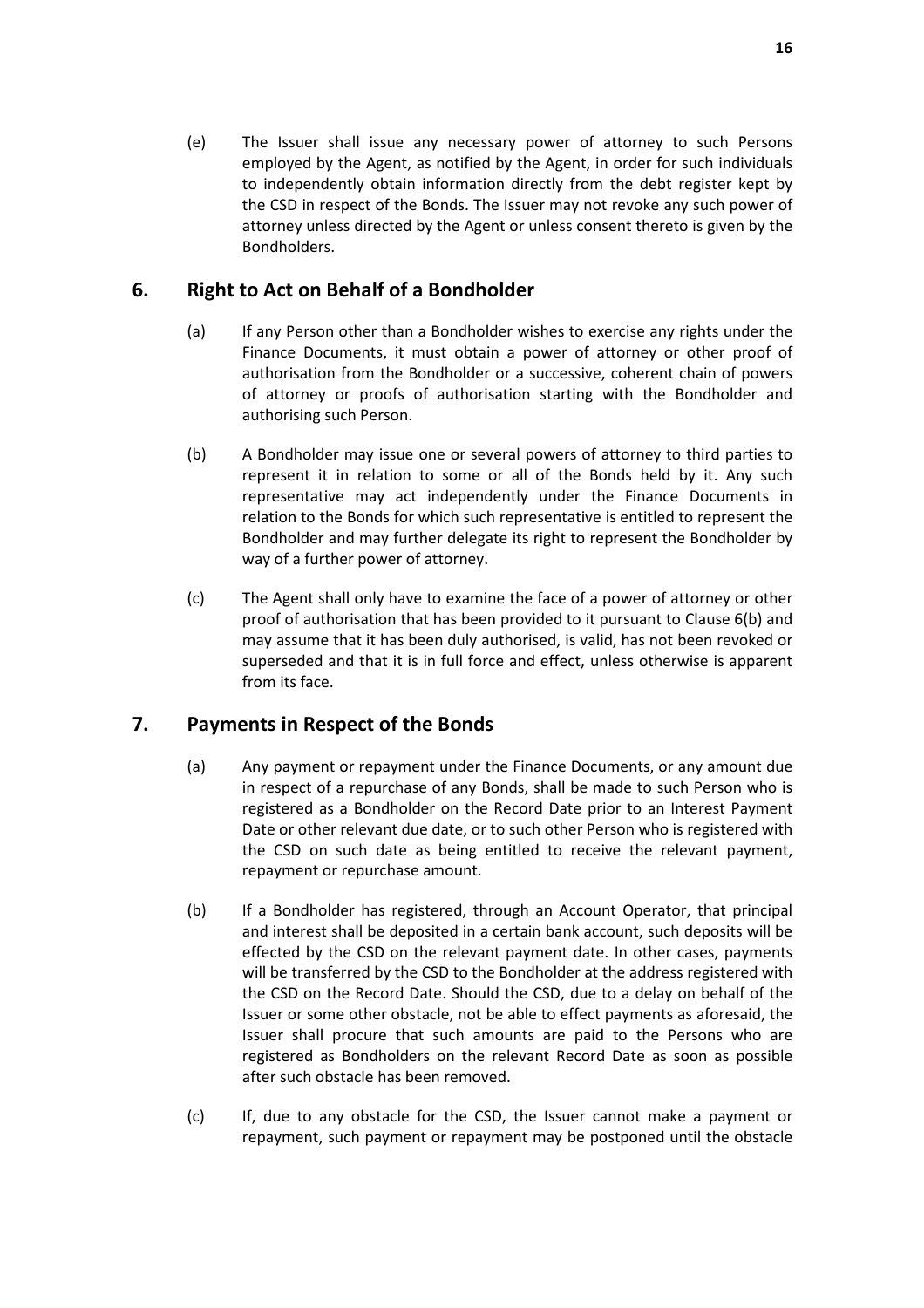has been removed. Interest shall accrue in accordance with Clause 8(a)-8(c) during such postponement.

- (d) If payment or repayment is made in accordance with this Clause 7, the Issuer and the CSD shall be deemed to have fulfilled their obligation to pay, irrespective of whether such payment was made to a Person not entitled to receive such amount.
- (e) The Issuer is not liable to gross-up any payments under the Finance Documents by virtue of any withholding tax, public levy or the similar.

## **8. Interest**

- (a) Each Initial Bond carries Interest at the Interest Rate applied to the Nominal Amount from (but excluding) the First Issue Date up to (and including) the relevant Redemption Date. Any Subsequent Bond will carry Interest at the Interest Rate from (but excluding) the Interest Payment Date falling immediately prior to its issuance up to (and including) the relevant Redemption Date.
- (b) Interest accrues during an Interest Period. Payment of Interest in respect of the Bonds shall be made to the Bondholders on each Interest Payment Date for the preceding Interest Period.
- (c) Interest shall be calculated on the basis of the actual number of days in the Interest Period in respect of which payment is being made divided by 360 (actual/360-days basis).
- (d) If the Issuer fails to pay any amount payable by it on its due date, default interest shall accrue on the overdue amount from (but excluding) the due date up to (and including) the date of actual payment at a rate which is two (2) per cent. higher than the Interest Rate. Accrued default interest shall not be capitalised. No default interest shall accrue where the failure to pay was solely attributable to the Agent or the CSD, in which case the Interest Rate shall apply instead.

# **9. Redemption and Repurchase of the Bonds**

## **9.1 Redemption at maturity**

The Issuer shall redeem all, but not only some, of the outstanding Bonds in full on the Final Maturity Date with an amount per Bond equal to the Nominal Amount together with accrued but unpaid Interest. If the Final Maturity Date is not a Business Day, then the redemption shall occur on the first following Business Day.

## **9.2 Issuer's purchase of Bonds**

The Issuer may, subject to applicable law, at any time and at any price purchase Bonds on the market or in any other way. The Bonds held by the Issuer may at the Issuer's discretion be retained or sold, but not cancelled.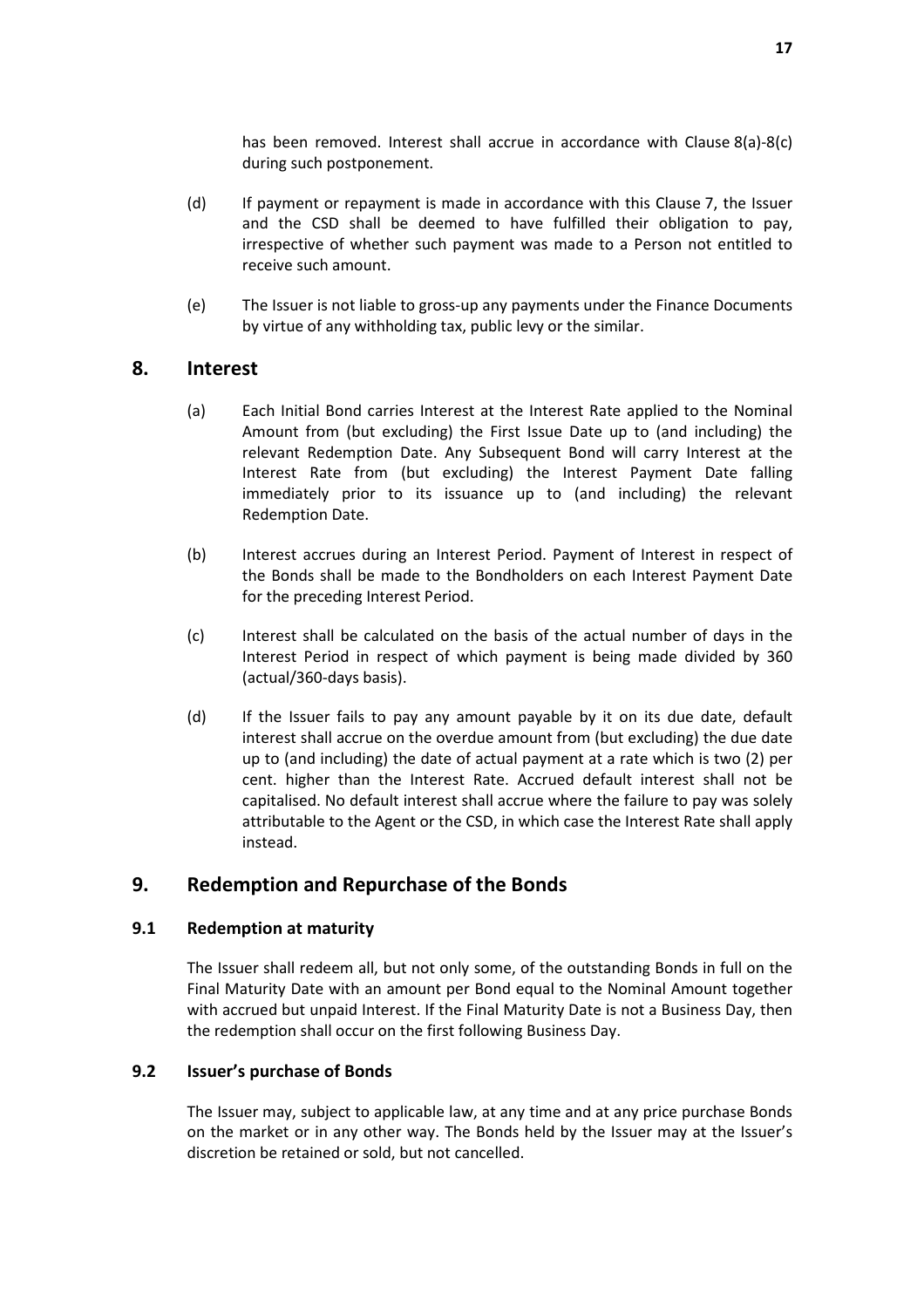## **9.3 Voluntary total redemption (call option)**

- (a) The Issuer may redeem all, but not only some, of the outstanding Bonds in full at:
	- (i) any time from and including the First Call Date, to, but excluding, the first Business Day falling 18 months after the First Issue Date at an amount per Bond equal to 105.50 per cent. of the Nominal Amount, together with accrued but unpaid interest;
	- (ii) any time from and including the first Business Day falling 18 months from the First Issue Date, to, but excluding, the first Business Day falling 24 months after the First Issue Date at an amount per Bond equal to 103.75 per cent. of the Nominal Amount, together with accrued but unpaid interest;
	- (iii) any time from and including the first Business Day falling 24 months from the First Issue Date, to, but excluding, the first Business Day falling 30 months after the First Issue Date at an amount per Bond equal to 102.50 per cent. of the Nominal Amount, together with accrued but unpaid interest; and
	- (iv) any time from and including the first Business Day falling 30 months from the First Issue Date, to, but excluding, the Final Maturity Date at an amount per Bond equal to 101.00 per cent. of the Nominal Amount, together with accrued but unpaid interest.
- (b) Redemption in accordance with Clause 9.3(a) shall be made by the Issuer giving not less than fifteen (15) Business Days' notice to the Bondholders and the Agent. Any such notice shall state the Redemption Date and the relevant Record Date and is irrevocable but may, at the Issuer's discretion, contain one or more conditions precedent. Upon expiry of such notice and the fulfillment of the conditions precedent (if any), the Issuer is bound to redeem the Bonds in full at the applicable amounts.

## **9.4 Voluntary partial redemption**

- (a) The Issuer may on one occasion each calendar year, make partial repayments of Bonds in an amount corresponding to a maximum of EUR 10,000 per each Bond (without carry-back or carry forward). Any such partial repayment shall reduce the Nominal Amount of each Bond pro rata (rounded down to the nearest EUR 100) and shall be made together with accrued but unpaid interest and a premium of 2.5 per cent. of the repaid Nominal Amount.
- (b) The Issuer may on one occasion, in connection with an Equity Listing Event, repay up to EUR 30,000 per each Bond, in which case all Bonds shall be partially repaid by way of reducing the Nominal Amount of each Bond pro rata. The repayment must occur on an Interest Payment Date within 180 days after such Equity Listing Event and be made with funds in an aggregate amount not exceeding the cash proceeds received by the Issuer as a result of such Equity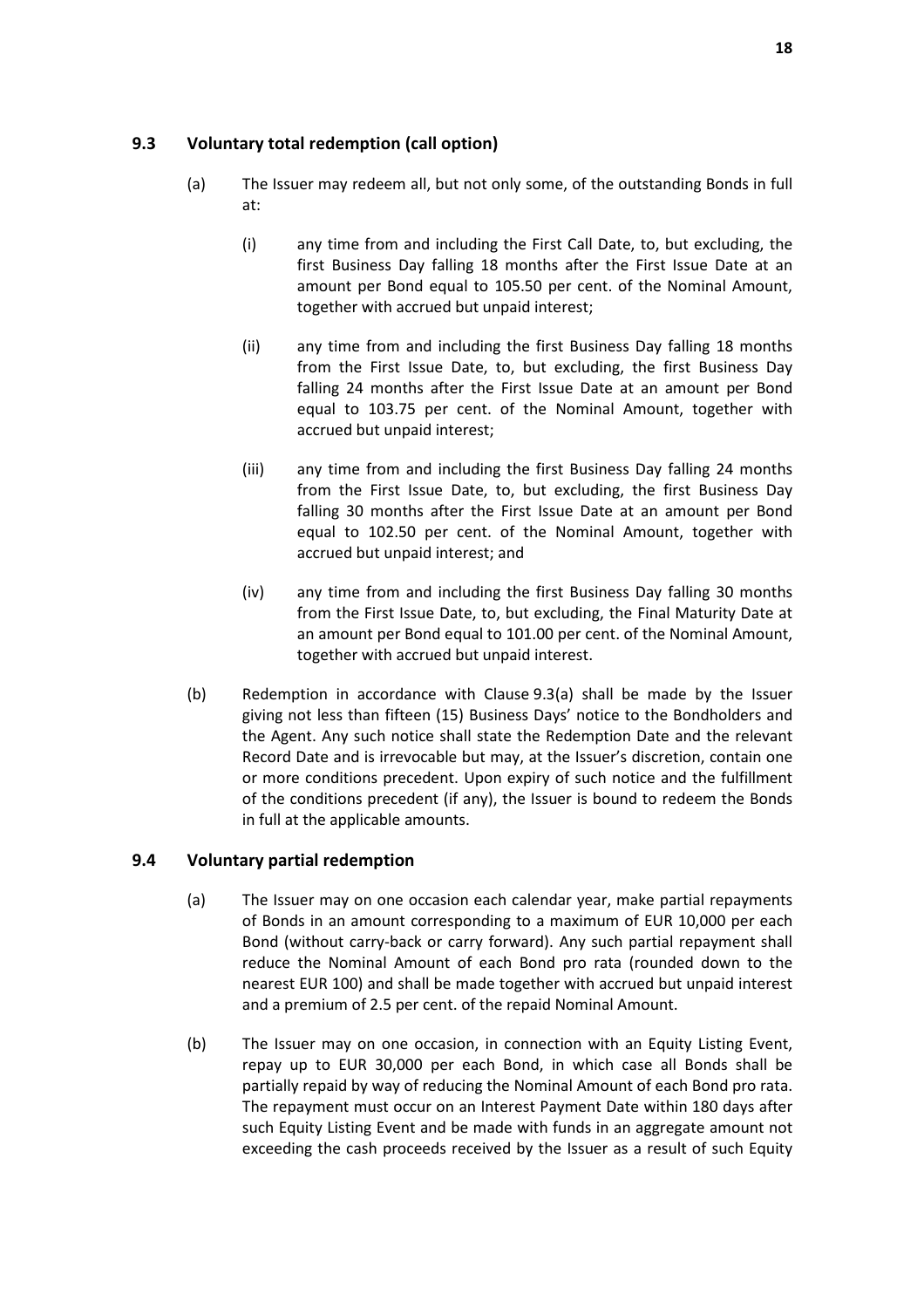Listing Event (net of fees, charges and commissions actually incurred in connection with such Equity Listing Event and net of taxes paid or payable as a result of such Equity Listing Event). The repayment per Bond shall equal the repaid percentage of the Nominal Amount (rounded down to the nearest EUR 100) and shall be made together with accrued but unpaid interest and a premium of 2.5 per cent of the repaid Nominal Amount.

- (c) Partial redemption pursuant to this Clause 9.4 (*Voluntary partial redemption*) shall be made by the Issuer giving not less than twenty (20) Business Days' notice to the Bondholders and the Agent. Any such notice shall state the Redemption Date and the relevant Record Date and is irrevocable but may, at the Issuer's discretion, contain one or more conditions precedent. Upon expiry of such notice and the fulfillment of the conditions precedent (if any), the Issuer is bound to redeem the Bonds in part on the immediately following Interest Payment Date (after the notice period has elapsed) at the applicable amounts. The applicable amount shall be an even amount in Euro and paid to the Person who is registered as a Bondholder on the Record Date prior to the relevant Redemption Date.
- (d) Notwithstanding paragraphs (a)-(b) above, the aggregate Nominal Amount must be at least EUR 70,000 per each Bond at any time other than in connection with a redemption of the Bonds in full in accordance with Clause 9.1 (*Redemption at maturity*) or Clause 9.3 (*Voluntary total redemption (call option)*).

#### **9.5 Mandatory repurchase due to a Change of Control Event (put option)**

- (a) Upon a Change of Control Event occurring, each Bondholder shall have the right to request that all, or some only, of its Bonds be repurchased at a price per Bond equal to 101 per cent. of the Nominal Amount together with accrued but unpaid Interest, during a period of sixty (60) days following a notice from the Issuer of the Change of Control Event pursuant to Clause 11.1(b) (after which time period such right shall lapse). However, such period may not start earlier than upon the occurrence of the Change of Control Event.
- (b) The notice from the Issuer pursuant to Clause 11.1(b) shall specify the Record Date on which a Person shall be registered as a Bondholder to receive interest and principal, the Redemption Date and include instructions about the actions that a Bondholder needs to take if it wants Bonds held by it to be repurchased. If a Bondholder has so requested, and acted in accordance with the instructions in the notice from the Issuer, the Issuer, or a Person designated by the Issuer, shall repurchase the relevant Bonds and the repurchase amount shall fall due on the Redemption Date specified in the notice given by the Issuer pursuant to Clause 11.1(b). The Redemption Date must fall no later than twenty (20) Business Days after the end of the period referred to in Clause 9.5(a).
- (c) The Issuer shall comply with the requirements of any applicable securities laws or regulations in connection with the repurchase of Bonds. To the extent that the provisions of such laws and regulations conflict with the provisions in this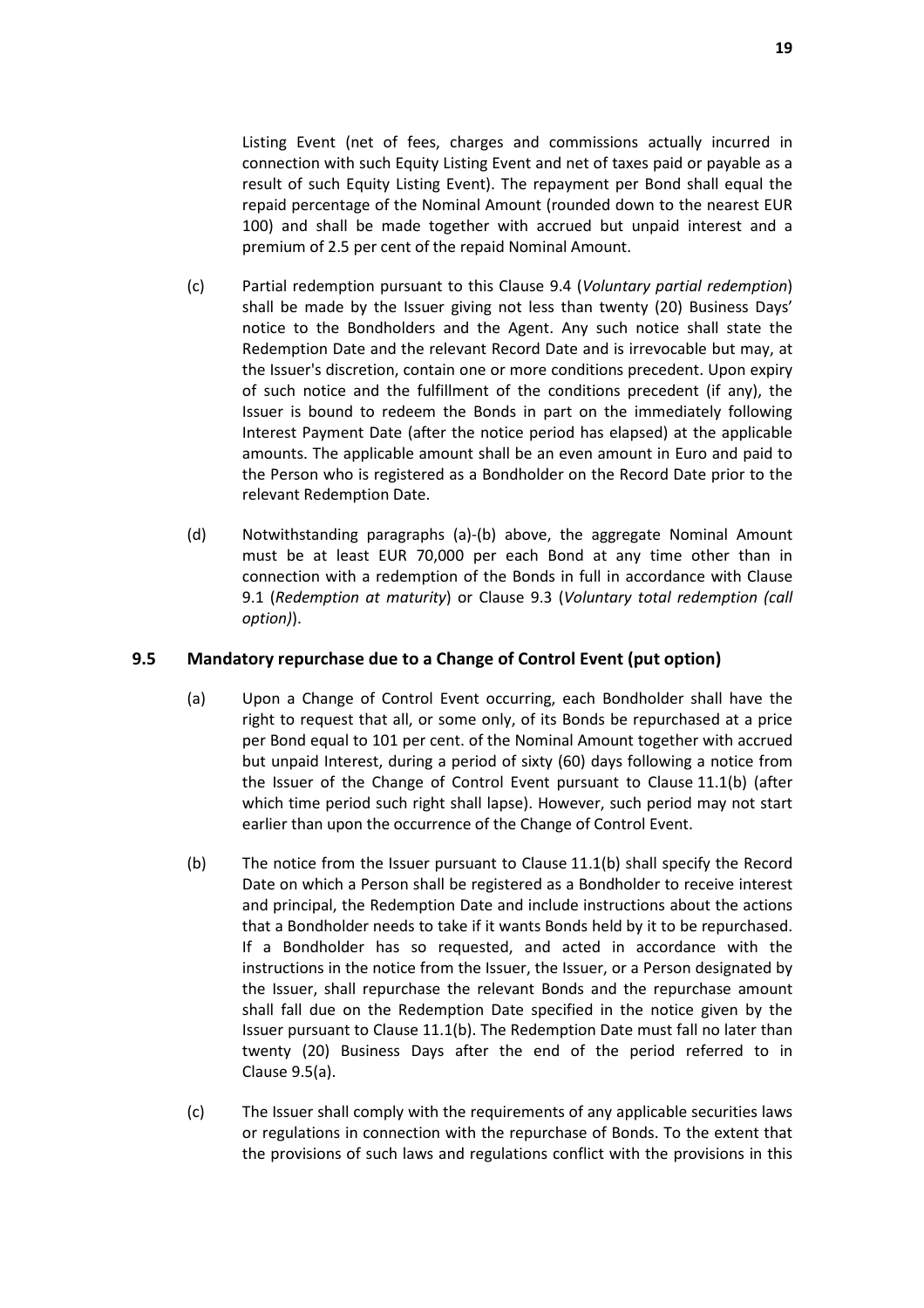Clause 9.5, the Issuer shall comply with the applicable securities laws and regulations and will not be deemed to have breached its obligations under this Clause 9.5 by virtue of the conflict.

(d) Any Bonds repurchased by the Issuer pursuant to this Clause 9.5 may at the Issuer's discretion be retained or sold, but not cancelled.

## **10. Transaction Security**

- (a) The Issuer shall grant the Transaction Security in relation to the Security Document referred to in Clause 4.1 and 4.2 at such time referred to therein.
- (b) The Agent shall hold the Transaction Security on behalf of the Secured Parties in accordance with the Security Documents. The Issuer shall enter into the Security Documents and perfect the Transaction Security in accordance with the Security Documents.
- (c) Unless and until the Agent has received instructions from the Bondholders in accordance with Clause 16 (*Decisions by Bondholders*), the Agent shall (without first having to obtain the Bondholders' consent) be entitled to enter into agreements with the Issuer or a third party or take any other actions, if it is, in the Agent's and/or the Security Agent's opinion, necessary for the purpose of maintaining, altering, releasing or enforcing the Transaction Security, creating further Security for the benefit of the Secured Parties or for the purpose of settling the Bondholders' or the Issuer's rights to the Transaction Security, in each case in accordance with the terms of the Finance Documents and provided that such agreements or actions are not detrimental to the interests of the Bondholders as a group.

# **11. Information to Bondholders**

## **11.1 Information from the Issuer**

- (a) The Issuer will make the following information available to the Bondholders by way of publication on the website of the Group (and after an application to list the Bonds has been submitted, also by way of a press release):
	- (i) as soon as the same become available, but in any event within four (4) months after the end of each financial year, its annual audited consolidated financial statements (in English), including a profit and loss account, a balance sheet, a cash flow statement and management commentary or report from the Issuer's board of directors;
	- (ii) as soon as the same become available, but in any event within two (2) months after the end of each quarter of its financial year, its quarterly unaudited consolidated financial statements (in English) or the yearend report (*bokslutskommuniké*) (as applicable), including a profit and loss account, a balance sheet, a cash flow statement and management commentary or report from the Issuer's board of directors; and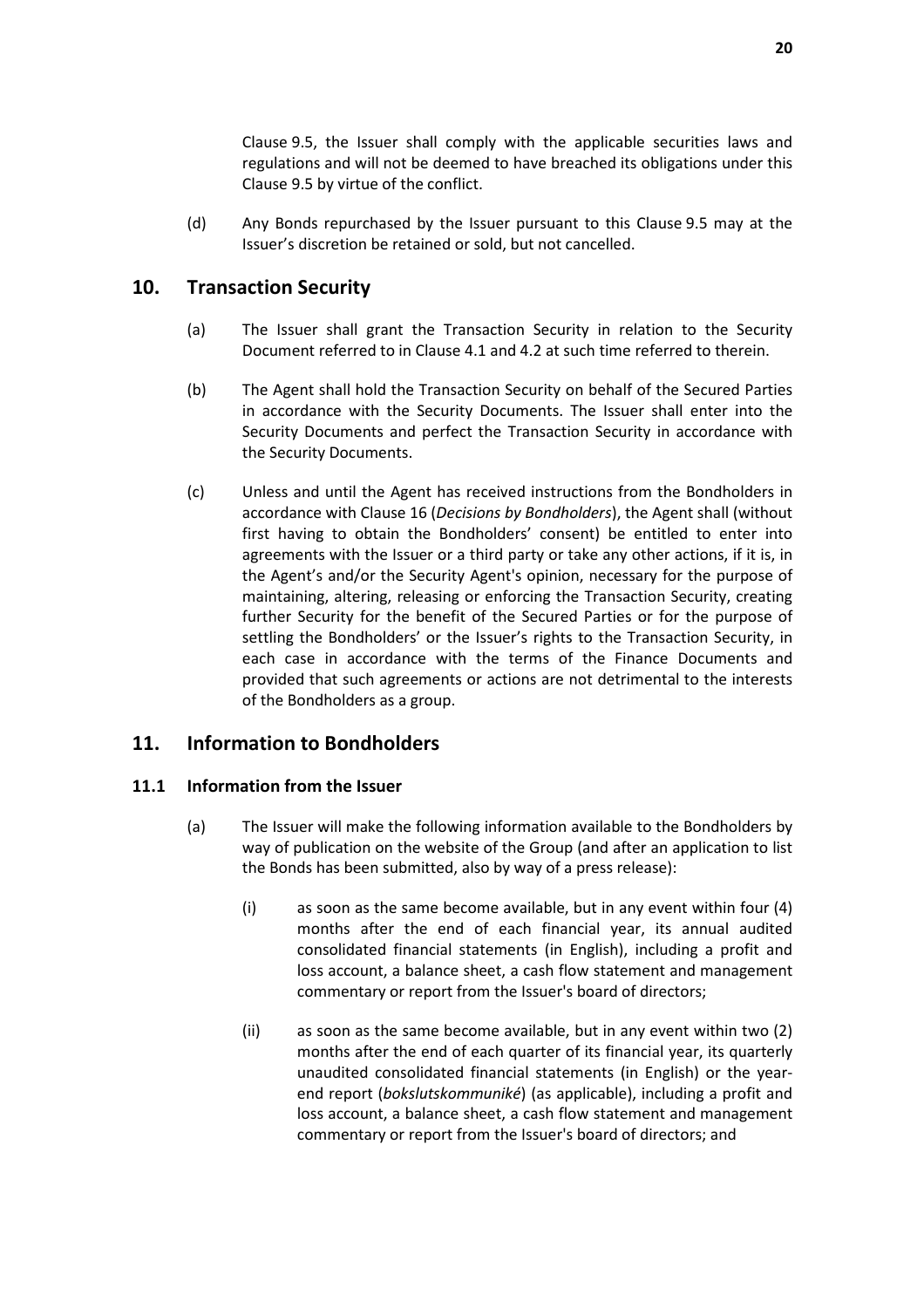- (iii) after an application to list the Bonds have been submitted, any other information required by the Swedish Securities Markets Act (*lag (2007:582) om värdepappersmarknaden*) and the rules and regulations of the Regulated Market on which the Bonds are admitted to trading.
- (b) The Issuer shall immediately notify the Bondholders and the Agent upon becoming aware of the occurrence of a Change of Control Event. Such notice may be given in advance of the occurrence of a Change of Control Event, conditioned upon the occurrence of such Change of Control Event, if a definitive agreement is in place providing for a Change of Control Event.
- (c) When the financial statements and other information are made available to the Bondholders pursuant to Clause 11.1(a), the Issuer shall send copies of such financial statements and other information to the Agent.
- (d) The Issuer shall submit a duly executed Compliance Certificate to the Agent in connection with (i) the incurrence of debt defined in section (i) of Permitted Debt, (ii) the distribution of a Restricted Payment, (iii) the First Margin Test Date, (iv) the delivery of a Financial Report, and (v) the Agent's request, within 20 days from such request. The Agent may assume that any information provided by the Issuer in the Compliance Certificate is correct, and the Agent shall not be responsible or liable for the adequacy, accuracy or completeness of such information.
- (e) The Issuer shall immediately notify the Agent (with full particulars) upon becoming aware of the occurrence of any event or circumstance which constitutes an Event of Default, or any event or circumstance which would (with the expiry of a grace period, the giving of notice, the making of any determination or any combination of any of the foregoing) constitute an Event of Default, and shall provide the Agent with such further information as it may reasonably request in writing following receipt of such notice. Should the Agent not receive such information, the Agent is entitled to assume that no such event or circumstance exists or can be expected to occur, provided that the Agent does not have actual knowledge of such event or circumstance.
- (f) The Issuer is only obliged to inform the Agent according to this Clause 11.1 if informing the Agent would not conflict with any applicable laws or, when the Bonds are listed, the Issuer's registration contract with the Regulated Market. If such a conflict would exist pursuant to the listing contract with the Regulated Market or otherwise, the Issuer shall however be obliged to either seek approval from the Regulated Market or undertake other reasonable measures, including entering into a non-disclosure agreement with the Agent, in order to be able to timely inform the Agent according to this Clause 11.1.
- (g) The Agent may assume that the documentation and evidence delivered to it is accurate, legally valid, enforceable, correct and true, and the Agent does not have to verify or assess the contents of any such documentation.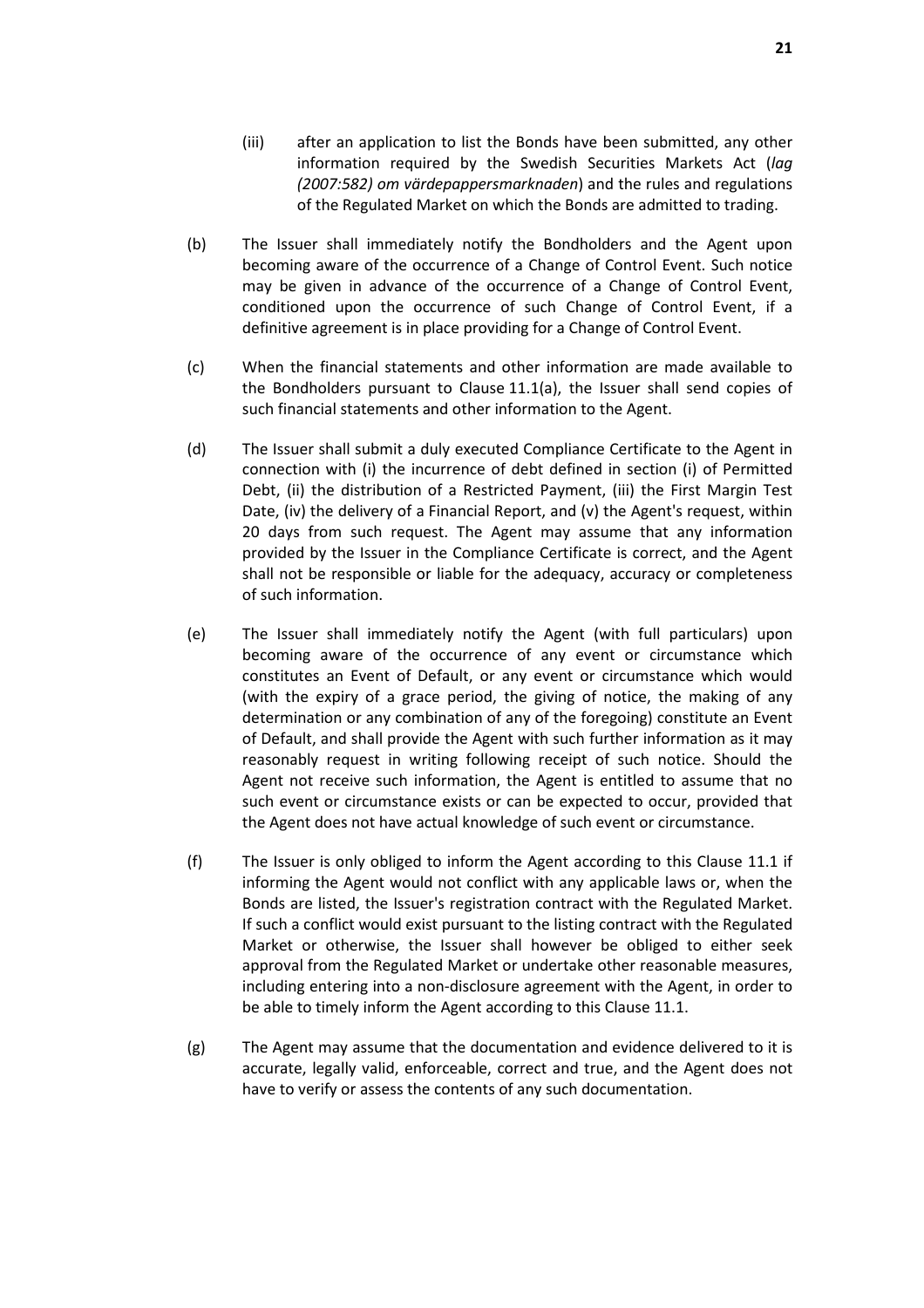## **11.2 Information from the Agent**

Subject to the restrictions of any applicable law or regulation, the Agent is entitled to disclose to the Bondholders any event or circumstance directly or indirectly relating to the Issuer or the Bonds. Notwithstanding the foregoing, the Agent may if it considers it to be beneficial to the interests of the Bondholders delay disclosure or refrain from disclosing certain information other than in respect of an Event of Default that has occurred and is continuing.

## **11.3 Publication of Finance Documents**

- (a) The latest version of these Terms and Conditions (including any document amending these Terms and Conditions) shall be available on the websites of the Group and the Agent.
- (b) The latest versions of the Finance Documents shall be available to the Bondholders at the office of the Agent during normal business hours.

# **12. Financial Testing**

## **12.1 Maintenance Test**

- (a) The Maintenance Test is met if the Net Interest Bearing Debt to EBITDA is below:
	- (i) 4.50:1 from (and including) the First Issue Date until (and including) the first anniversary of the First Issue Date;
	- (ii) 4.25:1 from (but excluding) the first anniversary of the First Issue Date until (and including) the second anniversary of the First Issue Date; and
	- (iii) 4.00:1 from (but excluding) the second anniversary of the First Issue Date until (and including) the Final Redemption Date.

## **12.1.2 Testing of the Maintenance Test**

The Maintenance Test shall be tested quarterly on the basis of the Financial Report for the period covered by the relevant Reference Date on the basis of the Compliance Certificate delivered in connection therewith. The first test date for the Maintenance Test shall be 31 March 2018.

## **12.1.3 Equity Cure**

(a) If there is a breach of the Maintenance Test, no Event of Default will occur if, within thirty (30) Business Days of a delivery of the relevant Compliance Certificate evidencing that breach, the Issuer has received equity injection in cash in the form of a share issue or an unconditional shareholder contribution in an amount sufficient to ensure compliance with the Maintenance Test, as at the relevant test date (the "**Cure Amount**").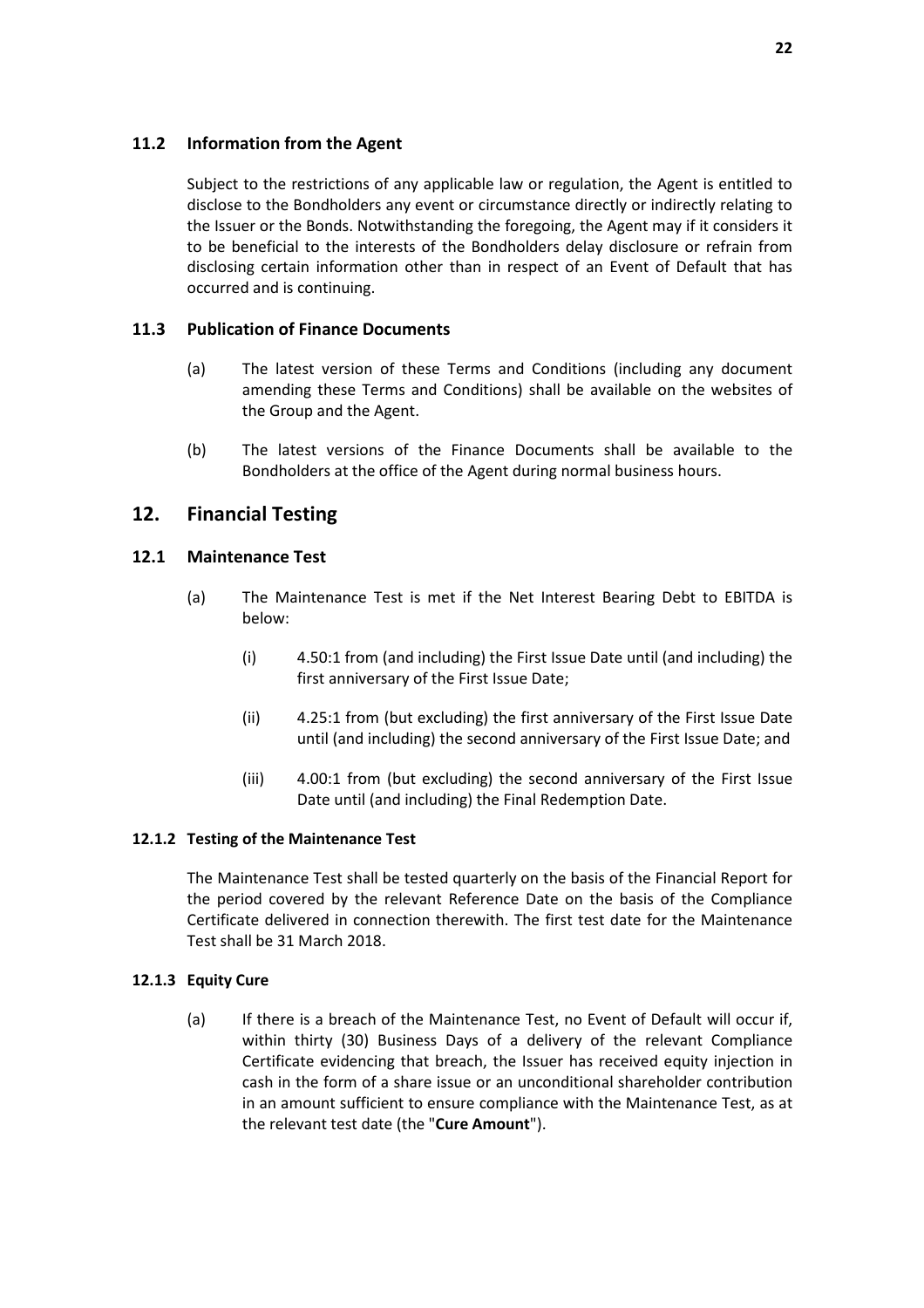- (b) Upon the making of a Cure Amount, the calculation of the Net Interest Bearing Debt shall be adjusted so that the Net Interest Bearing Debt for the Reference Period is reduced with an amount equal to the Cure Amount.
- (c) Any Equity Cure counted in any calendar quarter shall be included in the Maintenance Test calculations until such time as that calendar quarter falls outside the Reference Period.
- (d) Any Equity Cure must be made in cash and no more than two (2) Equity Cures are to be made over the life of the Bonds. Equity Cures may not be injected in respect of any consecutive calendar quarters.

#### **12.2 Incurrence Test**

The Incurrence Test is met if:

- (a) the Net Interest Bearing Debt to EBITDA is below:
	- (i) 3.00:1 from the First Issue Date until (and including) the first anniversary of the First Issue Date;
	- (ii) 2.75:1 from the first anniversary of the First Issue Date until (and including) the second anniversary of the First Issue Date;
	- (iii) 2.50:1 from the second anniversary of the First Issue Date until (and including) the Final Maturity Date; and
- (b) no Event of Default is continuing or would occur upon the incurrence of Financial Indebtedness or the Restricted Payment (as applicable).

#### **12.2.2 Testing of the Incurrence Test in connection with incurrence of Financial Indebtedness and/or the making of a Restricted Payment**

- (a) The calculation of the ratio of Net Interest Bearing Debt to EBITDA in connection with the incurrence of Financial Indebtedness and the making of a Restricted Payment shall be made as per a testing date determined by the Issuer, falling no more than two months prior to the incurrence of the new Financial Indebtedness or making of the Restricted Payment (as applicable). The Net Interest Bearing Debt shall be measured on the relevant testing date so determined, but include the new Financial Indebtedness provided it is an interest bearing obligation (however, any cash balance resulting from the incurrence of the new Financial Indebtedness shall not reduce the Net Interest Bearing Debt). EBITDA shall be calculated as set out below.
- (b) Notwithstanding paragraph 12.2.2, if the Incurrence Test is tested in connection with the incurrence of Financial Indebtedness to be used for an acquisition, the calculation of the ratio of Net Interest Bearing Debt to EBITDA shall be made based on the Net Interest Bearing Debt to EBITDA for the Group including the target company on a consolidated basis. The Net Interest Bearing Debt shall be measured for the Group including the target company on a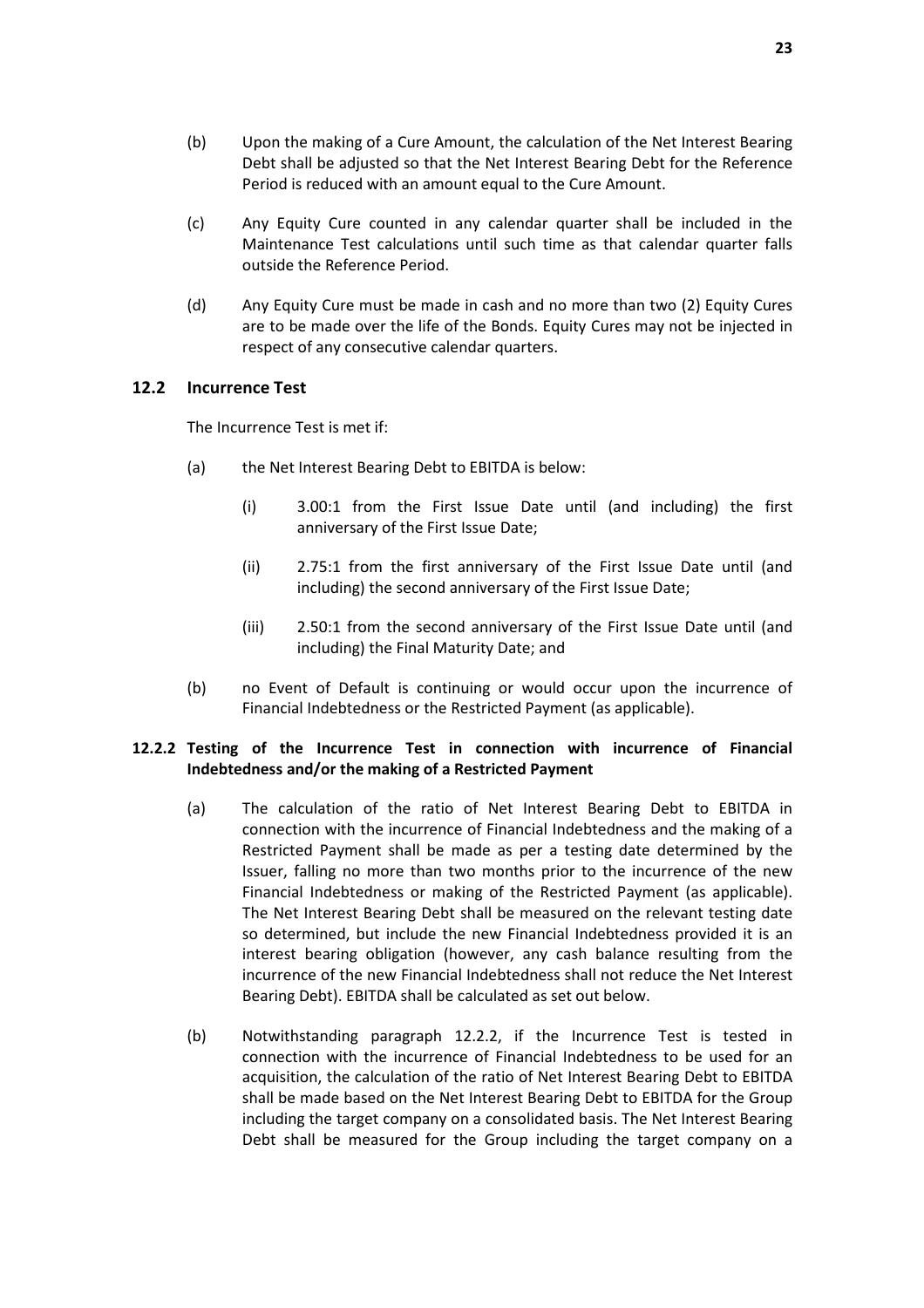consolidated basis on the relevant testing date so determined, and include the new Financial Indebtedness incurred by the Group for the acquisition.

#### **12.2.3 Testing of the Incurrence Test – Applicable Margin**

Following an Equity Listing Event, the Incurrence Test shall be tested as per a testing date determined by the Issuer falling after the date of the Equity Listing Event (the "**First Margin Test Date**"). Following the First Margin Test Date, the Incurrence Test shall be tested quarterly on the basis of the Financial Report for the period covered by the relevant Reference Date on the basis of the Compliance Certificate delivered in connection therewith.

## **12.3 Calculation Adjustments**

- (a) The figures for EBITDA for the Reference Period ending on the last day of the period covered by the most recent Financial Report shall be used for the Incurrence Test and the Maintenance Test, but adjusted so that:
	- (i) entities acquired or disposed of by the Group during the Reference Period, or after the end of the Reference Period but before the relevant testing date, shall be included or excluded (as applicable), pro forma, for the entire Reference Period;
	- (ii) any entity to be acquired with the proceeds from new Financial Indebtedness shall be included, pro forma, for the entire Reference Period (provided that the adjusted EBITDA calculations of the acquired entity shall be verified by a third party finance due diligence provider); and
	- (iii) any increase in value of stock of an acquired entity, which is solely due to the combination of that acquired entity with the Group, shall be disregarded, pro forma, for the entire Reference Period.
- (b) In addition to the above, adjustments to EBITDA included in the investor presentation dated 7 February 2018 relating to the Bonds will be maintained for any Reference Period ending on or before 31 December 2018.

## **13. General Undertakings**

## **13.1 General**

The Issuer undertakes to (and shall, where applicable, procure that each other Group Company will) comply with the undertakings set out in this Clause 13 for as long as any Bonds remain outstanding.

## **13.2 Distributions**

(a) The Issuer shall not, and shall procure that none of its Subsidiaries will, (i) pay any dividend on its shares (other than to the Issuer or a wholly-owned Subsidiary of the Issuer), (ii) repurchase any of its own shares (other than as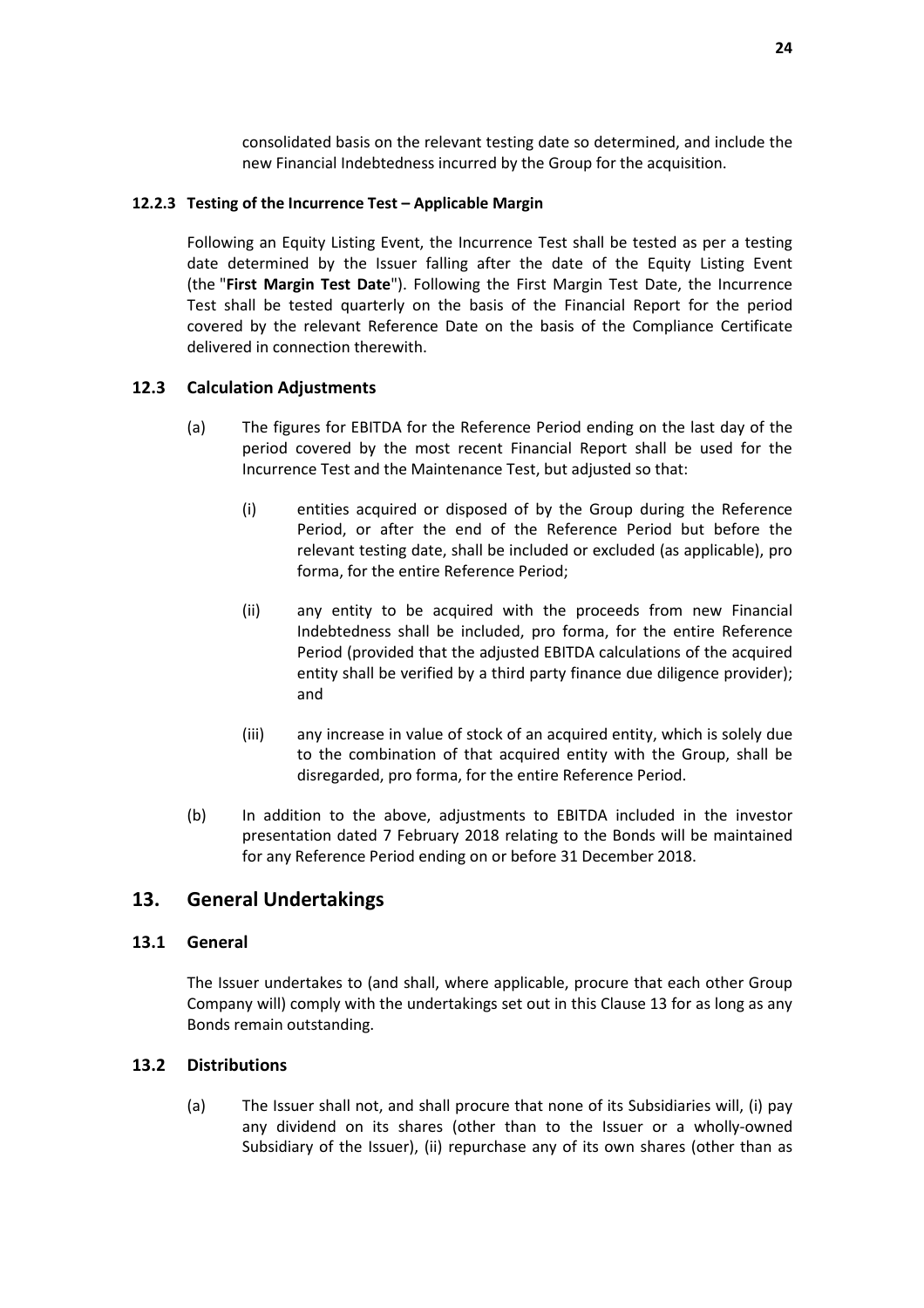permitted pursuant to Clause 13.5 (*Disposal of Assets*)), (iii) redeem its share capital or other restricted equity with repayment to shareholders (other than as permitted pursuant to Clause 13.5 (*Disposal of Assets*)), (iv) grant any loans (other than as set out in Clause 13.10 (*Loans Out*)), (v) repay any Subordinated Loans or capitalised or accrued interest thereunder, or (vi) make any other similar distribution or transfers of value to the direct or indirect shareholder of the Issuer, or any Affiliates of the Issuer (other than to the Issuer or a whollyowned Subsidiary of the Issuer) (items (i)-(vi) above are together and individually referred to as a "**Restricted Payment**").

- (b) Notwithstanding paragraph (a) above, a Restricted Payment may be made by the Issuer:
	- (i) prior to an Equity Listing Event, if at the time of the payment:
		- (A) the Incurrence Test is met (calculated on a pro forma basis including the relevant Restricted Payment); and
		- (B) the aggregate amount of all Restricted Payments of the Group in any fiscal year (including the Restricted Payment in question) does not exceed 25 per cent. of the Group's consolidated net profit for the previous fiscal year; and
		- (C) no Equity Cure has been made at any time; and
	- (ii) after an Equity Listing Event, if at the time of the payment:
		- (A) the Incurrence Test is met (calculated on a pro forma basis including the relevant Restricted Payment); and
		- (B) the aggregate amount of all Restricted Payments of the Group any fiscal year (including the Restricted Payment in question) does not exceed 50 per cent. of the Group's consolidated net profit for the previous fiscal year; and
		- (C) no Equity Cure has been made at any time.

## **13.3 Nature of Business**

The Issuer shall procure that no substantial change is made to the general nature of the business carried on by the Group as of the date when the Net Proceeds from the Initial Bonds are disbursed from the Proceeds Account, if such substantial change would have a Material Adverse Effect.

#### **13.4 Financial Indebtedness**

The Issuer shall not (and shall procure that no other Group Company will) incur, prolong, renew or extend any Financial Indebtedness, provided however that the Issuer and its Subsidiaries have a right to prolong, renew or extend Financial Indebtedness that constitutes Permitted Debt.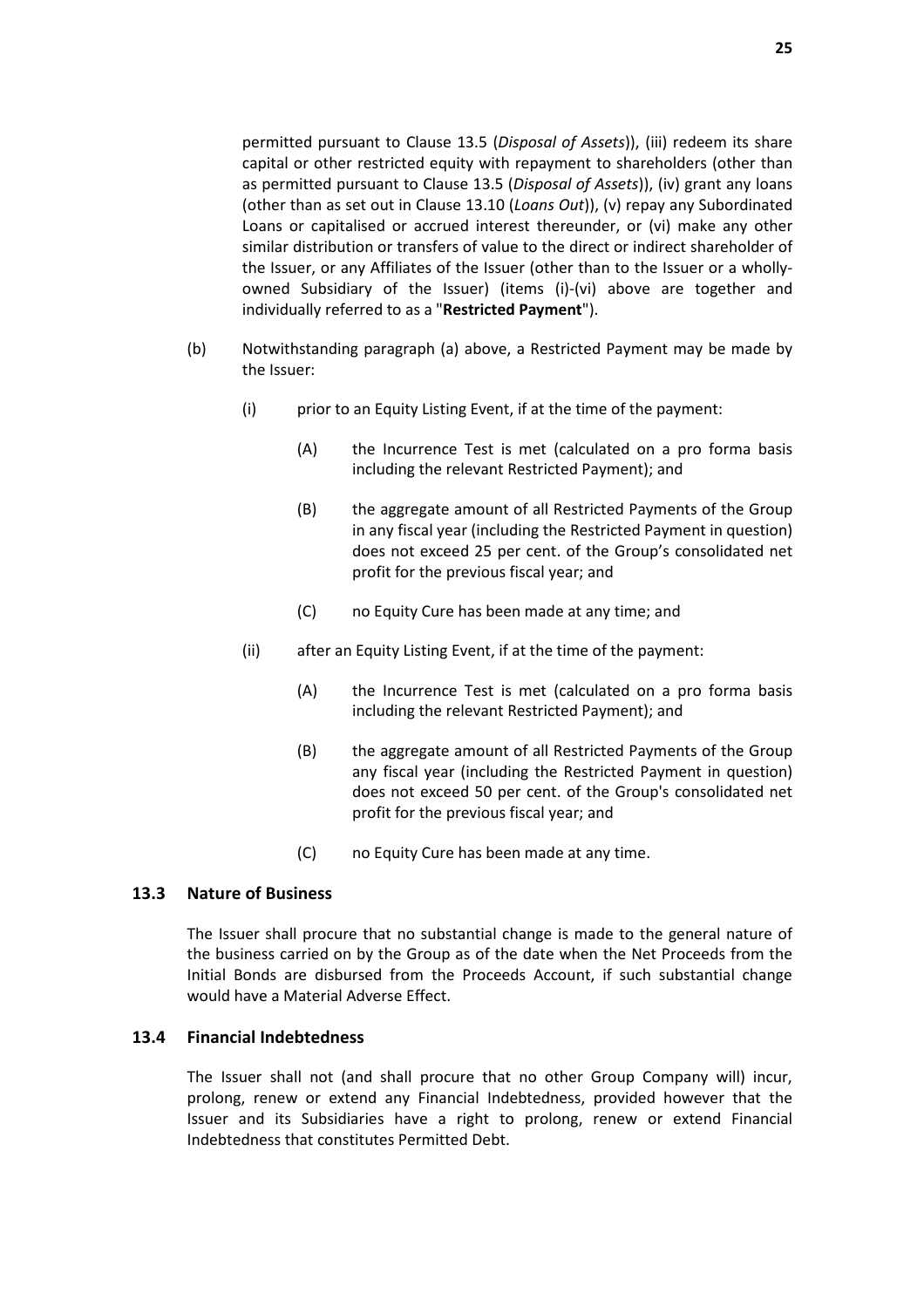#### **13.5 Disposal of Assets**

The Issuer shall not, and shall procure that no Group Company will, sell or otherwise dispose of any shares in any Group Company (other than a repurchase of shares or redemption of share capital made by a wholly-owned Subsidiary of the Issuer) or of any substantial assets (including but not limited to material intellectual property rights) or operations to any Person not being the Issuer or any of its wholly-owned Group Companies, unless the transaction is carried out at fair market value and on terms and conditions customary for such transaction and provided that it does not have a Material Adverse Effect.

#### **13.6 Clean Down Period**

The Issuer shall procure that during each calendar year there shall be a period of three (3) consecutive days during which the amount outstanding under any Working Capital Facility, less cash and cash equivalents of the Group, amounts to zero (0) or less. Not less than six (6) months shall elapse between two such periods.

#### **13.7 Dealings with Related Parties**

The Issuer shall, and shall procure that its Subsidiaries will, conduct all dealings with the direct and indirect shareholders of the Group Companies (excluding other Group Companies) and/or any Affiliates of such direct and indirect shareholders at arm's length terms.

#### **13.8 Negative Pledge**

The Issuer shall not, and shall procure that none of its Subsidiaries will, provide, prolong or renew any security over any of its/their assets (present or future) to secure Financial Indebtedness, provided however that the Issuer and the Group have a right to provide, retain, prolong or renew any Permitted Security.

#### **13.9 Admission to trading**

The Issuer shall use its best efforts to ensure (i) that the Initial Bonds are listed on the corporate bond list of Nasdaq Stockholm or, if such admission to trading is not possible to obtain or maintain or if the Issuer determines in its reasonable discretion that a different Regulated Market should be preferred, admitted to trading on another Regulated Market, within 12 months of the First Issue Date; (ii) any Subsequent Bonds are listed on the relevant Regulated Market within 60 days after the issuance of such Subsequent Bonds and with an intention to complete such listing within 30 days after the issuance of such Subsequent Bonds (unless Subsequent Bonds are issued before the date falling 12 months before the First Issue Date in which case such Subsequent Bonds shall be listed within 12 months after the First Issue Date), and (iii) that the Bonds, if admitted to trading on a Regulated Market, continue being listed thereon for as long as any Bond is outstanding (however, taking into account the rules and regulations of the relevant Regulated Market and the CSD (as amended from time to time) preventing trading in the Bonds in close connection to the redemption of the Bonds).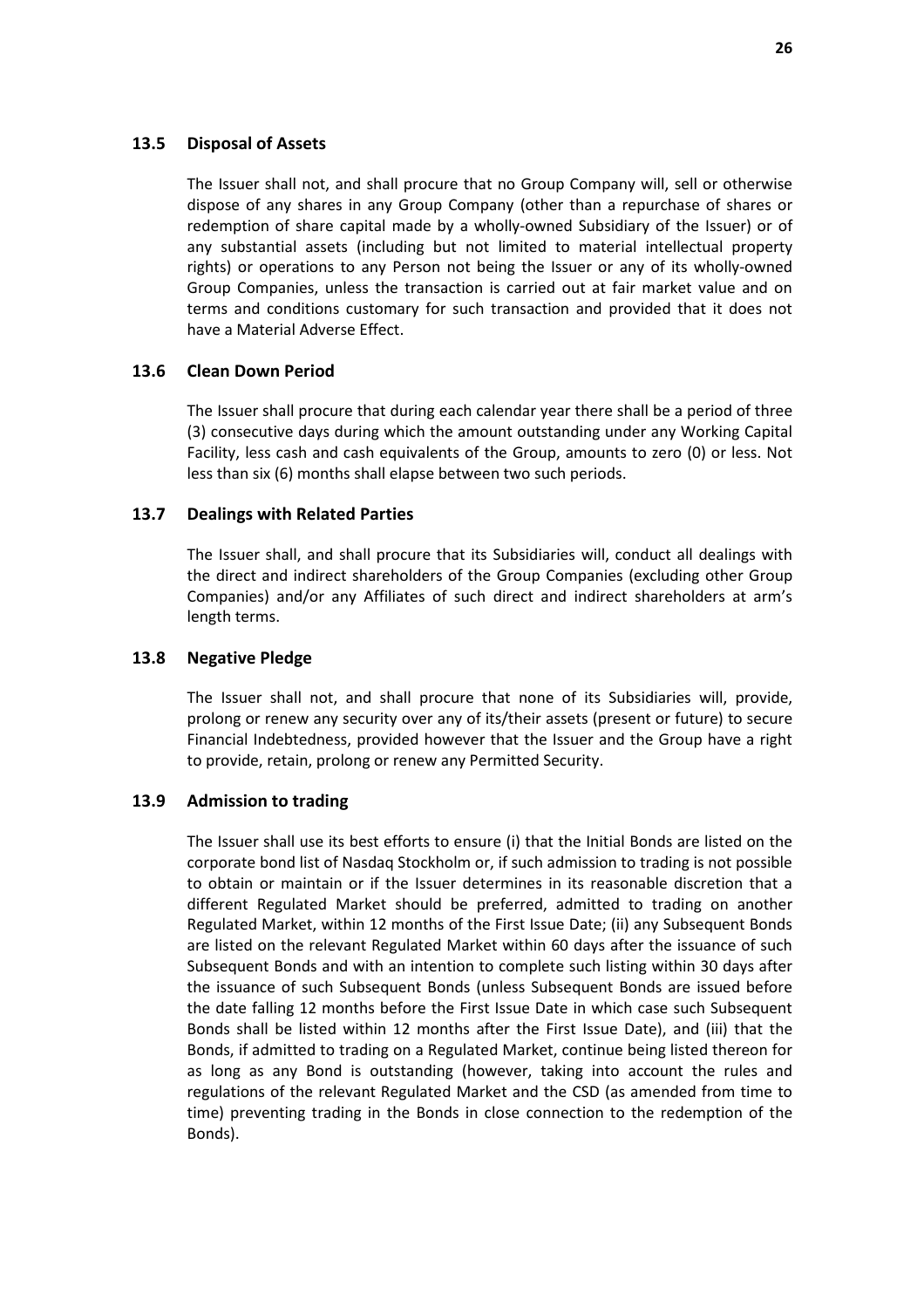#### **13.10 Loans Out**

The Issuer shall not, and shall procure that none of its Subsidiaries will, extend any loans in any form to any other party than (i) to other Group Companies, (ii) in the ordinary course of business, (iii) to a company where a Group Company holds a minority interest if such loan is granted on a pro rata basis, and (iv) any other loan in an aggregate outstanding amount not exceeding EUR 1,000,000.

#### **13.11 Further Transaction Security**

- (a) The Issuer shall and shall procure that each Group Company will, upon the incurrence of a Material Intra-Group Loan, grant a pledge over that Material Intra-Group Loan as security for all amounts outstanding under the Finance Documents and simultaneously therewith deliver to the Agent (unless previously provided):
	- (i) constitutional documents and corporate resolutions (approving the relevant Security Documents and authorising a signatory/-ies to execute the relevant Security Document) for the relevant security provider, together constituting evidence that the relevant Security Documents have been duly executed;
	- (ii) a legal opinion on the capacity, due execution, in respect of any non-Swedish entity being party to the relevant Security Document, issued by a reputable law firm; and
	- (iii) a legal opinion on the validity and enforceability of any relevant Security Document not governed by Swedish law, issued by a reputable law firm.

## **14. Events of Default and Acceleration of the Bonds**

Each of the events or circumstances set out in this Clause 14 (other than Clause 14.10 (*Acceleration of the Bonds*)) is an Event of Default.

#### **14.1 Non-Payment**

The Issuer fails to pay an amount on the date it is due in accordance with the Finance Documents unless its failure to pay is caused by administrative or technical error and payment is made within five (5) Business Days of the due date.

#### **14.2 Maintenance Test**

The Issuer has failed to comply with the Maintenance Test and such failure has not been cured in accordance with the provisions for an Equity Cure.

#### **14.3 Other Obligations**

A party (other than the Agent) does not comply with its obligations under the Finance Documents, in any other way than as set out in Clause 14.1 (*Non-Payment*) or Clause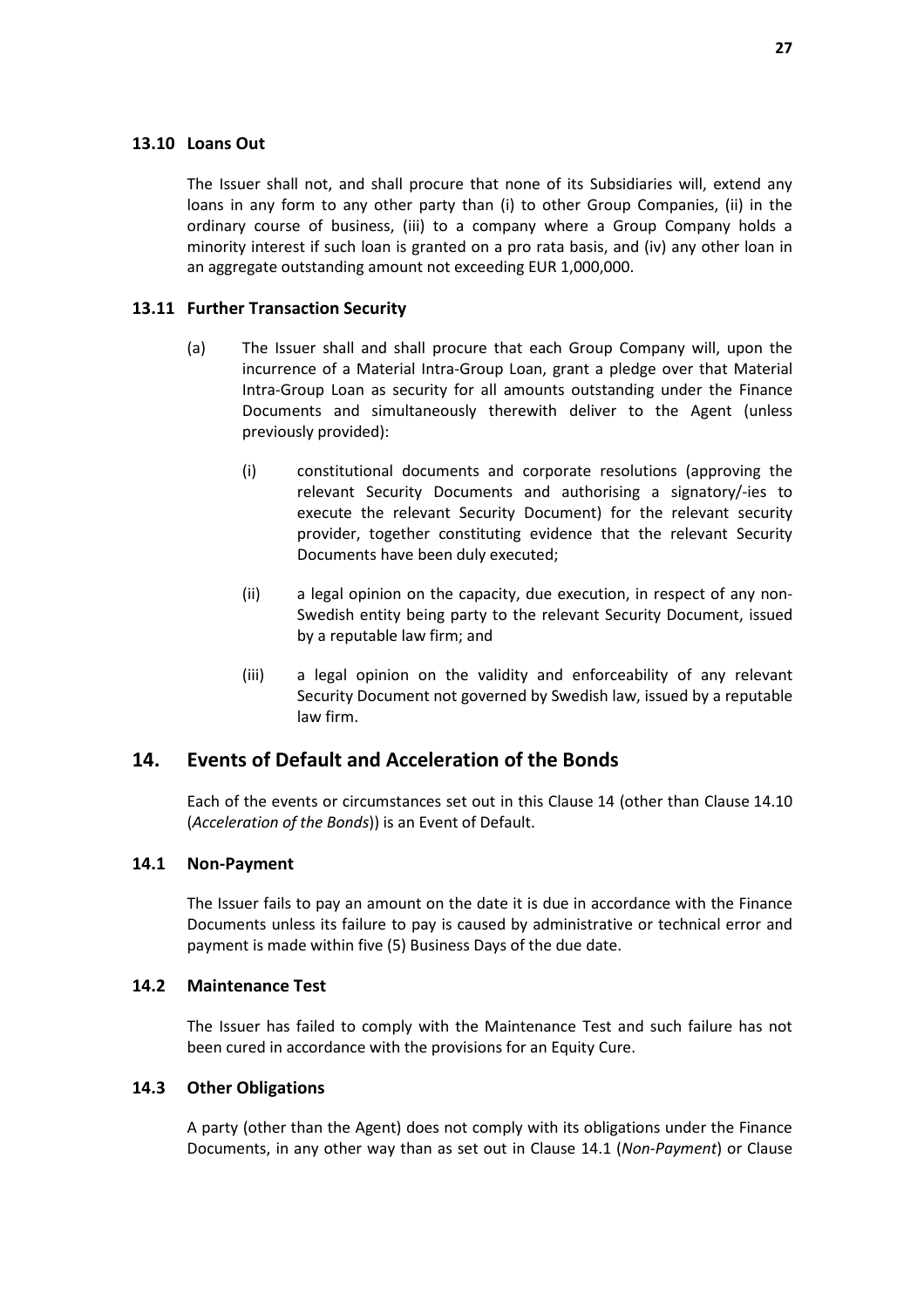14.2 (*Maintenance Test*), provided that the Agent has requested the Issuer in writing to remedy such failure and the Issuer has not remedied the failure within fifteen (15) Business Days from such request (if the failure or violation is not capable of being remedied, the Agent may declare the Bonds due and payable without such prior written request).

## **14.4 Cross-Acceleration**

Any Financial Indebtedness of a Group Company is not paid when due as extended by any originally applicable grace period, or is duly and properly declared to be due and payable prior to its specified maturity as a result of an event of default (however described), provided that no Event of Default will occur under this Clause 14.4 if the aggregate amount of Financial Indebtedness that has fallen due is less than EUR 1,000,000 and provided that it does not apply to any Financial Indebtedness owed to a Group Company.

## **14.5 Insolvency**

- (a) Any Group Company is unable or admits inability to pay its debts as they fall due or is declared to be unable to pay its debts under applicable law, suspends making payments on its debts generally or, by reason of actual or anticipated financial difficulties, commences negotiations with its creditors generally (except for holders of Bonds) with a view to rescheduling its Financial Indebtedness; or
- (b) a moratorium is declared in respect of the Financial Indebtedness of any Group Company.

## **14.6 Insolvency Proceedings**

Any corporate action, legal proceedings or other procedures are taken (other than (i) proceedings or petitions which are being disputed in good faith and are discharged, stayed or dismissed within sixty (60) days of commencement or, if earlier, the date on which it is advertised and (ii), in relation to Subsidiaries, solvent liquidations) in relation to:

- (a) the suspension of payments, winding-up, dissolution, administration or reorganisation (by way of voluntary agreement, scheme of arrangement or otherwise) of any Group Company; and
- (b) the appointment of a liquidator, receiver, administrator, administrative receiver, compulsory manager or other similar officer in respect of any Group Company or any of its assets or any analogous procedure or step is taken in any jurisdiction in respect of any Group Company.

#### **14.7 Mergers and Demergers**

A decision is made that any Group Company shall be demerged or merged if such merger or demerger is likely to have a Material Adverse Effect, provided that a merger subject to existing security between Subsidiaries only or between the Issuer and a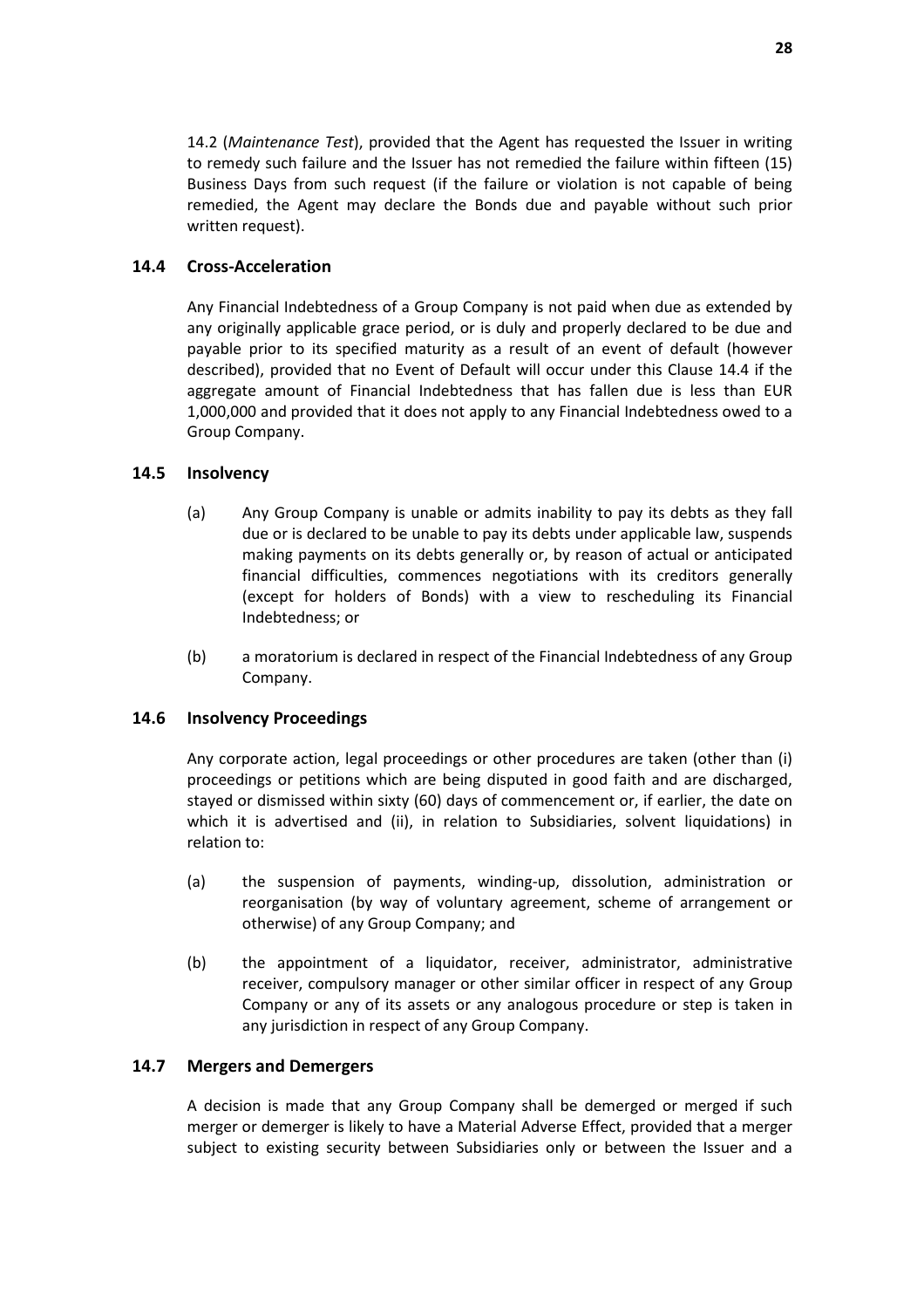Subsidiary, where the Issuer is the surviving entity, shall not be an Event of Default and a merger involving the Issuer, where the Issuer is not the surviving entity, shall always be considered an Event of Default and provided that the Issuer may not be demerged.

#### **14.8 Creditors' Process**

Any expropriation, attachment, sequestration, distress or execution or any analogous process in any jurisdiction which affects any asset or assets of any Group Company having an aggregate value of an amount equal to or exceeding EUR 1,000,000 and is not discharged within sixty (60) days.

#### **14.9 Continuation of the Business**

The Issuer or any other Group Company ceases to carry on its business if such discontinuation is likely to have a Material Adverse Effect.

#### **14.10 Acceleration of the Bonds**

- (a) Upon the occurrence of an Event of Default which is continuing, the Agent is entitled to, and shall following an instruction given pursuant to Clause 14.10(d), on behalf of the Bondholders (i) by notice to the Issuer, declare all, but not some only, of the outstanding Bonds due and payable together with any other amounts payable under the Finance Documents, immediately or at such later date as the Agent determines, and (ii) exercise any or all of its rights, remedies, powers and discretions under the Finance Documents.
- (b) The Agent may not accelerate the Bonds in accordance with Clause 14.10(a) by reference to a specific Event of Default if it is no longer continuing or if it has been decided, on a Bondholders Meeting or by way of a Written Procedure, to waive such Event of Default (temporarily or permanently).
- (c) The Agent shall notify the Bondholders of an Event of Default within five (5) Business Days of the date on which the Agent received actual knowledge of that an Event of Default has occurred and is continuing. The Agent shall, within twenty (20) Business Days of the date on which the Agent received actual knowledge of that an Event of Default has occurred and is continuing, decide if the Bonds shall be so accelerated. If the Agent decides not to accelerate the Bonds, the Agent shall promptly seek instructions from the Bondholders in accordance with Clause 16 (*Decisions by Bondholders*). The Agent shall always be entitled to take the time necessary to consider whether an occurred event constitutes an Event of Default.
- (d) If the Bondholders instruct the Agent to accelerate the Bonds, the Agent shall promptly declare the Bonds due and payable and take such actions as may, in the opinion of the Agent, be necessary or desirable to enforce the rights of the Bondholders under the Finance Documents, unless the relevant Event of Default is no longer continuing.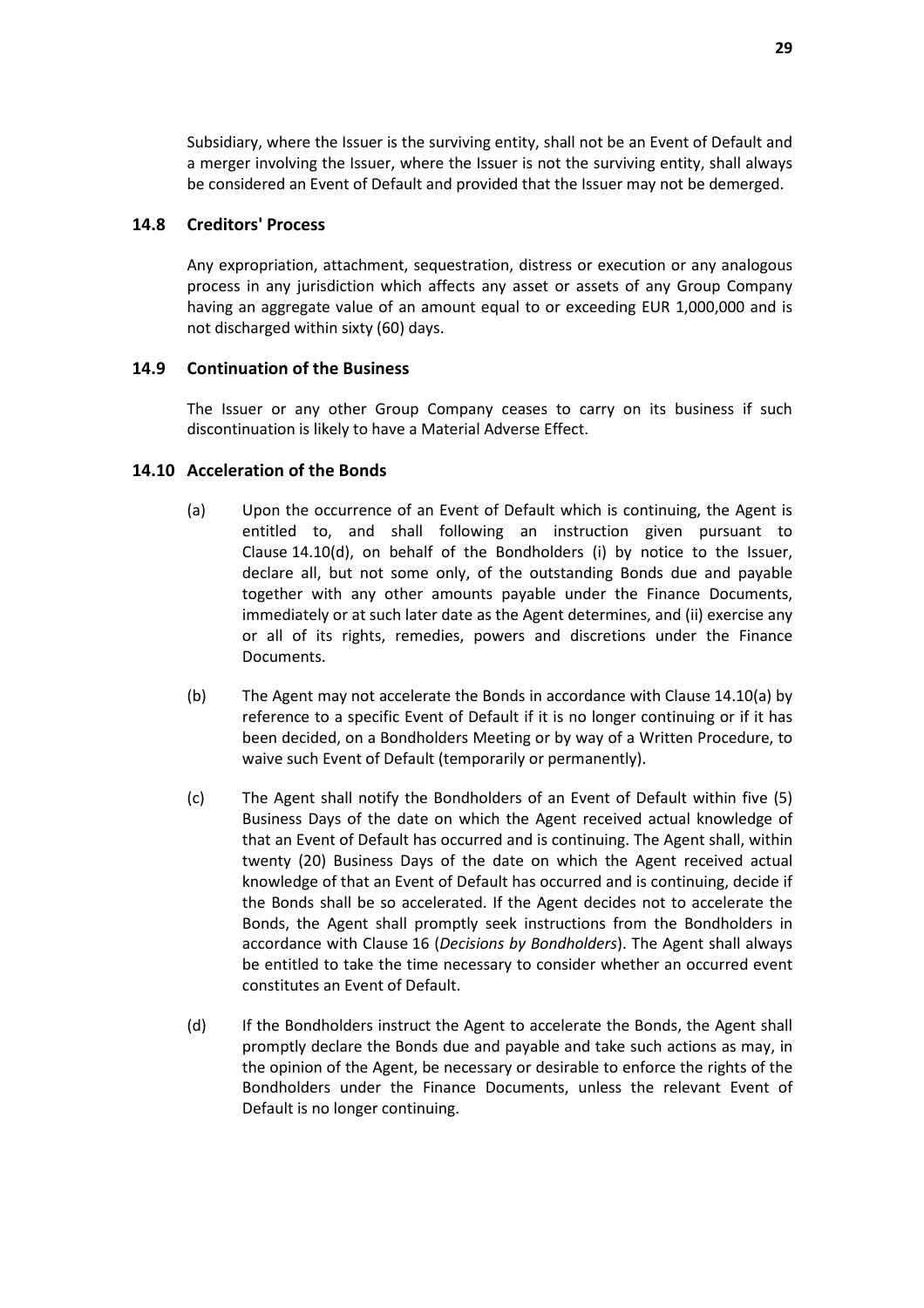- (e) If the right to accelerate the Bonds is based upon a decision of a court of law or a government authority, it is not necessary that the decision has become enforceable under law or that the period of appeal has expired in order for cause of acceleration to be deemed to exist.
- (f) In the event of an acceleration of the Bonds in accordance with this Clause 14.10, the Issuer shall redeem all Bonds at an amount per Bond equal to the redemption amount specified in Clause 9.3 (*Voluntary total redemption (call option)*), as applicable considering when the acceleration occurs, and, for the non-call period (until the First Call Date), the amount set out in Clause 9.3(a)(i).

## **15. Distribution of Proceeds**

- (a) All payments by the Issuer relating to the Bonds and the Finance Documents following an acceleration of the Bonds in accordance with Clause 14 (*Events of Default and Acceleration of the Bonds*) and any proceeds received from an enforcement of the Transaction Security shall be distributed in the following order of priority, in accordance with the instructions of the Agent and/or the Security Agent:
	- (i) first, in or towards payment pro rata of (i) all unpaid fees, costs, expenses and indemnities payable by the Issuer to the Agent in accordance with the Finance Documents (other than any indemnity given for liability against the Bondholders), (ii) other costs, expenses and indemnities relating to the acceleration of the Bonds, the enforcement of the Transaction Security or the protection of the Bondholders' rights as may have been incurred by the Agent, (iii) any costs incurred by the Agent for external experts that have not been reimbursed by the Issuer in accordance with Clause  $21.2(g)$ , and (iv) any costs and expenses incurred by the Agent in relation to a Bondholders' Meeting or a Written Procedure that have not been reimbursed by the Issuer in accordance with Clause 16(c);
	- (ii) secondly, in or towards payment *pro rata* of accrued but unpaid Interest under the Bonds (Interest due on an earlier Interest Payment Date to be paid before any Interest due on a later Interest Payment Date);
	- (iii) thirdly, in or towards payment *pro rata* of any unpaid principal under the Bonds; and
	- (iv) fourthly, in or towards payment *pro rata* of any other costs or outstanding amounts unpaid under the Finance Documents.

Any excess funds after the application of proceeds in accordance with paragraphs (i) to (iv) above shall be paid to the Issuer.

(b) If a Bondholder or another party has paid any fees, costs, expenses or indemnities referred to in Clause 15(a)(i), such Bondholder or other party shall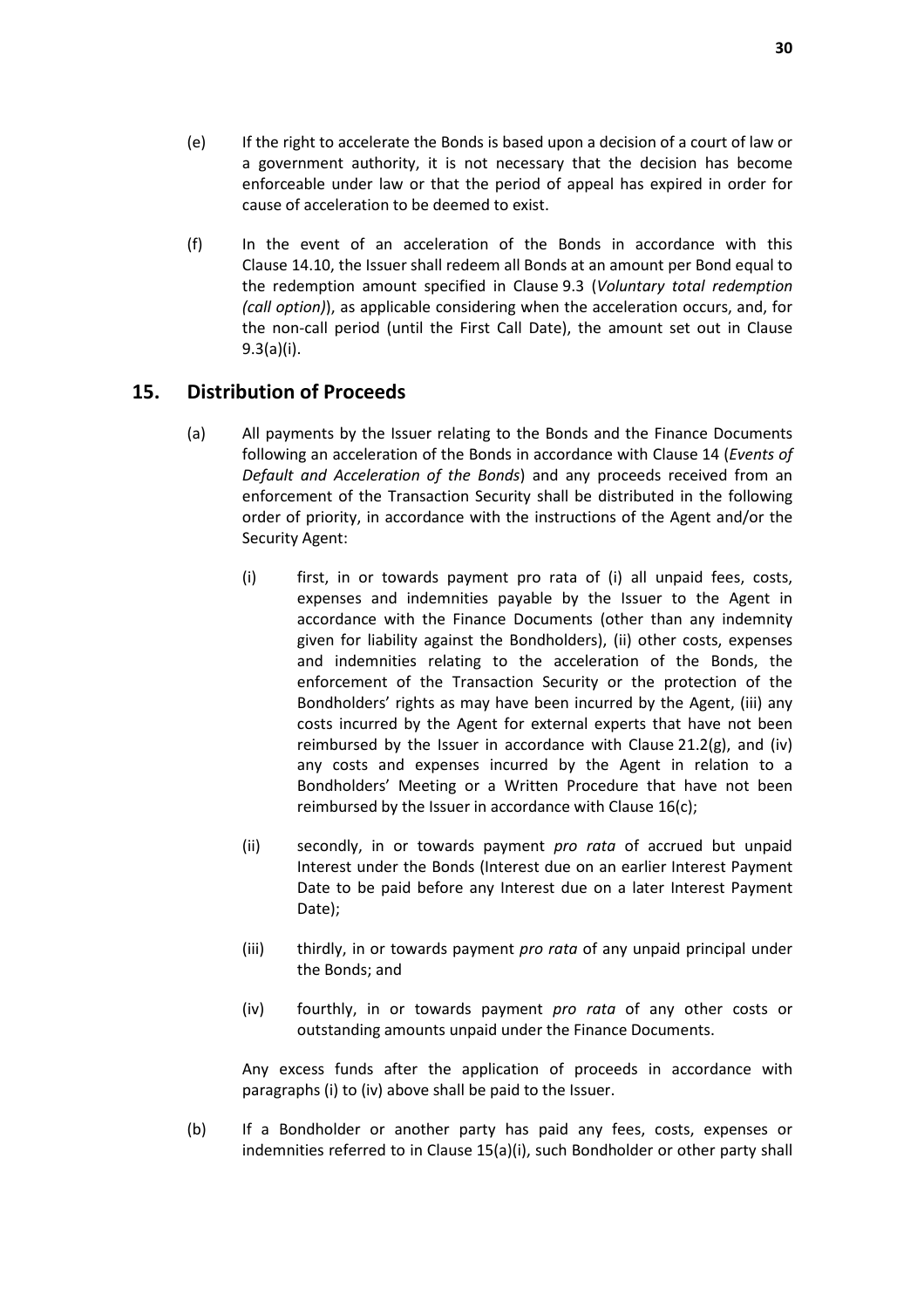be entitled to reimbursement by way of a corresponding distribution in accordance with Clause 15(a)(i).

- (c) Funds that the Agent receives (directly or indirectly) in connection with the acceleration of the Bonds or the enforcement of the Transaction Security constitute escrow funds (*redovisningsmedel*) and must be held on a separate interest-bearing account on behalf of the Bondholders and the other interested parties. The Agent shall arrange for payments of such funds in accordance with this Clause 16 as soon as reasonably practicable.
- (d) If the Issuer or the Agent shall make any payment under this Clause 15, the Issuer or the Agent, as applicable, shall notify the Bondholders of any such payment at least fifteen (15) Business Days before the payment is made. Such notice shall specify the Record Date, the payment date and the amount to be paid. Notwithstanding the foregoing, for any Interest due but unpaid the Record Date specified in Clause 7(a) shall apply and for any partial redemption in accordance with Clause 9.4 (*Voluntary partial redemption*) due but not made, the Record Date specified in Clause 9.4(c) shall apply.

## **16. Decisions by Bondholders**

- (a) A request by the Agent for a decision by the Bondholders on a matter relating to the Finance Documents shall (at the option of the Agent) be dealt with at a Bondholders' Meeting or by way of a Written Procedure.
- (b) Any request from the Issuer or a Bondholder (or Bondholders) representing at least ten (10) per cent. of the Adjusted Nominal Amount (such request may only be validly made by a Person who is a Bondholder on the Business Day immediately following the day on which the request is received by the Agent and shall, if made by several Bondholders, be made by them jointly) for a decision by the Bondholders on a matter relating to the Finance Documents shall be directed to the Agent and dealt with at a Bondholders' Meeting or by way a Written Procedure, as determined by the Agent. The Person requesting the decision may suggest the form for decision making, but if it is in the Agent's opinion more appropriate that a matter is dealt with at a Bondholders' Meeting than by way of a Written Procedure, it shall be dealt with at a Bondholders' Meeting.
- (c) The Agent may refrain from convening a Bondholders' Meeting or instigating a Written Procedure if (i) the suggested decision must be approved by any Person in addition to the Bondholders and such Person has informed the Agent that an approval will not be given, or (ii) the suggested decision is not in accordance with applicable laws.
- (d) Should the Agent not convene a Bondholders' Meeting or instigate a Written Procedure in accordance with these Terms and Conditions, without Clause 16(c) being applicable, the Issuer or the Bondholder(s) requesting a decision by the Bondholders may convene such Bondholders' Meeting or instigate such Written Procedure, as the case may be, instead. The Issuer shall upon request provide the convening Bondholder(s) with the information available in the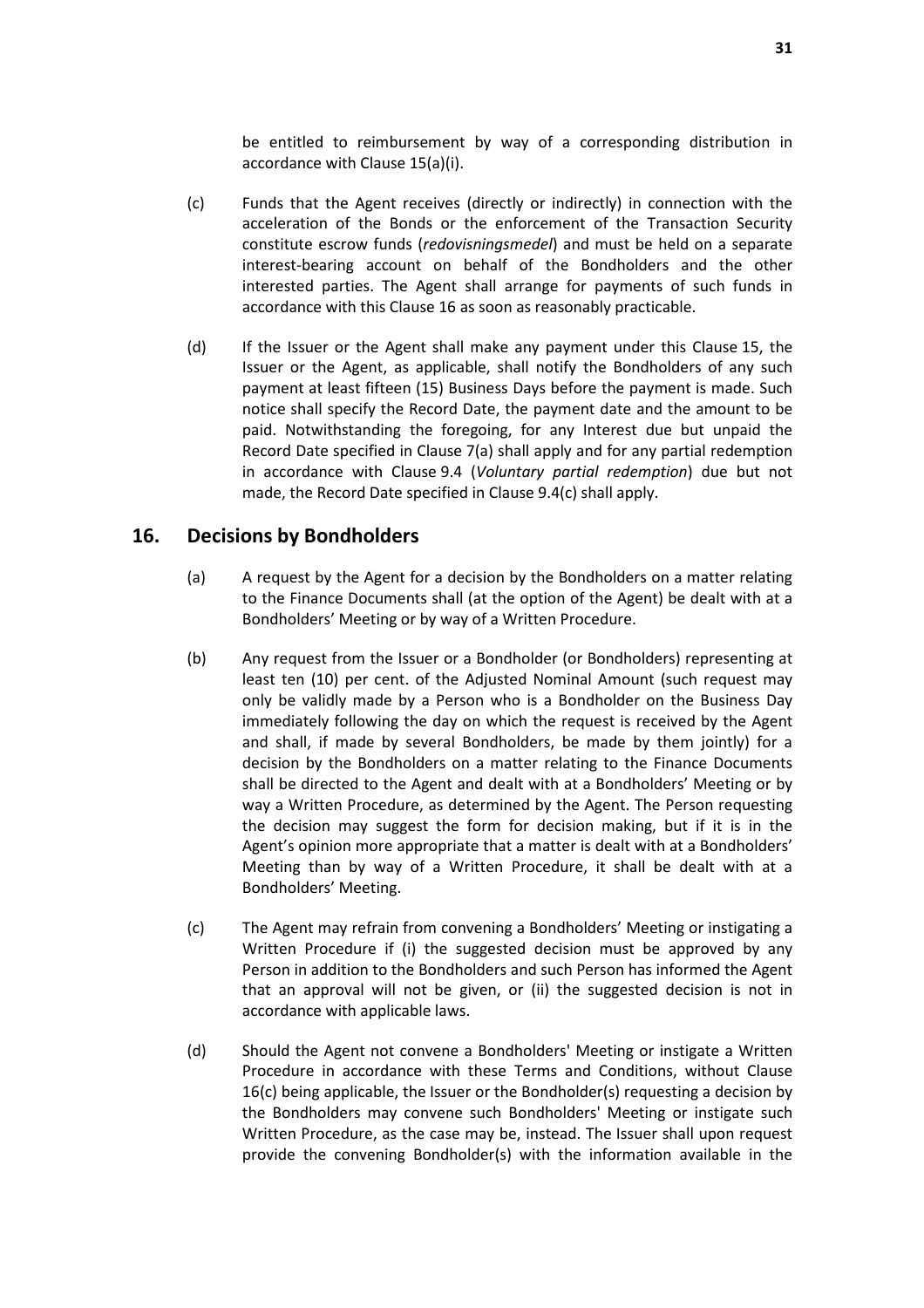debt register (*skuldbok*) kept by the CSD in respect of the Bonds in order to convene and hold the Bondholders' Meeting or instigate and carry out the Written Procedure, as the case may be.

- (e) Only a Person who is, or who has been provided with a power of attorney pursuant to Clause 6 (*Right to Act on Behalf of a Bondholder*) from a Person who is, registered as a Bondholder:
	- (i) on the Business Day specified in the notice pursuant to Clause 17(c), in respect of a Bondholders' Meeting, or
	- (ii) on the Business Day specified in the communication pursuant to Clause 18(c), in respect of a Written Procedure,

may exercise voting rights as a Bondholder at such Bondholders' Meeting or in such Written Procedure, provided that the relevant Bonds are included in the definition of Adjusted Nominal Amount.

- (f) The following matters shall require the consent of Bondholders representing at least sixty-six and two thirds (66 2/3) per cent. of the Adjusted Nominal Amount for which Bondholders are voting at a Bondholders' Meeting or for which Bondholders reply in a Written Procedure in accordance with the instructions given pursuant to Clause 18(c):
	- (i) the issue of any Subsequent Bonds, if the Total Nominal Amount of the Bonds exceeds, or if such issue would cause the Total Nominal Amount of the Bonds to at any time exceed, EUR 60,000,000 (for the avoidance of doubt, for which consent shall be required at each occasion such Subsequent Bonds are issued);
	- (ii) waive a breach of or amend an undertaking set out in Clause 13 (*General Undertakings*);
	- (iii) release the security provided under the Security Documents, except in accordance with the Finance Documents;
	- (iv) reduce the principal amount, interest rate or interest amount which shall be paid by the Issuer;
	- (v) amend any payment day for principal or interest amount or waive any breach of a payment undertaking, or
	- (vi) amend the provisions regarding the majority requirements under these Terms and Conditions.
- (g) Any matter not covered by Clause 16(f) shall require the consent of Bondholders representing more than 50 per cent. of the Adjusted Nominal Amount for which Bondholders are voting at a Bondholders' Meeting or for which Bondholders reply in a Written Procedure in accordance with the instructions given pursuant to Clause 18(c). This includes, but is not limited to, any amendment to, or waiver of, the terms of any Finance Document that does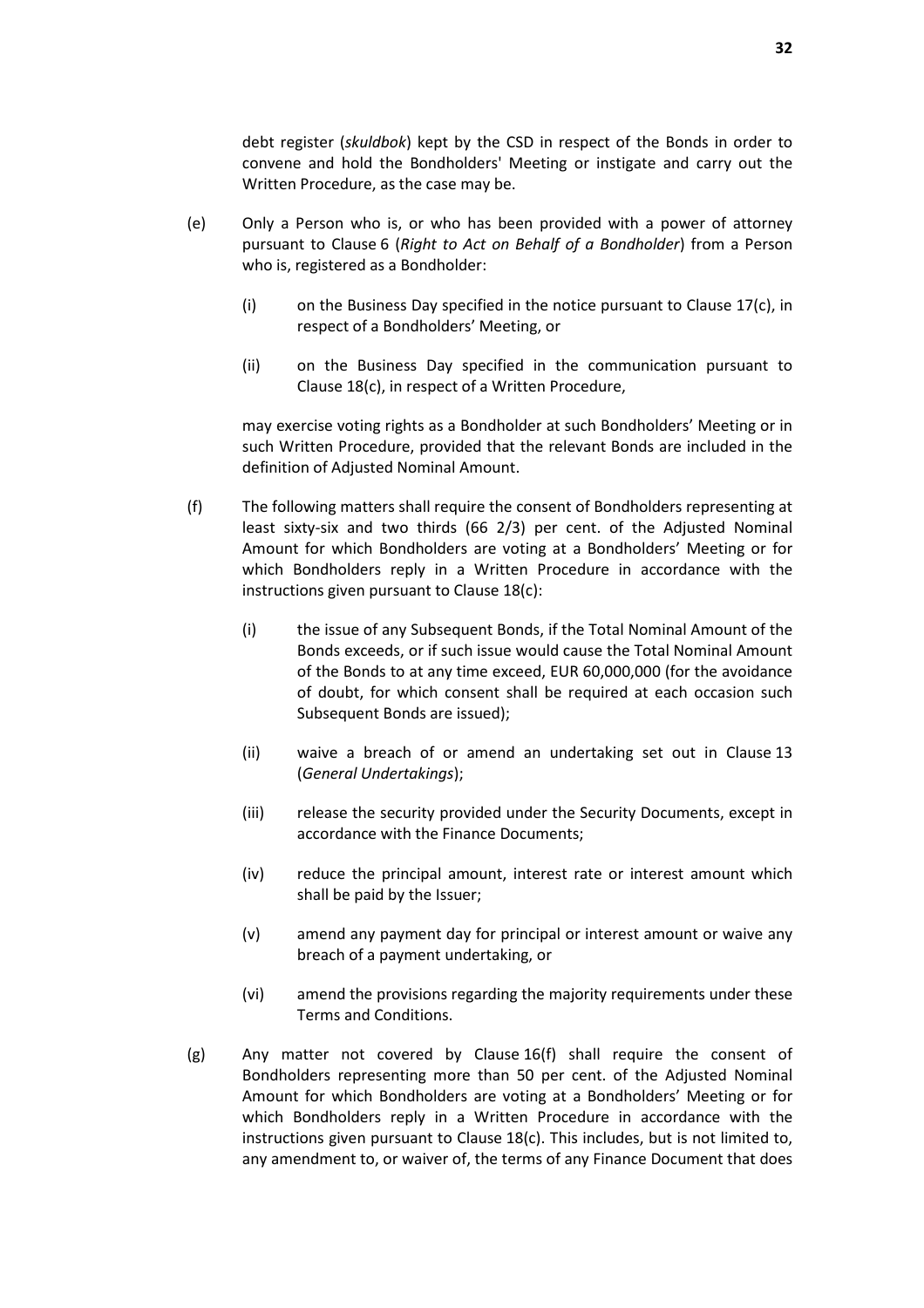not require a higher majority (other than an amendment permitted pursuant to Clause 19(a)(i) or (19(a)(ii))), an acceleration of the Bonds or the enforcement of any Transaction Security.

- (h) Quorum at a Bondholders' Meeting or in respect of a Written Procedure only exists if a Bondholder (or Bondholders) representing at least fifty (50) per cent. of the Adjusted Nominal Amount in case of a matter pursuant to Clause 16(f) or otherwise at least twenty (20) per cent of the Adjusted Nominal Amount:
	- (i) if at a Bondholders' Meeting, attend the meeting in person or by telephone conference (or appear through duly authorised representatives); or
	- (ii) if in respect of a Written Procedure, reply to the request.
- (i) If a quorum does not exist at a Bondholders' Meeting or in respect of a Written Procedure, the Agent or the Issuer shall convene a second Bondholders' Meeting (in accordance with Clause 17(a)) or initiate a second Written Procedure (in accordance with Clause 18(a)), as the case may be, provided that the relevant proposal has not been withdrawn by the Person(s) who initiated the procedure for Bondholders' consent. The quorum requirement in Clause 16(h) shall not apply to such second Bondholders' Meeting or Written Procedure.
- (j) Any decision which extends or increases the obligations of the Issuer or the Agent, or limits, reduces or extinguishes the rights or benefits of the Issuer or the Agent, under the Finance Documents shall be subject to the Issuer's or the Agent's consent, as applicable.
- (k) A Bondholder holding more than one Bond need not use all its votes or cast all the votes to which it is entitled in the same way and may in its discretion use or cast some of its votes only.
- (l) The Issuer may not, directly or indirectly, pay or cause to be paid any consideration to or for the benefit of any Bondholder for or as inducement to any consent under these Terms and Conditions, unless such consideration is offered to all Bondholders that consent at the relevant Bondholders' Meeeting or in a Written Procedure within the time period stipulated for the consideration to be payable or the time period for replies in the Written Procedure, as the case may be.
- (m) A matter decided at a duly convened and held Bondholders' Meeting or by way of Written Procedure is binding on all Bondholders, irrespective of them being present or represented at the Bondholders' Meeting or responding in the Written Procedure. The Bondholders that have not adopted or voted for a decision shall not be liable for any damages that this may cause other Bondholders.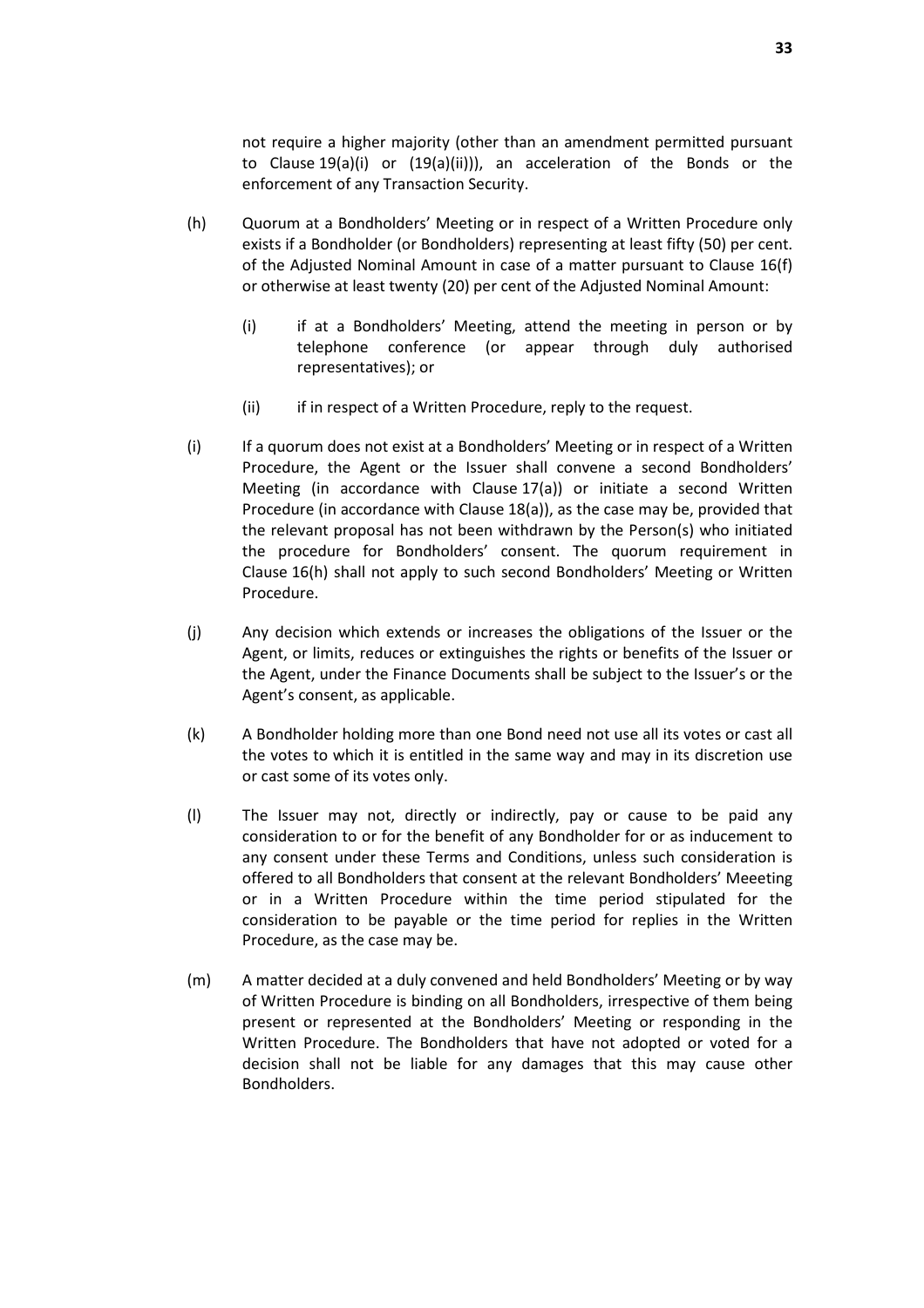- (n) All costs and expenses incurred by the Issuer or the Agent for the purpose of convening a Bondholders' Meeting or for the purpose of carrying out a Written Procedure, including reasonable fees to the Agent, shall be paid by the Issuer.
- (o) If a decision shall be taken by the Bondholders on a matter relating to the Finance Documents, the Issuer shall promptly at the request of the Agent provide the Agent with a certificate specifying the number of Bonds owned by Group Companies or (to the knowledge of the Issuer) Affiliates, irrespective of whether such Person is directly registered as owner of such Bonds. The Agent shall not be responsible for the accuracy of such certificate or otherwise be responsible to determine whether a Bond is owned by a Group Company or an Affiliate.
- (p) Information about decisions taken at a Bondholders' Meeting or by way of a Written Procedure shall promptly be sent by notice to the Bondholders and published on the websites of the Group and the Agent, provided that a failure to do so shall not invalidate any decision made or voting result achieved. The minutes from the relevant Bondholders' Meeting or Written Procedure shall at the request of a Bondholder be sent to it by the Issuer or the Agent, as applicable.

# **17. Bondholders' Meeting**

- (a) The Agent shall convene a Bondholders' Meeting by sending a notice thereof to each Bondholder no later than five (5) Business Days after receipt of a valid request from the Issuer or the Bondholder(s) (or such later date as may be necessary for technical or administrative reasons).
- (b) Should the Issuer want to replace the Agent, it may convene a Bondholders' Meeting in accordance with Clause 17(a) with a copy to the Agent. After a request from the Bondholders pursuant to Clause 21.4(c), the Issuer shall no later than five (5) Business Days after receipt of such request (or such later date as may be necessary for technical or administrative reasons) convene a Bondholders' Meeting in accordance with Clause 17(a).
- (c) The notice pursuant to Clause 17(a) shall include (i) time for the meeting, (ii) place for the meeting, (iii) agenda for the meeting (including each request for a decision by the Bondholders), (iv) a specification of the Business Day on which a Person must be registered as a Bondholder in order to be entitled to exercise voting rights and (v) a form of power of attorney. Only matters that have been included in the notice may be resolved upon at the Bondholders' Meeting. Should prior notification by the Bondholders be required in order to attend the Bondholders' Meeting, such requirement shall be included in the notice.
- (d) The Bondholders' Meeting shall be held no earlier than fifteen (15) Business Days and no later than thirty (30) Business Days from the notice.
- (e) Without amending or varying these Terms and Conditions, the Agent may prescribe such further regulations regarding the convening and holding of a Bondholders' Meeting as the Agent may deem appropriate. Such regulations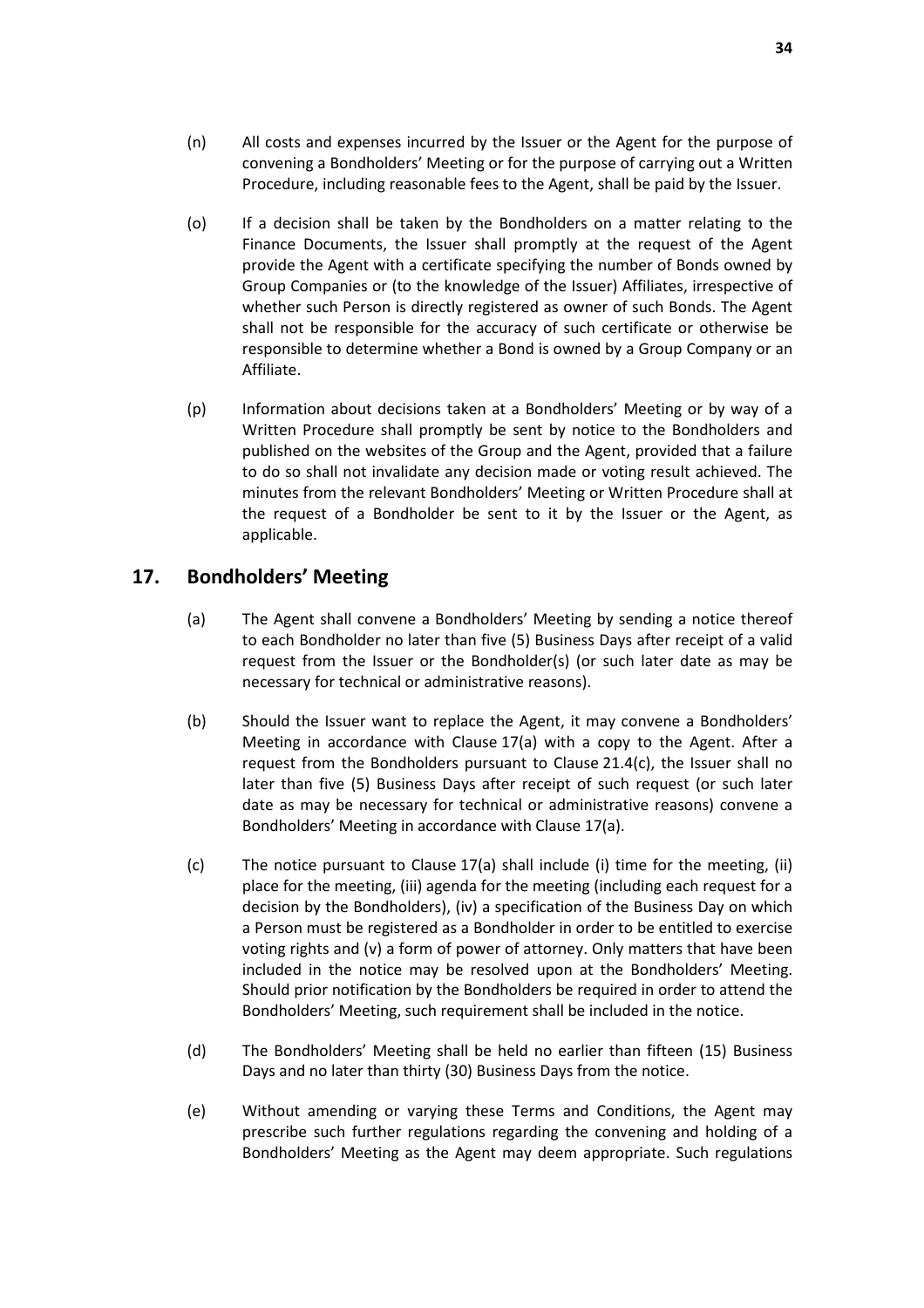may include a possibility for Bondholders to vote without attending the meeting in person.

## **18. Written Procedure**

- (a) The Agent shall instigate a Written Procedure (which may be conducted electronically in a manner determined by the Agent) no later than five (5) Business Days after receipt of a request from the Issuer or the Bondholder(s) (or such later date as may be necessary for technical or administrative reasons) by sending a communication to each such Person who is registered as a Bondholder on the Business Day prior to the date on which the communication is sent.
- (b) Should the Issuer want to replace the Agent, it may send a communication in accordance with Clause 18(a) to each Bondholder with a copy to the Agent.
- (c) A communication pursuant to Clause 18(a) shall include (i) each request for a decision by the Bondholders, (ii) a description of the reasons for each request, (iii) a specification of the Business Day on which a Person must be registered as a Bondholder in order to be entitled to exercise voting rights, (iv) instructions and directions on where to receive a form for replying to the request (such form to include an option to vote yes or no for each request) as well as a form of power of attorney, and (v) the stipulated time period within which the Bondholder must reply to the request (such time period to last at least fifteen (15) Business Days from the communication pursuant to Clause 18(a)). If the voting shall be made electronically, instructions for such voting shall be included in the communication.
- (d) When the requisite majority consents of the total Adjusted Nominal Amount pursuant to Clauses 16(f) and 16(g) have been received in a Written Procedure, the relevant decision shall be deemed to be adopted pursuant to Clause 16(f) or 16(g), as the case may be, even if the time period for replies in the Written Procedure has not yet expired.

## **19. Amendments and Waivers**

- (a) The Issuer and the Agent and/or the Security Agent (as applicable) (in each case acting on behalf of the Bondholders) may agree to amend the Finance Documents or waive any provision in a Finance Document, provided that:
	- (i) such amendment or waiver is not detrimental to the interest of the Bondholders, or is made solely for the purpose of rectifying obvious errors and mistakes;
	- (ii) such amendment or waiver is required by applicable law, a court ruling or a decision by a relevant authority; or
	- (iii) such amendment or waiver has been duly approved by the Bondholders in accordance with Clause 16 (*Decisions by Bondholders*).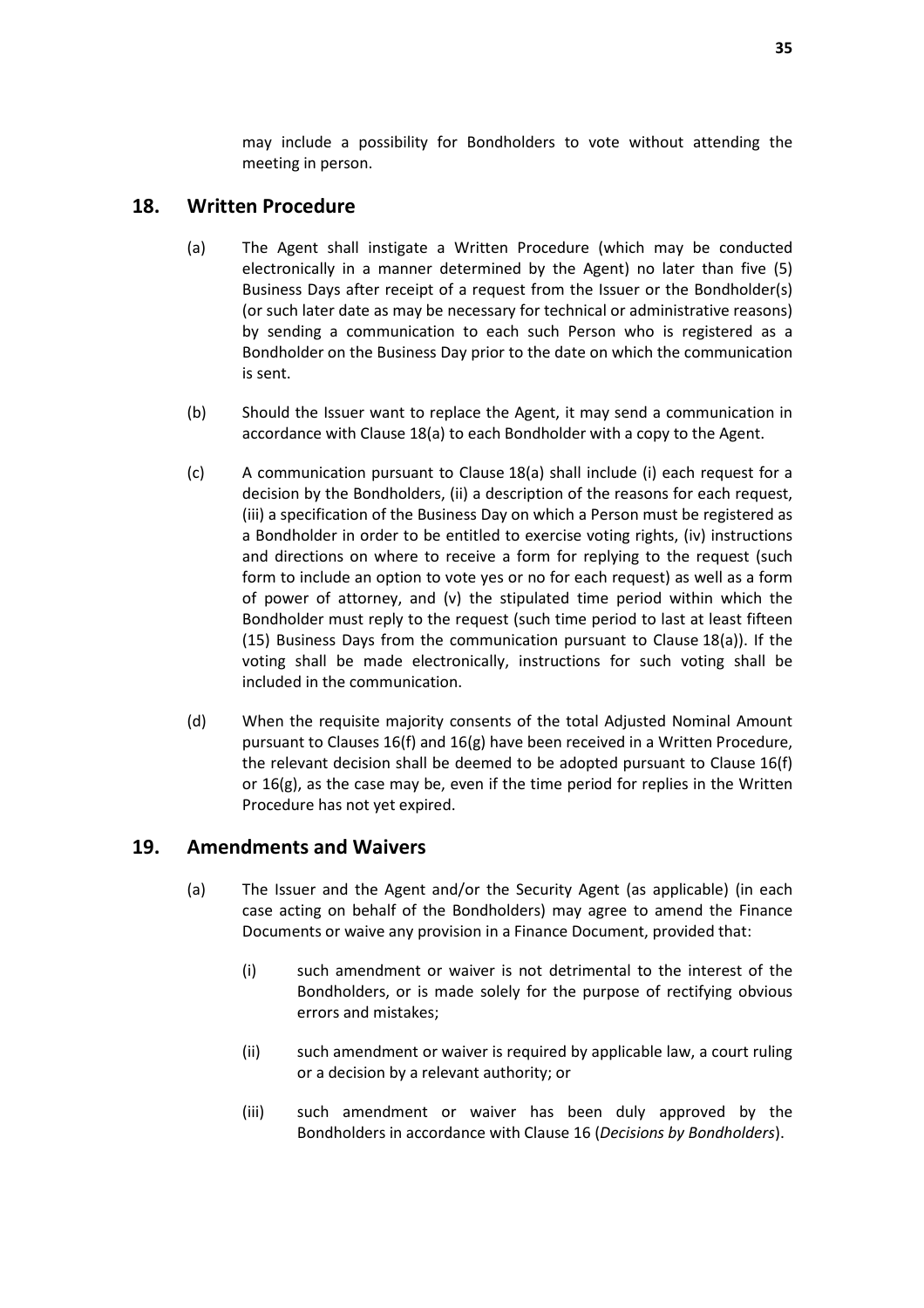- (b) The consent of the Bondholders is not necessary to approve the particular form of any amendment to the Finance Documents. It is sufficient if such consent approves the substance of the amendment.
- (c) The Agent shall promptly notify the Bondholders of any amendments or waivers made in accordance with Clause 19(a), setting out the date from which the amendment or waiver will be effective, and ensure that any amendments to the Finance Documents are published on its website in the manner stipulated in Clause 11.3 (*Publication of Finance Documents*). The Issuer shall ensure that any amendments to the Finance Documents are duly registered with the CSD and each other relevant organisation or authority.
- (d) An amendment to the Finance Documents shall take effect on the date determined by the Bondholders Meeting, in the Written Procedure or by the Agent, as the case may be.

## **20. Parallel Debt**

- (a) For the purpose of this Clause 20 (*Parallel Debt*) the "**Corresponding Obligations**" mean all amounts payable by the Issuer to each of the Bondholders (whether present or future and whether actual or contingent) under these Terms and Conditions.
- (b) Notwithstanding any other provision of these Terms and Conditions, for the purpose of ensuring and preserving the enforceability of the Security Documents, the Issuer irrevocably and unconditionally undertakes to pay to the Security Agent, as creditor in its own right and not as representative of the Bondholders, sums equal to and in the currency of the Corresponding Obligations. The payment undertaking of the Issuer under this Clause 20 (*Parallel Debt*) is to be referred to as a "**Parallel Debt**" and such Parallel Debt can, subject to any other forms of evidence, be evidenced in the form of a nonnegotiable promissory note (in the form specified in Annex 1 to these Terms and Conditions) issued by the Issuer to the Security Agent provided that the amount of the debt under such promissory note shall at all times not exceed the amount payable by the Issuer under the Corresponding Obligations (the "**Promissory Note**").
- (c) The Security Agent shall have its own separate and independent claim to receive payment of the Parallel Debt from the Issuer.
- (d) The Parallel Debt constitutes an undertaking, obligation and liability to the Security Agent which is separate and independent from, and without prejudice to, the Corresponding Obligations.
- (e) For the avoidance of doubt, the aggregate amount due by the Issuer under the Parallel Debt will be decreased to the extent the Issuer has paid any amounts to the Bondholders under these Terms and Conditions or in the amount the payments have been made by the Security Agent to the Bondholders in case the Security Agent has enforced the Security Document, except to the extent such payment shall have been subsequently avoided or reduced by virtue of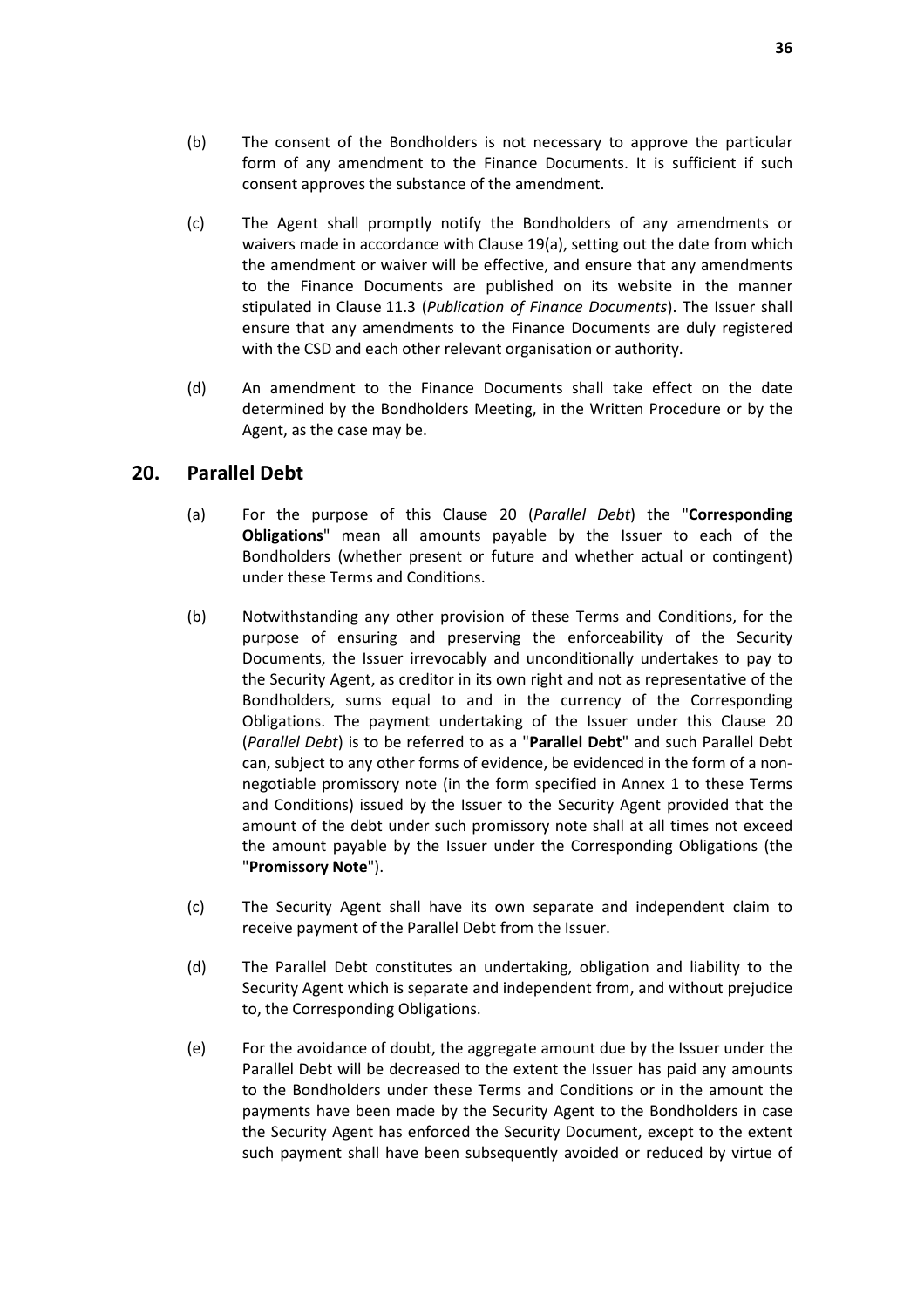provisions or enactments relating to bankruptcy, insolvency, preference, liquidation or similar laws of general application.

- (f) For the avoidance of doubt, to the extent the Issuer has paid any amounts to the Security Agent under the Parallel Debt the Corresponding Obligations will be decreased accordingly, except to the extent such payment shall have been subsequently avoided or reduced by virtue of provisions or enactments relating to bankruptcy, insolvency, preference, liquidation or similar laws of general application.
- (g) To the extent the Security Agent receives any amount in payment of the Parallel Debt following its respective specific written claim made to the Issuer, the Security Agent shall transfer such amount to the Bondholders in accordance with these Terms and Conditions.
- (h) For the purpose of clarification, the Parallel Debt will become due and payable at the same time and to the same extent as the Corresponding Obligations become due and payable.

# **21. Appointment and Replacement of the Agent and the Security Agent**

## **21.1 Appointment of Agent and the Security Agent**

- (a) By subscribing for Bonds, each initial Bondholder appoints the Agent and the Security Agent to act as its agent and security agent (as applicable) in all matters relating to the Bonds and the Finance Documents, and authorises each of the Agent and the Security Agent to act on its behalf (without first having to obtain its consent, unless such consent is specifically required by these Terms and Conditions), in any legal or arbitration proceedings relating to the Bonds held by such Bondholder including any legal or arbitration proceeding relating to the perfection, preservation, protection or enforcement of the Transaction Security.
- (b) By acquiring Bonds, each subsequent Bondholder confirms the appointment and authorisation for the Agent and the Security Agent to act on its behalf, as set forth in Clause 21.1(a).
- (c) Each Bondholder shall immediately upon request provide the Agent and the Security Agent with any such documents, including a written power of attorney (in form and substance satisfactory to the Agent or the Security Agent, as applicable), that the Agent or the Security Agent (as applicable) deems necessary for the purpose of exercising its rights and/or carrying out its duties under the Finance Documents. Neither the Agent nor the Security Agent is under any obligation to represent a Bondholder which does not comply with such request.
- (d) The Issuer shall promptly upon request provide the Agent and the Security Agent with any documents and other assistance (in form and substance satisfactory to the Agent or the Security Agent, as applicable), that the Agent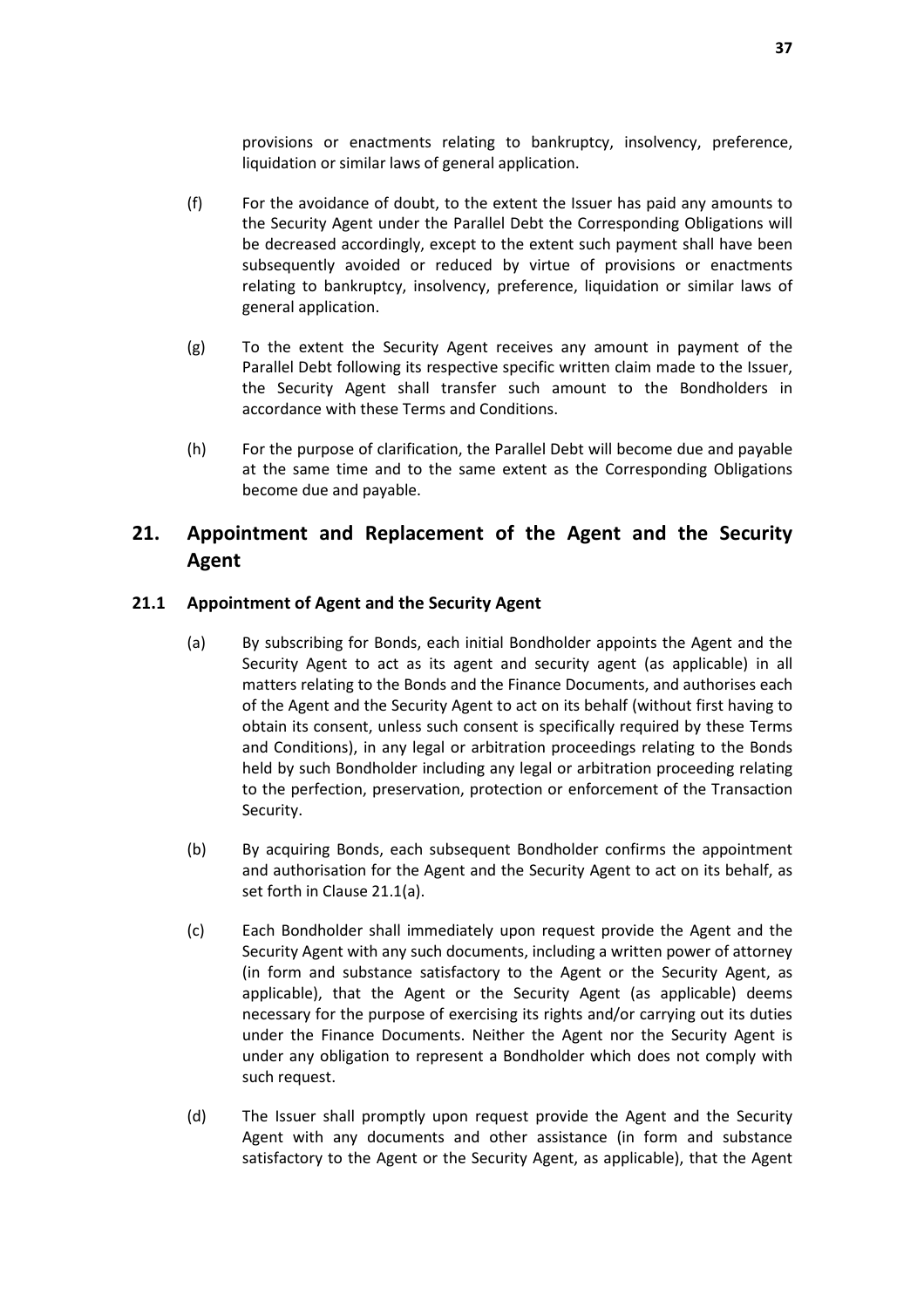or the Security Agent (as applicable) deems necessary for the purpose of exercising its rights and/or carrying out its duties under the Finance Documents.

- (e) Each of the Agent and the Security Agent is entitled to fees for its respective work and to be indemnified for costs, losses and liabilities on the terms set out in the Finance Documents and the Agency Agreement and the Agent's and the Security Agent's respective obligations as Agent and Security Agent (as applicable) under the Finance Documents are conditioned upon the due payment of such fees and indemnifications.
- (f) Each of the Agent and the Security Agent may act as agent or trustee for several issues of securities issued by or relating to the Issuer and other Group Companies notwithstanding potential conflicts of interest.

#### **21.2 Duties of the Agent and the Security Agent**

- (a) Each of the Agent and the Security Agent shall represent the Bondholders subject to and in accordance with the Finance Documents, including, inter alia, holding the Transaction Security pursuant to the Security Documents on behalf of the Bondholders and, where relevant, enforcing the Transaction Security on behalf of the Bondholders. Neither the Agent nor the Security Agent is responsible for the content, valid execution, legal validity or enforceability of the Finance Documents or the perfection of the Transaction Security.
- (b) When acting in accordance with the Finance Documents, each of the Agent and the Security Agent is always acting with binding effect on behalf of the Bondholders. Each of the Agent and the Security Agent shall carry out its duties under the Finance Documents in a reasonable, proficient and professional manner, with reasonable care and skill.
- (c) Each of the Agent's and the Security Agent's duties under the Finance Documents are solely mechanical and administrative in nature and the Agent and the Security Agent only acts in accordance with the Finance Documents and upon instructions from the Bondholders, unless otherwise set out in the Finance Documents. In particular, neither the Agent nor the Security Agent is acting as an advisor (whether legal, financial or otherwise) to the Bondholders or any other Person.
- (d) Neither the Agent nor the Security Agent is obligated to assess or monitor the financial condition of the Issuer or compliance by the Issuer of the terms of the Finance Documents unless to the extent expressly set out in the Finance Documents, or to take any steps to ascertain whether any Event of Default (or any event that may lead to an Event of Default) has occurred. Until it has actual knowledge to the contrary, each of the Agent and the Security Agent is entitled to assume that no Event of Default (or any event that may lead to an Event of Default) has occurred.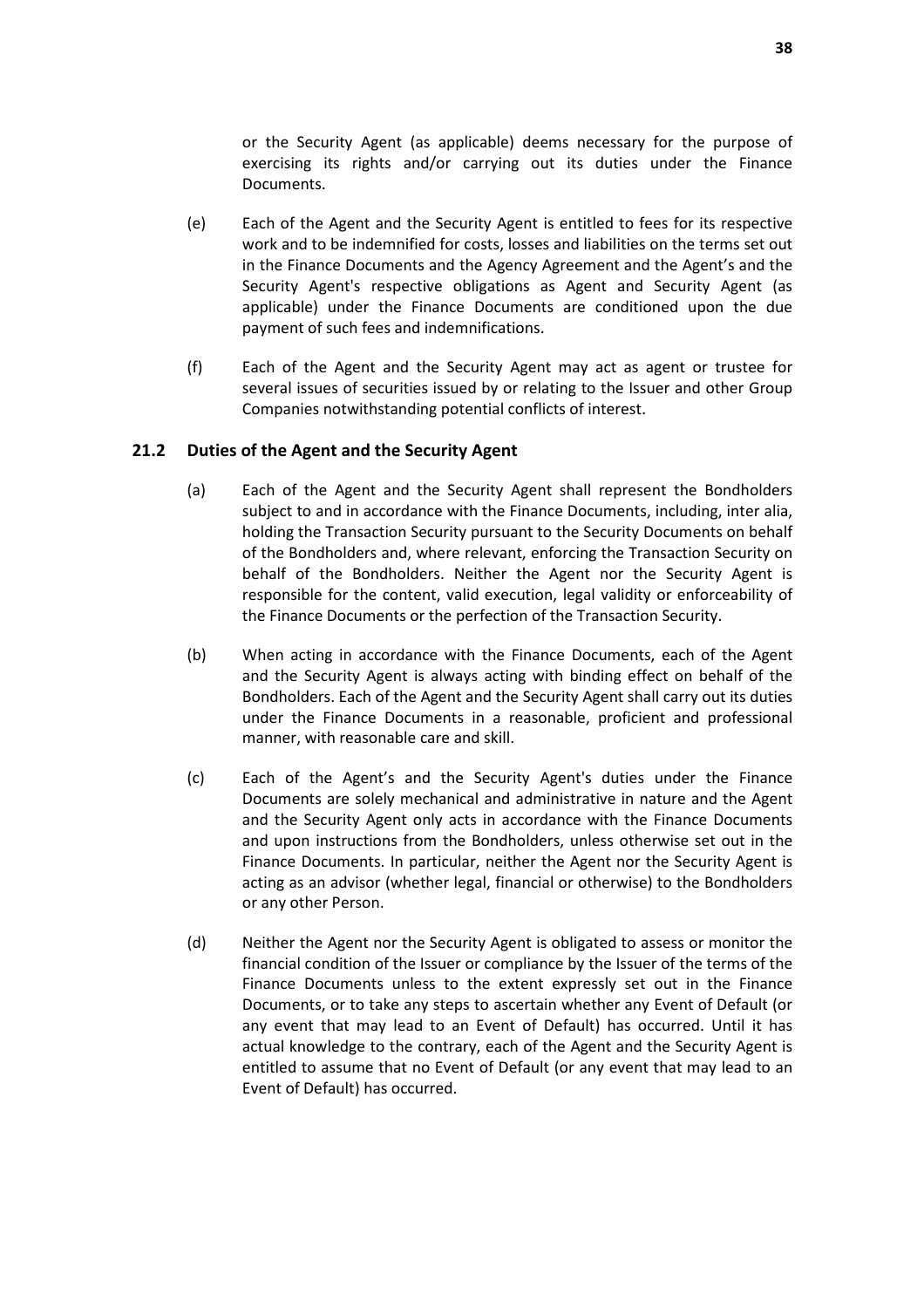- (e) Each of the Agent and the Security Agent is entitled to delegate its duties to other professional parties, but each of them shall remain liable for the actions of such parties under the Finance Documents.
- (f) Each of the Agent and the Security Agent shall treat all Bondholders equally and, when acting pursuant to the Finance Documents, act with regard only to the interests of the Bondholders and shall not be required to have regard to the interests or to act upon or comply with any direction or request of any other Person, other than as explicitly stated in the Finance Documents.
- (g) Each of the Agent and the Security Agent is entitled to engage external experts when carrying out its duties under the Finance Documents. The Issuer shall on demand by the Agent and/or the Security Agent pay all costs for external experts engaged after the occurrence of an Event of Default, or for the purpose of investigating or considering (i) an event which the Agent reasonably believes is or may lead to an Event of Default, (ii) a matter relating to the Issuer or the Transaction Security which the Agent reasonably believes may be detrimental to the interests of the Bondholders under the Finance Documents or (iii) as otherwise agreed between the Agent and the Issuer. Any compensation for damages or other recoveries received by the Agent and/or the Security Agent from external experts engaged by it for the purpose of carrying out its duties under the Finance Documents shall be distributed in accordance with Clause 15 (*Distribution of Proceeds*).
- (h) Notwithstanding any other provision of the Finance Documents to the contrary, neither the Agent nor the Security Agent is obliged to do or omit to do anything if it would or might in its reasonable opinion constitute a breach of any law or regulation.
- (i) If in the Agent's or the Security Agent's reasonable opinion the cost, loss or liability which it may incur (including its respective reasonable fees) in complying with instructions of the Bondholders, or taking any action at its own initiative, will not be covered by the Issuer, or the Bondholders (as applicable), the Agent or the Security Agent (as applicable) may refrain from acting in accordance with such instructions, or taking such action, until it has received such funding or indemnities (or adequate Security has been provided therefore) as it may reasonably require.
- (j) Unless it has actual knowledge to the contrary, each of the Agent and the Security Agent may assume that all information provided by or on behalf of the Issuer (including by its advisors) is correct, true and complete in all aspects.
- (k) Each of the Agent and the Security Agent shall give a notice to the Bondholders (i) before it ceases to perform its obligations under the Finance Documents by reason of the non-payment by the Issuer of any fee or indemnity due to the Agent under the Finance Documents or the Agency Agreement or (ii) if it refrains from acting for any reason described in Clause 21.2(i).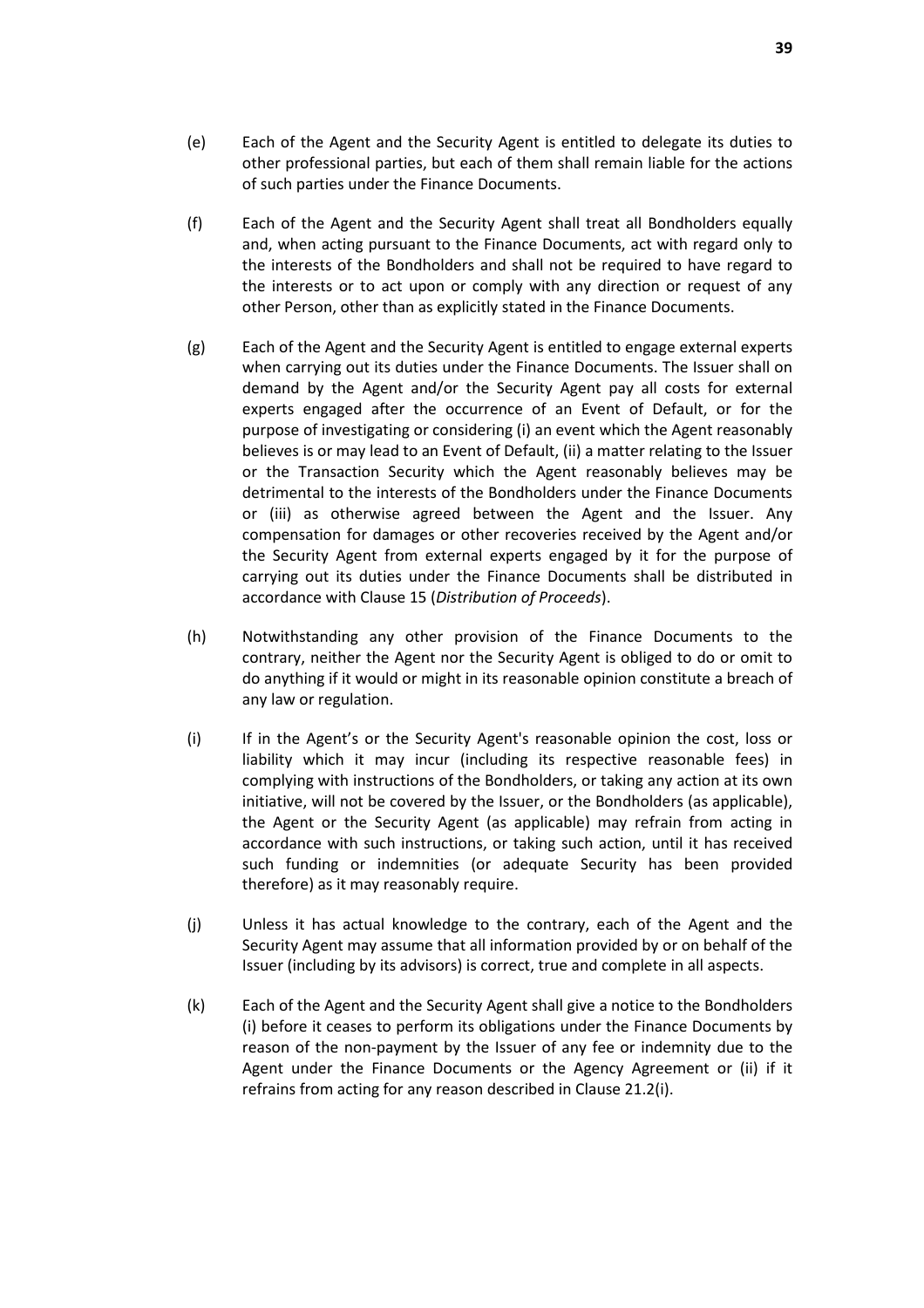## **21.3 Limited liability for the Agent and the Security Agent**

- (a) Neither the Agent nor the Security Agent will be liable to the Bondholders for damage or loss caused by any action taken or omitted by it under or in connection with any Finance Document, unless directly caused by its negligence or wilful misconduct. Neither the Agent nor the Security Agent shall be responsible for indirect loss.
- (b) Neither the Agent nor the Security Agent shall be considered to have acted negligently if it has acted in accordance with advice addressed to it from or opinions of reputable external experts or if it has acted with reasonable care in a situation when it considers that it is detrimental to the interests of the Bondholders to delay the action in order to first obtain instructions from the Bondholders.
- (c) Neither the Agent nor the Security Agent shall be liable for any delay (or any related consequences) in crediting an account with an amount required pursuant to the Finance Documents to be paid by it to the Bondholders, provided that it has taken all necessary steps as soon as reasonably practicable to comply with the regulations or operating procedures of any recognised clearing or settlement system used by it for that purpose.
- (d) Neither the Agent nor the Security Agent shall have any liability to the Bondholders for damage caused by it acting in accordance with instructions of the Bondholders given in accordance with the Finance Documents.
- (e) Any liability towards the Issuer which is incurred by the Agent or the Security Agent in acting under, or in relation to, the Finance Documents shall not be subject to set-off against the obligations of the Issuer to the Bondholders under the Finance Documents.
- (f) The Agent is not liable for information provided to the Bondholders by or on behalf of the Issuer or any other Person.

## **21.4 Replacement of the Agent and the Security Agent**

- (a) Subject to Clause 21.4(f), each of the Agent and the Security Agent may resign by giving notice to the Issuer and the Bondholders, in which case the Bondholders shall appoint a successor Agent and/or the Security Agent at a Bondholders' Meeting convened by the retiring Agent or by way of Written Procedure initiated by the retiring Agent.
- (b) Subject to Clause 21.4(f), if the Agent and/or the Security Agent is Insolvent, the Agent and/or the Security Agent (as applicable) shall be deemed to resign as Agent and/or the Security Agent (as applicable) and the Issuer shall within ten (10) Business Days appoint a successor Agent and/or a successor Security Agent which shall be an independent financial institution or other reputable company which regularly acts as agent under debt issuances.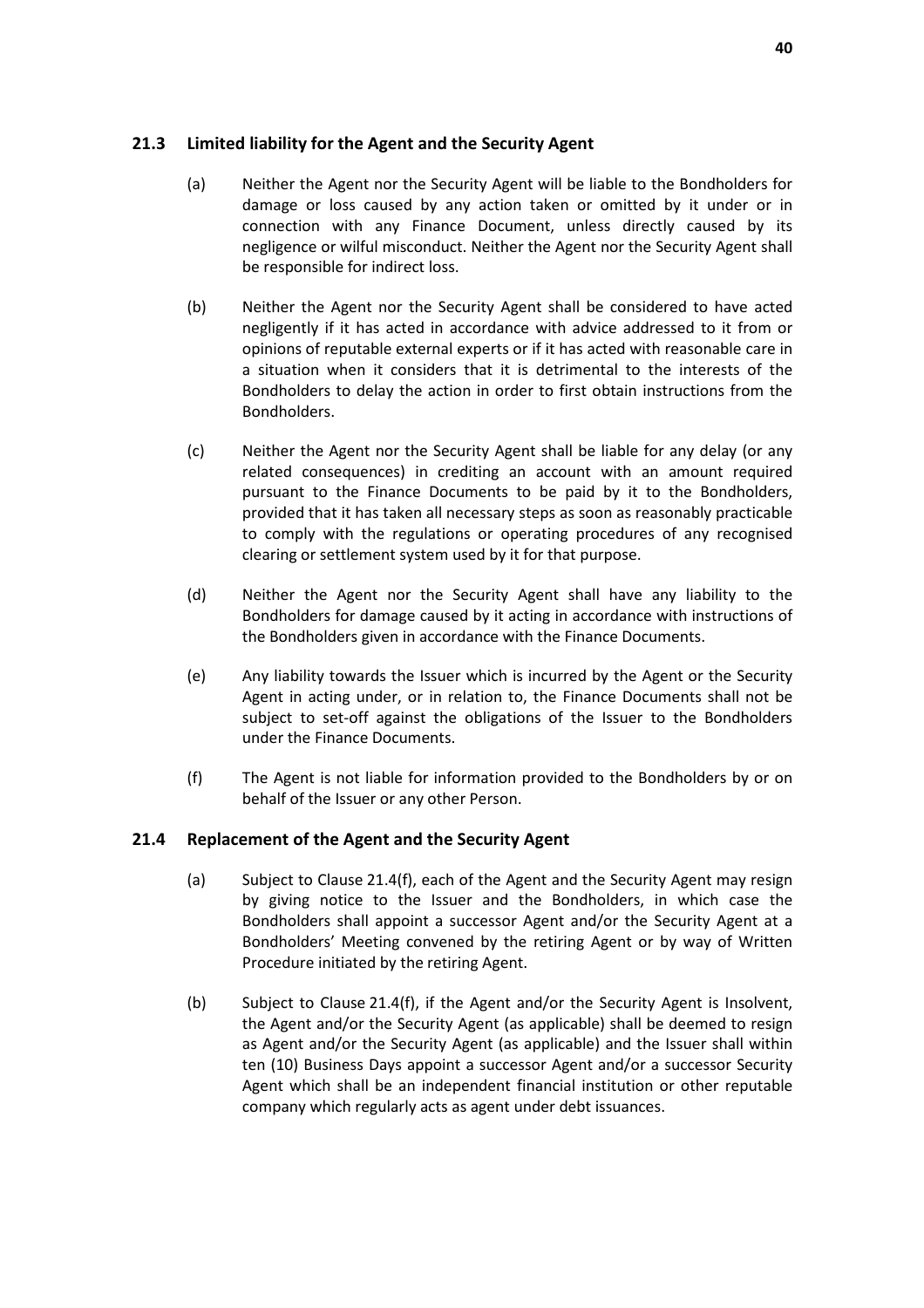- (c) A Bondholder (or Bondholders) representing at least ten (10) per cent. of the Adjusted Nominal Amount may, by notice to the Issuer (such notice may only be validly given by a Person who is a Bondholder on the Business Day immediately following the day on which the notice is received by the Issuer and shall, if given by several Bondholders, be given by them jointly), require that a Bondholders' Meeting is held for the purpose of dismissing the Agent and/or the Security Agent and appointing a new Agent and/or the new Security Agent (as applicable). The Issuer may, at a Bondholders' Meeting convened by it or by way of Written Procedure initiated by it, propose to the Bondholders that the Agent and/or the Security Agent be dismissed and a new Agent and/or a new Security Agent be appointed.
- (d) If the Bondholders have not appointed a successor Agent and/or successor Security Agent within ninety (90) days after (i) the earlier of the notice of resignation was given or the resignation otherwise took place or (ii) the Agent and/or the Security Agent was dismissed through a decision by the Bondholders, the Issuer shall appoint a successor Agent and/or successor Security Agent which shall be an independent financial institution or other reputable company which regularly acts as agent under debt issuances.
- (e) The retiring Agent and/or the retiring Security Agent (as applicable) shall, at its own cost, make available to the successor Agent and/or the successor Security Agent (as applicable) such documents and records and provide such assistance as the successor Agent and/or successor Security Agent may reasonably request for the purposes of performing its functions as Agent and/or the Security Agent under the Finance Documents.
- (f) The Agent's and the Security Agent's resignation or dismissal shall only take effect upon the appointment of a successor Agent and/or the successor Security Agent and acceptance by such successor Agent and/or the successor Security Agent of such appointment and the execution of all necessary documentation to effectively substitute the retiring Agent and/or the retiring Security Agent (as applicable).
- (g) Upon the appointment of a successor, the retiring Agent and/or the retiring Security Agent shall be discharged from any further obligation in respect of the Finance Documents but shall remain entitled to the benefit of the Finance Documents and remain liable under the Finance Documents in respect of any action which it took or failed to take whilst acting as Agent and/or the Security Agent (as applicable). Its successor, the Issuer and each of the Bondholders shall have the same rights and obligations amongst themselves under the Finance Documents as they would have had if such successor had been the original Agent and/or the Security Agent.
- (h) In the event that there is a change of the Agent and/or the Security Agent in accordance with this Clause 21.4, the Issuer shall execute such documents and take such actions as the new Agent and/or the Security Agent may reasonably require for the purpose of vesting in such new Agent and/or the Security Agent the rights, powers and obligation of the Agent and/or the Security Agent and releasing the retiring Agent and/or the Security Agent from its further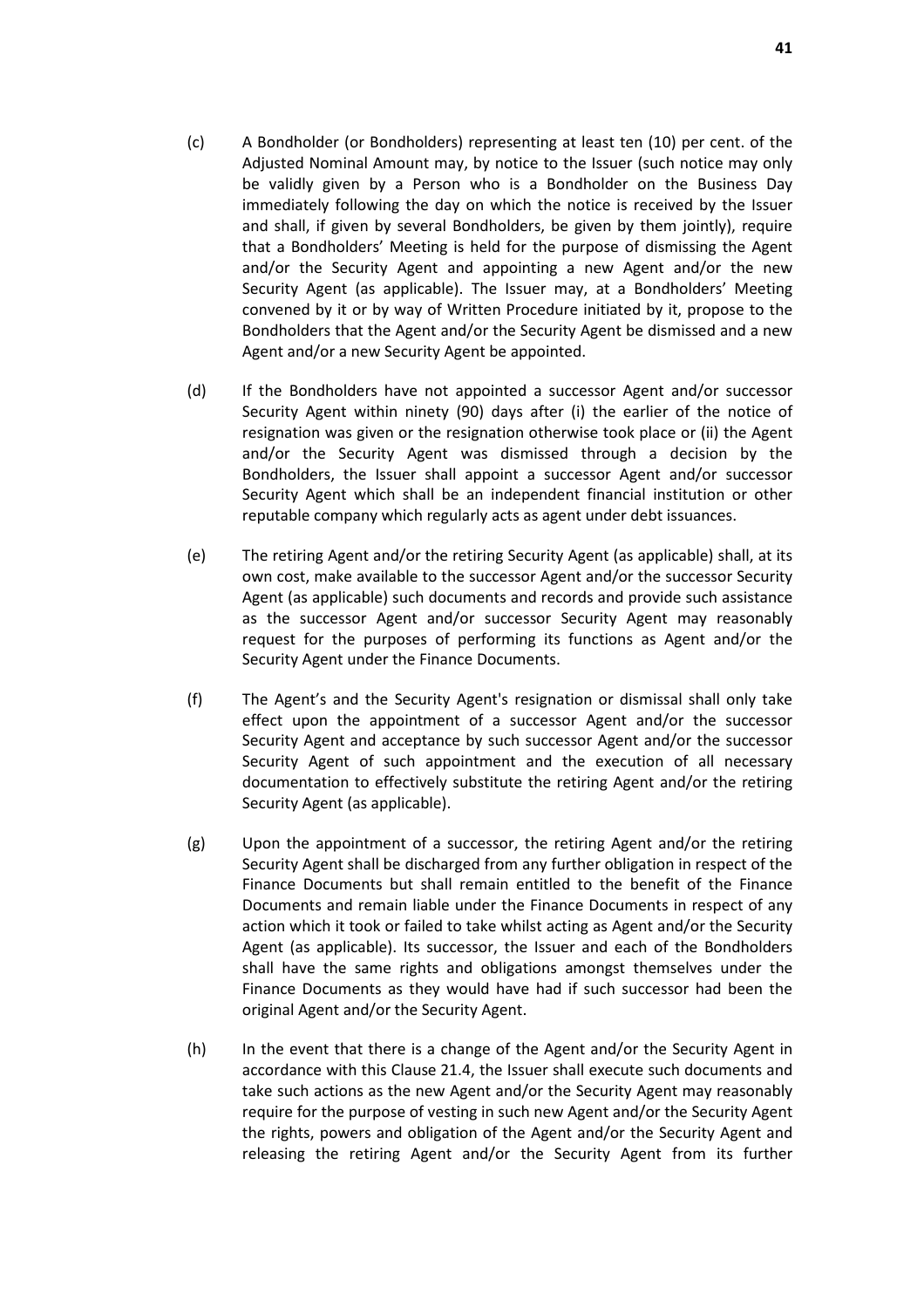obligations under the Finance Documents and the Agency Agreement. Unless the Issuer and the new Agent and/or the new Security Agent agrees otherwise, the new Agent and/or the new Security Agent shall be entitled to the same fees and the same indemnities as the retiring Agent and/or the Security Agent (as applicable).

# **22. Appointment and Replacement of the Issuing Agent**

- (a) The Issuer appoints the Issuing Agent to manage certain specified tasks under these Terms and Conditions and in accordance with the legislation, rules and regulations applicable to and/or issued by the CSD and relating to the Bonds.
- (b) The Issuing Agent may retire from its assignment or be dismissed by the Issuer, provided that the Issuer has approved that a commercial bank or securities institution approved by the CSD accedes as new Issuing Agent at the same time as the old Issuing Agent retires or is dismissed. If the Issuing Agent is Insolvent, the Issuer shall immediately appoint a new Issuing Agent, which shall replace the old Issuing Agent as issuing agent in accordance with these Terms and Conditions.

# **23. Appointment and replacement of the CSD**

- (a) The Issuer has appointed the CSD to manage certain tasks under these Terms and Conditions and in accordance with the CSD Regulations and the other regulations applicable to the Bonds.
- (b) The CSD may retire from its assignment or be dismissed by the Issuer, provided that the Issuer has effectively appointed a replacement CSD that accedes as CSD at the same time as the old CSD retires or is dismissed and provided also that the replacement does not have a negative effect on any Bondholder. The replacing CSD must be authorised to professionally conduct clearing operations pursuant to the Securities Markets Act (*lag (2007:528) om värdepappersmarknaden*) and be authorised as a central securities depository in accordance with the Financial Instruments Account Act (*lag (1998:1479) om värdepapperscentraler och kontoföring av finansiella instrument*).

# **24. No Direct Actions by Bondholders**

- (a) A Bondholder may not take any steps whatsoever against the Issuer or with respect to the Transaction Security to enforce or recover any amount due or owing to it pursuant to the Finance Documents, or to initiate, support or procure the winding-up, dissolution, liquidation, company reorganisation (*företagsrekonstruktion*) or bankruptcy (*konkurs*) (or its equivalent in any other jurisdiction) of the Issuer in relation to any of the liabilities of the Issuer under the Finance Documents.
- (b) Clause 24(a) shall not apply if the Agent has been instructed by the Bondholders in accordance with the Finance Documents to take certain actions but fails for any reason to take, or is unable to take (for any reason other than a failure by a Bondholder to provide documents in accordance with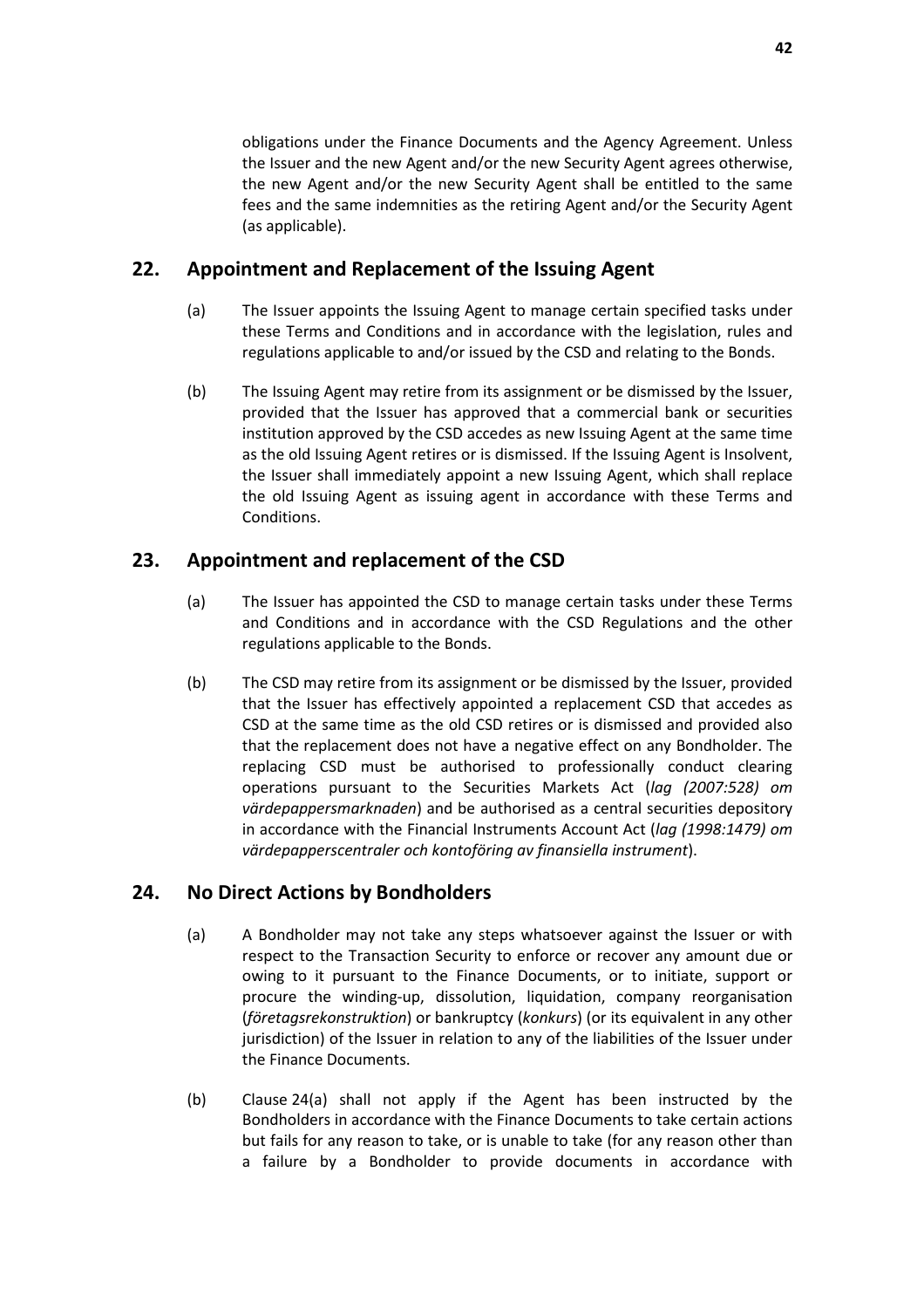Clause 21.1(c)), such actions within a reasonable period of time and such failure or inability is continuing. However, if the failure to take certain actions is caused by the non-payment by the Issuer of any fee or indemnity due to the Agent under the Finance Documents or the Agency Agreement or by any reason described in Clause 21.2(i), such failure must continue for at least forty (40) Business Days after notice pursuant to Clause 21.2(k) before a Bondholder may take any action referred to in Clause 24(a).

(c) The provisions of Clause 24(a) shall not in any way limit an individual Bondholder's right to claim and enforce payments which are due to it under Clause 9.5 (*Mandatory repurchase due to a Change of Control Event (put option)*) or other payments which are due by the Issuer to some but not all Bondholders.

# **25. Prescription**

- (a) The right to receive repayment of the principal of the Bonds shall be prescribed and become void ten (10) years from the Redemption Date. The right to receive payment of interest (excluding any capitalised interest) shall be prescribed and become void three (3) years from the relevant due date for payment. The Issuer is entitled to any funds set aside for payments in respect of which the Bondholders' right to receive payment has been prescribed and has become void.
- (b) If a limitation period is duly interrupted in accordance with the Swedish Act on Limitations (*preskriptionslag (1981:130)*), a new limitation period of ten (10) years with respect to the right to receive repayment of the principal of the Bonds, and of three (3) years with respect to receive payment of interest (excluding capitalised interest) will commence, in both cases calculated from the date of interruption of the limitation period, as such date is determined pursuant to the provisions of the Swedish Act on Limitations.

# **26. Notices and Press Releases**

## **26.1 Notices**

- (a) Any notice or other communication to be made under or in connection with the Finance Documents:
	- (i) if to the Agent, shall be given at the address registered with the Swedish Companies Registration Office (*Bolagsverket*) on the Business Day prior to dispatch or, if sent by email by the Issuer, to such email address notified by the Agent to the Issuer from time to time, initially trustee@intertrustgroup.com;
	- (ii) if to the Issuer, shall be given at the address registered with the Swedish Companies Registration Office on the Business Day prior to dispatch or, if sent by email by the Agent, to such email address notified by the Issuer to the Agent from time to time, initially diana.suprunovica@laumafabrics.com; and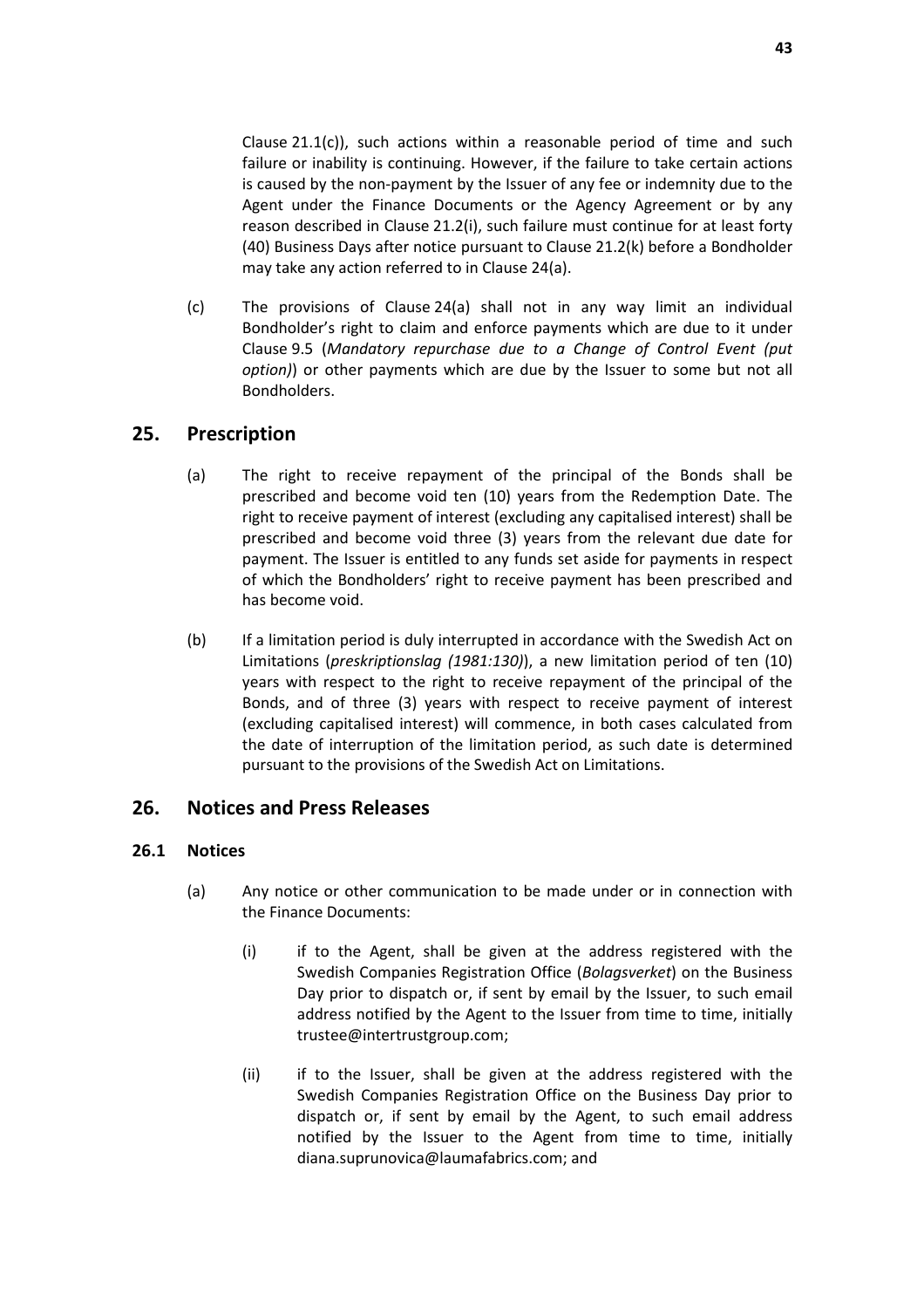- (iii) if to the Bondholders, shall be given at their addresses as registered with the CSD, on the Business Day prior to dispatch, and by either courier delivery (to the extent it is possible to deliver by way of courier to the addresses registered with the CSD) or letter for all Bondholders. A Notice to the Bondholders shall also be published on the websites of the Group and the Agent.
- (b) Any notice or other communication made by one Person to another under or in connection with the Finance Documents shall be sent by way of courier, personal delivery or letter (and, if between the Agent and the Issuer, by email) and will only be effective, in case of courier or personal delivery, when it has been left at the address specified in Clause 26.1(a) or, in case of letter, three (3) Business Days after being deposited postage prepaid in an envelope addressed to the address specified in Clause 26.1(a) or, in case of email to the Agent or the Issuer, when received in legible form by the email address specified in Clause 26.1(a).
- (c) Failure to send a notice or other communication to a Bondholder or any defect in it shall not affect its sufficiency with respect to other Bondholders.

## **26.2 Press releases**

- (a) After an application to list the Bonds have been submitted, any notice that the Issuer or the Agent shall send to the Bondholders pursuant to Clauses 9.3 (*Voluntary total redemption (call option)*), 9.4 (*Voluntary partial redemption*), 11.1(b),  $14.10(c)$ ,  $16(p)$ ,  $17(a)$ ,  $18(a)$  and  $19(c)$  shall also be published by way of press release by the Issuer or the Agent, as applicable.
- (b) In addition to Clause 26.2(a), if any information relating to the Bonds or the Group contained in a notice the Agent may send to the Bondholders under these Terms and Conditions has not already been made public by way of a press release, the Agent shall before it sends such information to the Bondholders give the Issuer the opportunity to issue a press release containing such information. If the Issuer does not promptly issue a press release and the Agent considers it necessary to issue a press release containing such information before it can lawfully send a notice containing such information to the Bondholders, the Agent shall be entitled to issue such press release.

# **27. Force Majeure and Limitation of Liability**

- (a) Neither the Agent nor the Issuing Agent shall be held responsible for any damage arising out of any legal enactment, or any measure taken by a public authority, or war, strike, lockout, boycott, blockade or any other similar circumstance (a "**Force Majeure Event**"). The reservation in respect of strikes, lockouts, boycotts and blockades applies even if the Agent or the Issuing Agent itself takes such measures, or is subject to such measures.
- (b) The Issuing Agent shall have no liability to the Bondholders if it has observed reasonable care. The Issuing Agent shall never be responsible for indirect damage with exception of gross negligence and wilful misconduct.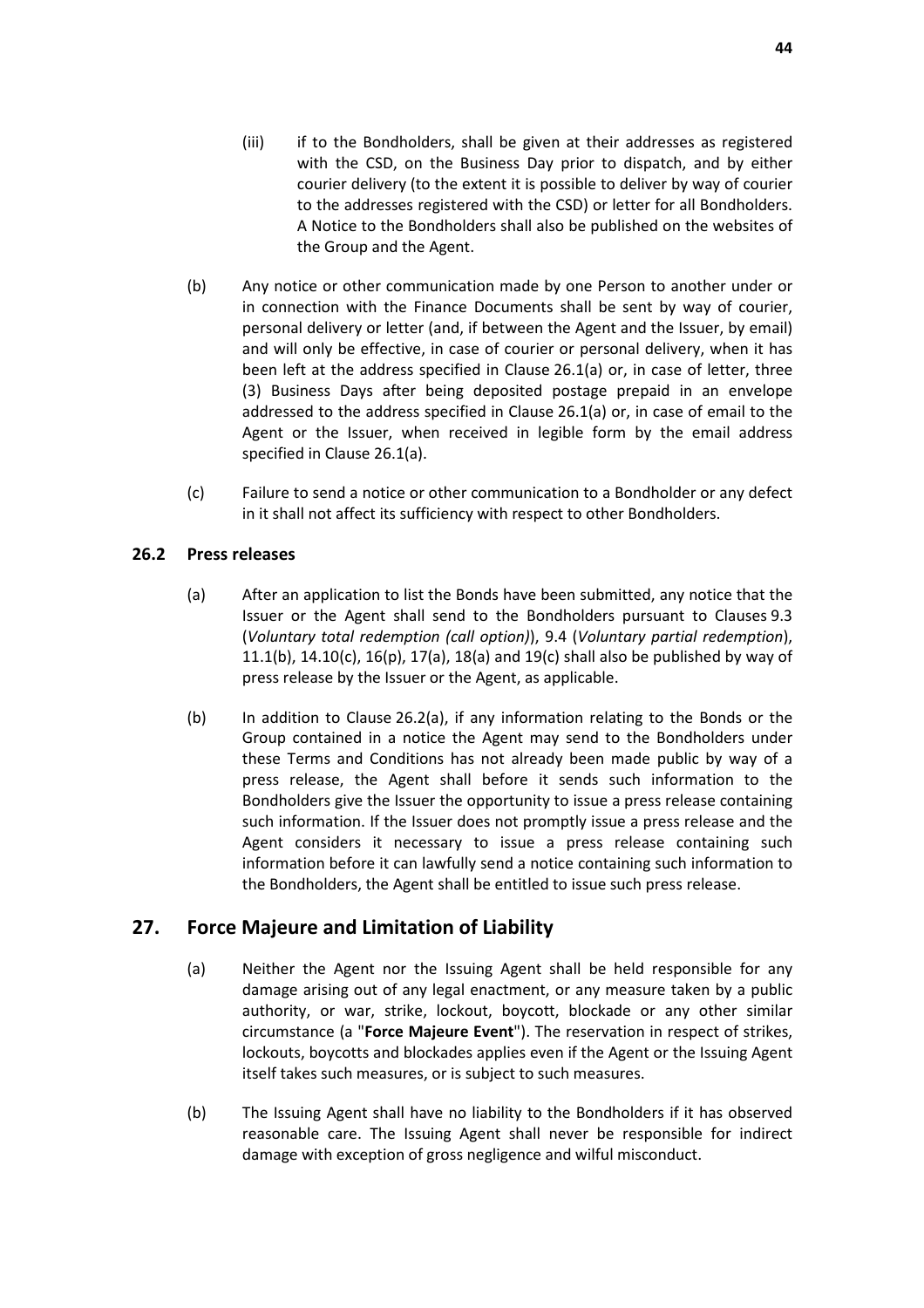- (c) Should a Force Majeure Event arise which prevents the Agent or the Issuing Agent from taking any action required to comply with these Terms and Conditions, such action may be postponed until the obstacle has been removed.
- (d) The provisions in this Clause 27 apply unless they are inconsistent with the provisions of the Financial Instruments Accounts Act which provisions shall take precedence.

## **28. Governing Law and Jurisdiction**

- (a) Save for Clause 20 (*Parallel Debt* ) and the Promissory Note, which shall be governed by and construed in accordance with Dutch law, these Terms and Conditions and any non-contractual obligations arising out of or in connection therewith, shall be governed by and construed in accordance with the laws of Sweden.
- (b) The Issuer submits to the non-exclusive jurisdiction of the City Court of Stockholm (*Stockholms tingsrätt*).

\_\_\_\_\_\_\_\_\_\_\_\_\_\_\_\_\_\_\_\_\_\_\_\_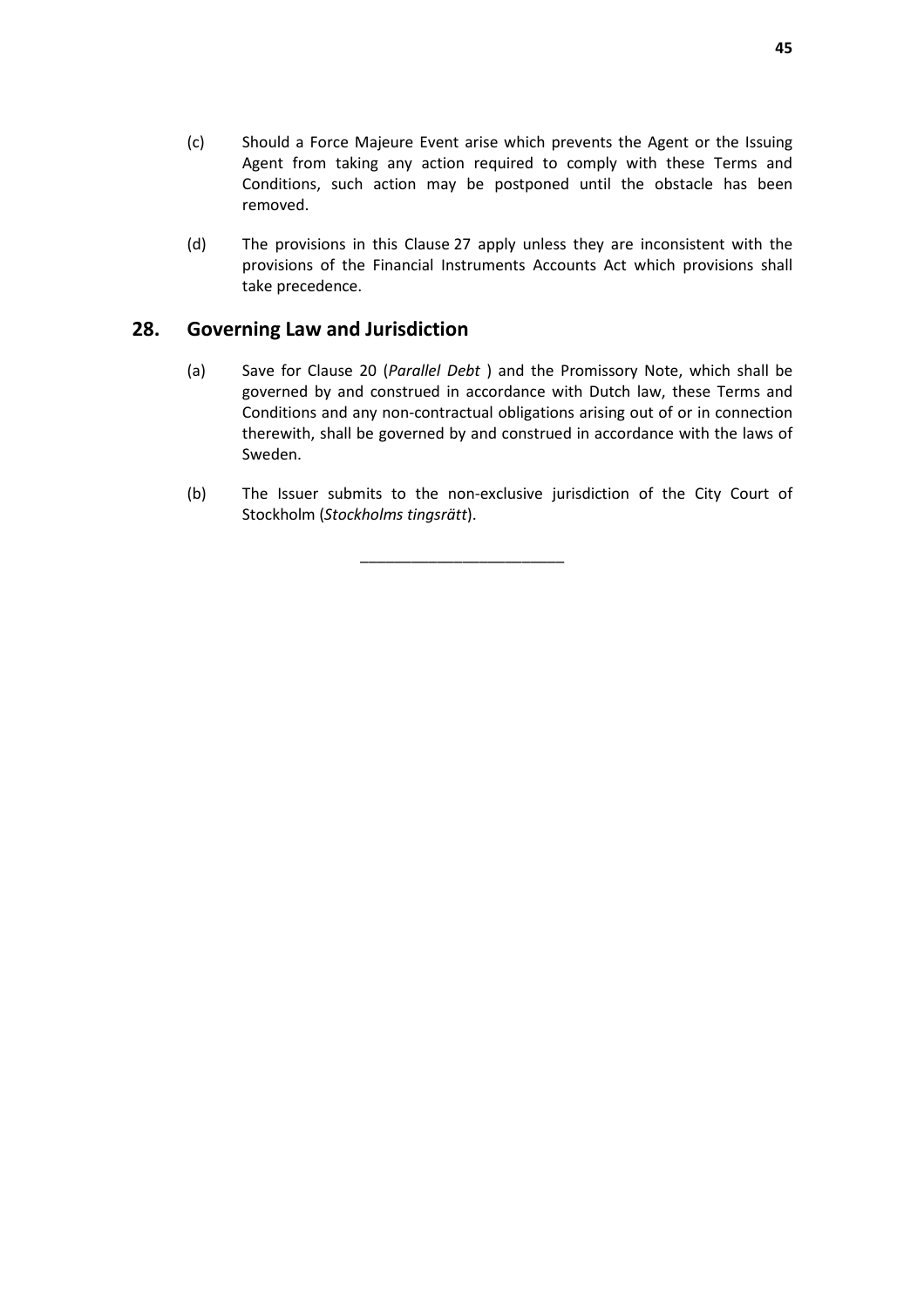## **Annex 1**

#### **PROMISSORY NOTE**

**European Lingerie Group AB (publ)**, registration number: 559135-0136, legal address: Norrlandsgatan 16, 111 43 Stockholm, Sweden (the **"Debtor"**)

hereby unconditionally and irrevocably promises to pay to

**Intertrust (Sweden) AB**, registration number: 556625-5476, legal address: P.O. Box 16285, SE-103 25, Stockholm, Sweden (the **"Creditor"**),

EUR 18,000,000 on the following terms and conditions:

#### **1. PRINCIPAL AMOUNT AND INTEREST**

- 1.1. The principal amount of the debt is EUR 18,000,000 on the date hereof and may be any other amount as agreed upon between the Debtor and Creditor (the **"Debt"**).
- 1.2. The interest rate shall be 7.75 per cen. per annum.

#### **2. REPAYMENT AND PAYMENT OF INTEREST**

- 2.1. The Debt shall be repaid by the Debtor on the Creditor's demand in part or in full (as demanded).
- 2.2. The Debtor shall pay the Debt in part or in full (as demanded) within 5 (five) business days after receipt of a respective application from the Creditor.
- 2.3. Interest shall be calculated on the amount of the Debt by the Creditor and payable as demanded by it. The Debtor shall pay the interest in part or in full (as demanded) within 5 (five) business days after first receipt of a respective application from the

#### **PARĀDZĪME**

**European Lingerie Group AB (publ)**, reģistrācijas numurs: 559135-0136, juridiskā adrese: Norrlandsgatan 16,111 43 Stokholma, Zviedrija (**"Parādnieks"**)

ar šo bez nosacījumiem un neatsaucami apnemas samaksāt

**Intertrust (Sweden) AB**, reģistrācijas numurs: 556625-5476, juridiskā adrese: P.O. Box 16285, SE-103 25 Stokholma, Zviedrija (**"Kreditors"**),

EUR 18'000'000, saskaņā ar šādiem noteikumiem un nosacījumiem:

#### **1. PAMATSUMMA UN PROCENTI**

- 1.1. Parāda pamatsumma uz šo datumu ir EUR 18'000'000 ("**Parāds**") un, vienojoties starp Parādnieku un Kreditoru, var būt jebkura cita summa.
- 1.2. Procenti tiek noteikti kā 7.75 procenti gadā.

#### **2. PARĀDA ATMAKSA UN PROCENTU MAKSĀJUMI**

- 2.1. Parāds atmaksājams pēc Kreditora pieprasījuma daļēji vai pilnībā (kā pieprasīts).
- 2.2. Parādniekam jāatmaksā Parāds pilnībā vai daļēji (kā pieprasīts) 5 (piecu) darba dienu laikā pēc attiecīga Kreditora pieprasījuma saņemšanas.
- 2.3. Kreditors procentus aprēķina par Parāda summas atlikumu, un tie ir maksājami pēc Kreditora pieprasījuma. Parādniekam jāveic procentu samaksa pilnībā vai daļēji (kā pieprasīts) 5 (piecu) darba dienu laikā pēc attiecīga Kreditora pirmā pieprasījuma saņemšanas.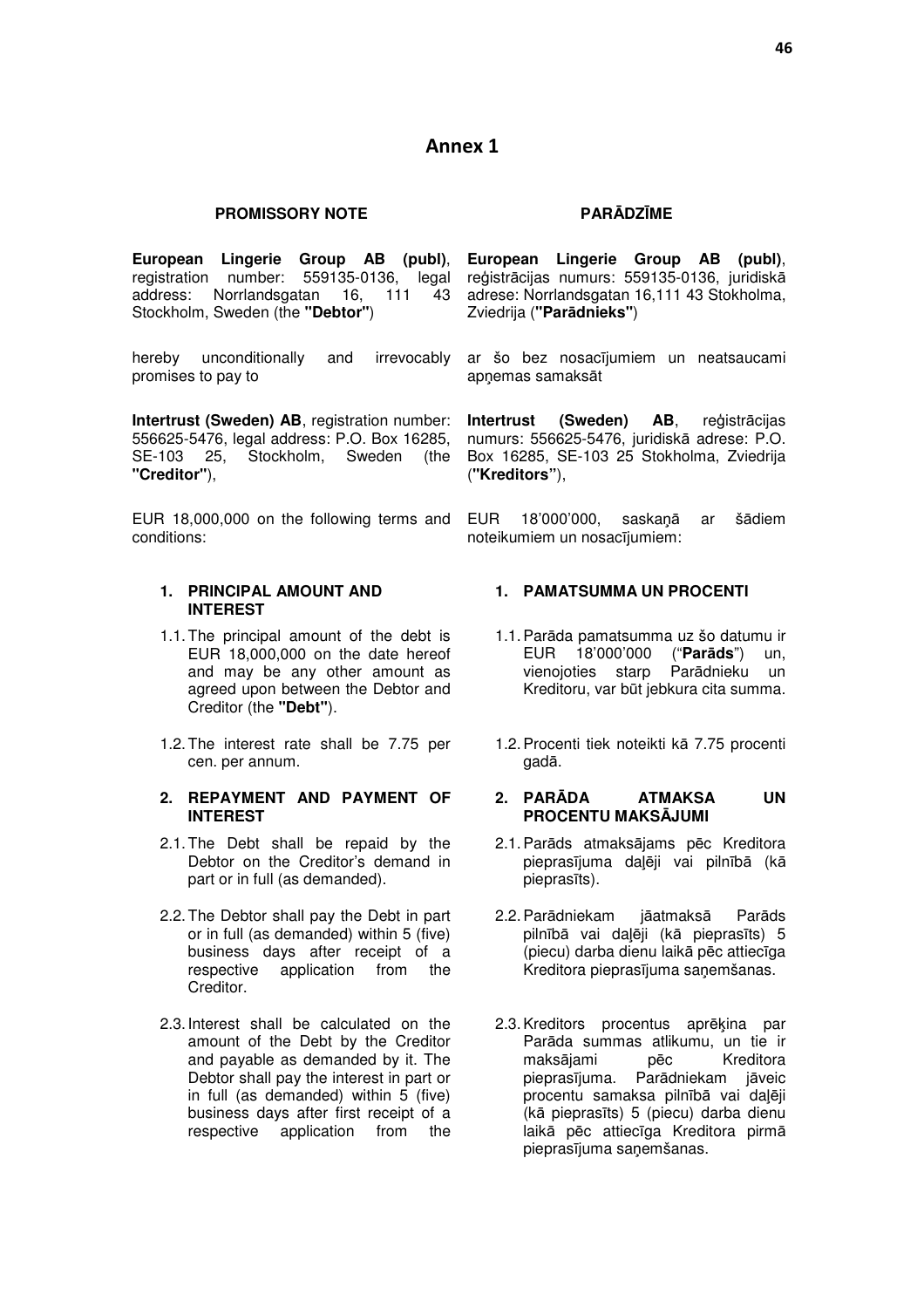Creditor.

#### **3. COLLATERAL 3. NODROŠINĀJUMS**

3.1. Address: Ziemeļu iela 19. Liepaja, Liepaja city land registry division No. 600,

Cadastral number: 1700 011 0026;

3.2. Address: Ziemeļu iela 19A, Liepaja, Liepaja city land registry division No. 2742,

Cadastral number: 1700 511 0025;

3.3. Address: Ziemeļu iela 19, Liepaja, Liepaja city land registry division No. 600 A,

Cadastral number: 1700 511 0026;

(the **"Property"**). (**"Īpašums"**).

#### **4. MISCELLANEOUS 4. DAŽĀDI**

- 4.1. This promissory note is not a negotiable instrument.
- 4.2. This promissory note shall be governed by Dutch law.
- 4.3. The addresses and contacts of the Parties are as follows:

#### **The Debtor:**

European Lingerie Group AB (publ)

Address: Norrlandsgatan 16, 111 43 Stockholm, Sweden

Phone: +371 28391256

E-mail: diana.suprunovica@laumafabrics.com

Attn: Diana Suprunovica

#### **The Creditor:**

Intertrust (Sweden) AB

Address: P.O. Box 16285, SE-103 25,

Mortgage over the real estates: The Hipotēkas uz nekustamajiem īpašumiem:

- 3.1. Adrese: Ziemeļu iela 19. Liepāja. Liepājas pilsētas zemesgrāmatas nodalījums Nr. 600, Kadastra numurs: 1700 011 0026;
- 3.2. Adrese: Ziemeļu iela 19A, Liepāja, Liepājas pilsētas zemesgrāmatas nodalījums Nr. 2742, Kadastra numurs: 1700 511 0025;
- 3.3. Adrese: Ziemeļu iela 19, Liepāja, Liepājas pilsētas zemesgrāmatas nodalījums Nr. 600 A, Kadastra numurs: 1700 511 0026;

- 4.1. Šī parādzīme nav maksāšanas līdzeklis.
- 4.2. Šai parādzīmei piemērojams Nīderlandes Karalistes likums.
- 4.3. Pušu adreses un kontaktu koordinātes ir sekojošas:

## **Parādnieks:**

European Lingerie Group AB (publ)

Adrese: Norrlandsgatan 16,111 43 Stokholma, Zviedrija

Tālrunis: +371 28391256

E-mail: diana.suprunovica@laumafabrics.com

Kam: Diana Suprunovica

#### **Kreditors:**

Intertrust (Sweden) AB Adrese: P.O. Box 16285, SE-103 25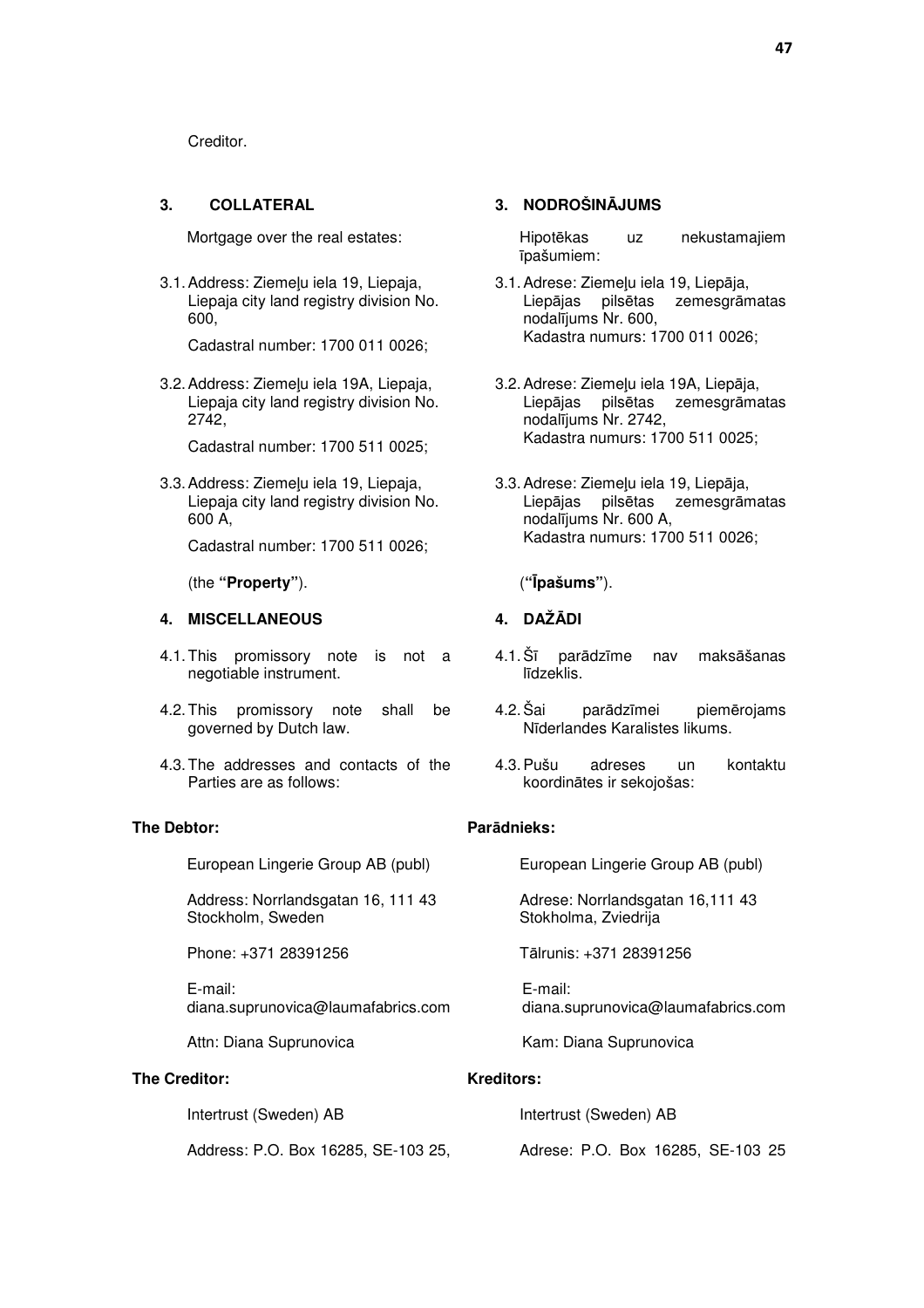Stockholm, Sweden Phone: +46 8 402 72 00 E-mail: trustee@intertrustgroup.com Attn: Trustee

Stokholma, Zviedrija Tālrunis: +46 8 402 72 00 E-mail: trustee@intertrustgroup.com Kam: Trustee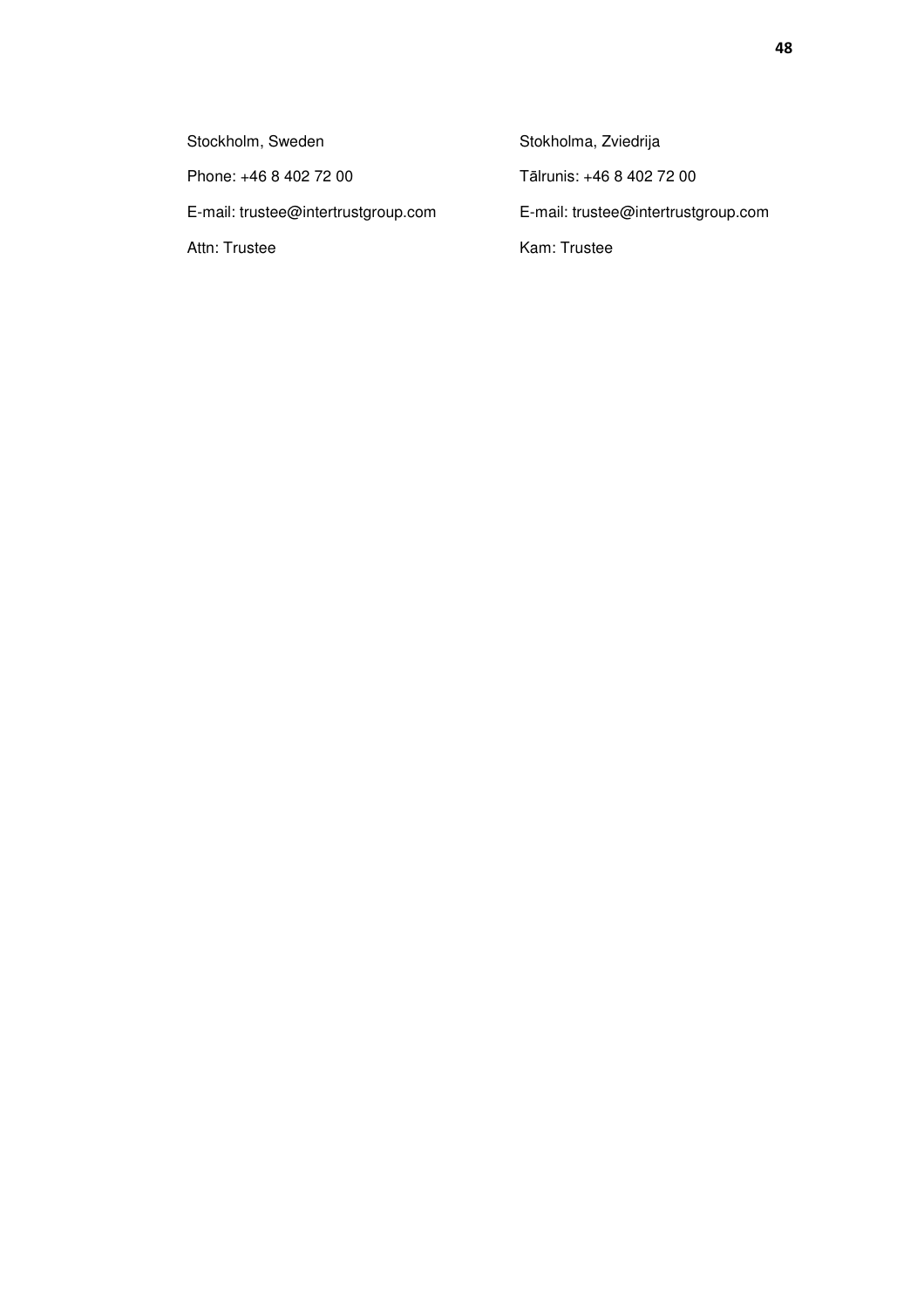Stockholm, \_\_ February 2018

 $\overline{\phantom{a}}$  , and the set of the set of the set of the set of the set of the set of the set of the set of the set of the set of the set of the set of the set of the set of the set of the set of the set of the set of the s

 $\overline{\phantom{a}}$  , where  $\overline{\phantom{a}}$  , where  $\overline{\phantom{a}}$  , where  $\overline{\phantom{a}}$  , where  $\overline{\phantom{a}}$ 

Stokholma, \_\_ February 2018

**On behalf of European Lingerie Group AB European Lingerie Group AB (publ) (publ):** 

**vārdā:** 

Name: Title:

**On behalf of Intertrust (Sweden) AB:**  Amats:

**Intertrust (Sweden) AB vārdā:** 

 $\frac{1}{2}$  ,  $\frac{1}{2}$  ,  $\frac{1}{2}$  ,  $\frac{1}{2}$  ,  $\frac{1}{2}$  ,  $\frac{1}{2}$  ,  $\frac{1}{2}$  ,  $\frac{1}{2}$  ,  $\frac{1}{2}$  ,  $\frac{1}{2}$  ,  $\frac{1}{2}$  ,  $\frac{1}{2}$  ,  $\frac{1}{2}$  ,  $\frac{1}{2}$  ,  $\frac{1}{2}$  ,  $\frac{1}{2}$  ,  $\frac{1}{2}$  ,  $\frac{1}{2}$  ,  $\frac{1$ 

Name:

Title:

 $\overline{\phantom{a}}$  , where  $\overline{\phantom{a}}$  , where  $\overline{\phantom{a}}$  , where  $\overline{\phantom{a}}$ Vārds, uzvārds: Amats:

Vārds, Uzvārds: